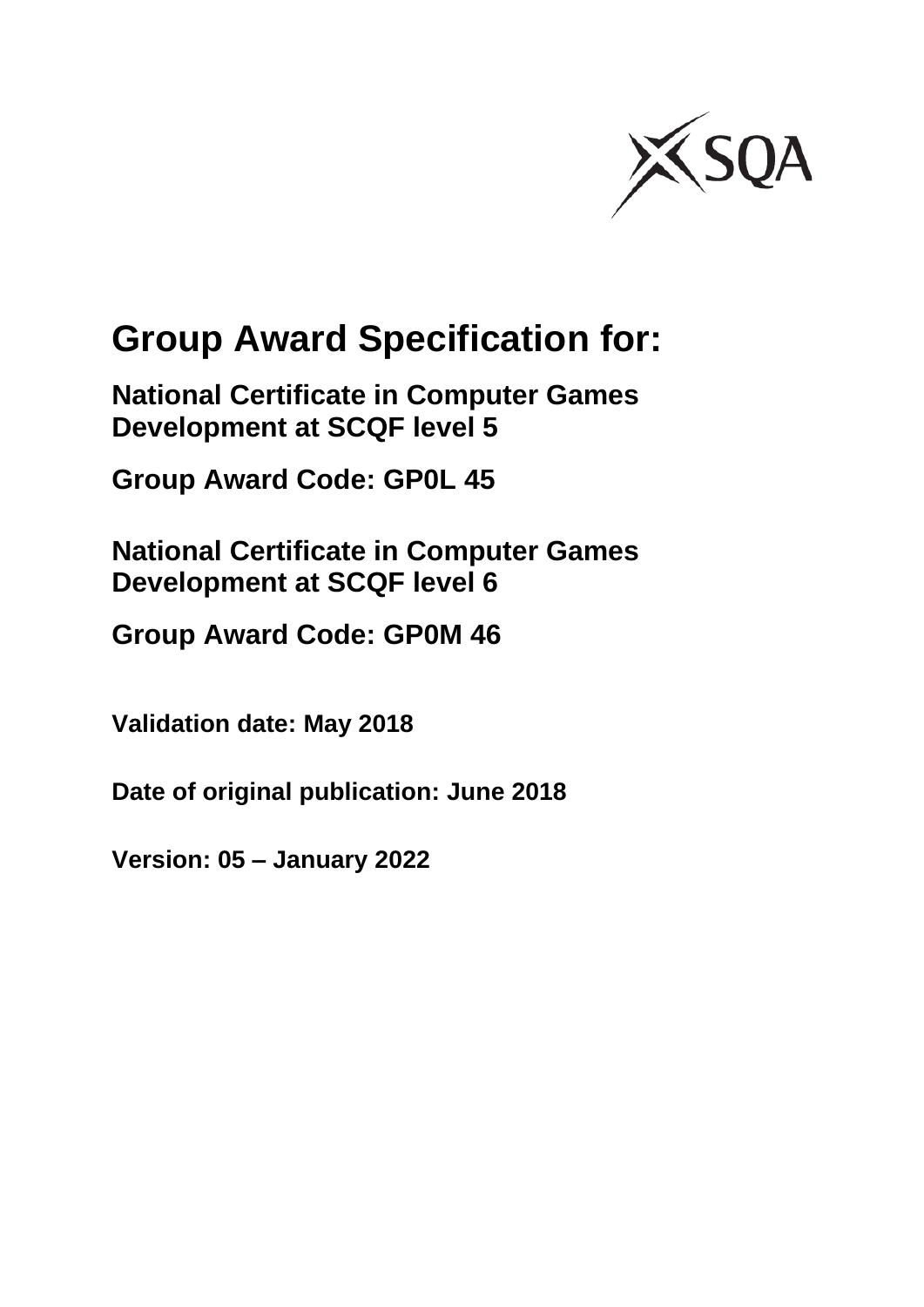## **Contents**

| 2 |                  |                                                                               |  |
|---|------------------|-------------------------------------------------------------------------------|--|
|   | 2.1              |                                                                               |  |
| 3 |                  |                                                                               |  |
|   | 3.1              |                                                                               |  |
|   | 3.2 <sub>2</sub> |                                                                               |  |
| 4 |                  |                                                                               |  |
|   | 4.1              |                                                                               |  |
| 5 |                  | Additional benefits of the qualification in meeting employer needs  9         |  |
|   | 5.1              |                                                                               |  |
|   | 5.2              |                                                                               |  |
|   | 5.3              | Mapping of Core Skills development opportunities across the qualifications 19 |  |
|   | 5.4              |                                                                               |  |
| 6 |                  |                                                                               |  |
|   | 6.1              |                                                                               |  |
|   | 6.2              |                                                                               |  |
|   | 6.3              |                                                                               |  |
|   | 6.4              |                                                                               |  |
|   | 6.5              |                                                                               |  |
| 7 |                  |                                                                               |  |
| 8 |                  |                                                                               |  |
| 9 |                  |                                                                               |  |
|   |                  |                                                                               |  |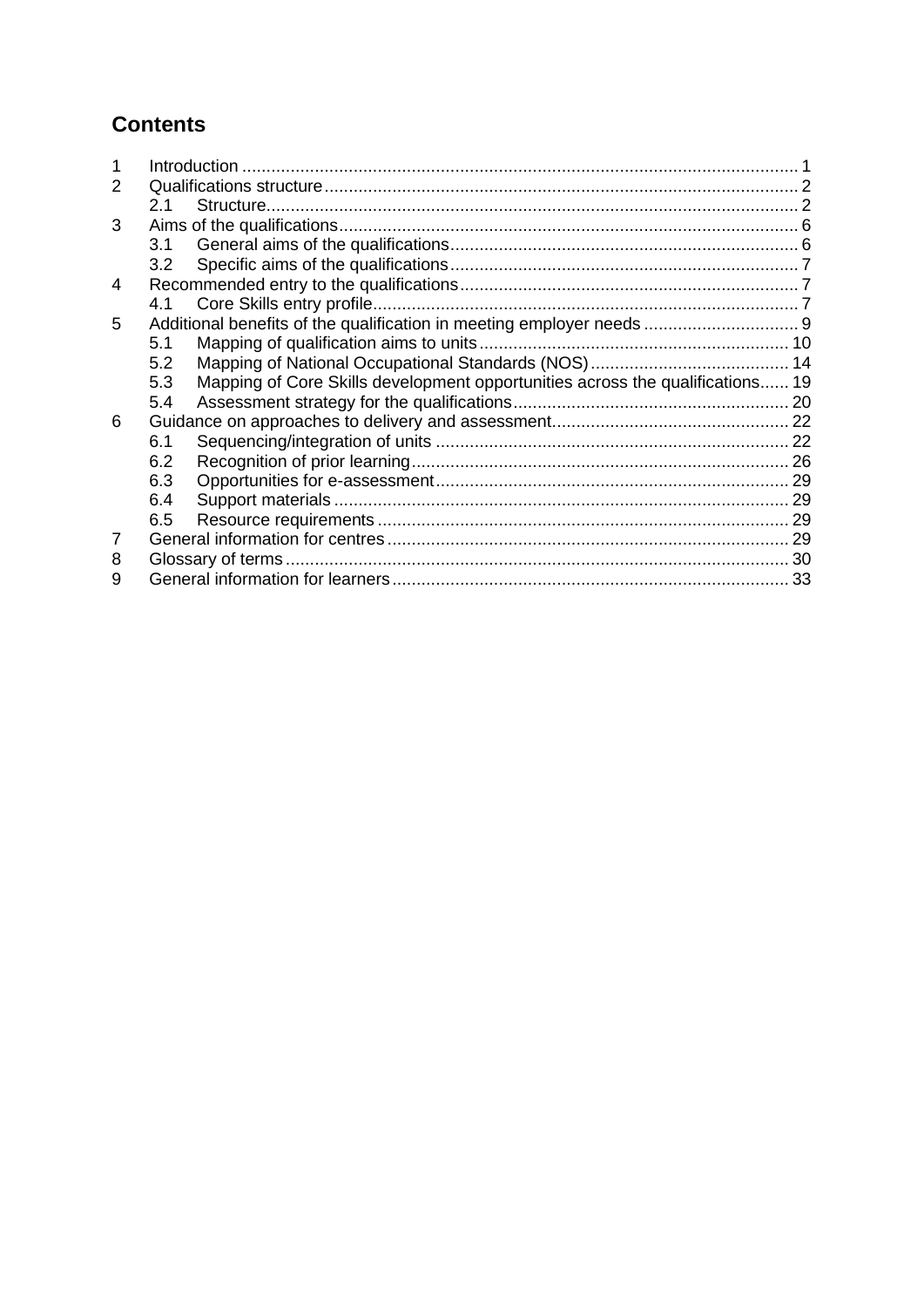# <span id="page-2-0"></span>**1 Introduction**

This document was previously known as the arrangements document. The purpose of this document is to:

- assist centres to implement, deliver and manage the qualification
- provide a guide for new staff involved in offering the qualification
- inform course managers, teaching staff, assessors, learners, employers and HEIs of the aims and purpose of the qualification
- provide details of the range of learners the qualification is suitable for and progression opportunities

The *National Certificate (NC) in Computer Games Development* is available at SCQF levels 5 and 6. This award is a revision of the original *NC Computer Games Development* at SCQF level 5, which was first introduced in 2011. Since its introduction, almost 500 learners have been entered for the award. All of the entries come from the college sector. This award is also a revision of the *NC Computer Games: Creative Development* and *NC Computer Games: Software Development,* at SCQF level 6.

The qualification is specialised and of most interest to colleges that deliver the corresponding Higher National awards in this area (*HNC/D Computer Games Development*).

The computer games industry remains strong in Scotland. Knowledge and skills gained by undertaking this qualification not only (indirectly) leads to employment in this growing sector, but also provides a range of vocational skills and life skills such as computer programming and problem solving skills. The qualification would also improve learners' computational thinking skills, which is gaining recognition as a vital 21st century competence. It is particularly suitable for learners who wish to progress to *HNC/D Computer Games Development*.

The award has not been reviewed since it was introduced in 2011. A scoping exercise was carried out in early 2017 to obtain feedback from educators on how well the award meets its objectives, and to identify potential issues. The feedback allowed us to identify the main areas of concern and any changes that were required. Both qualitative and quantitative research took place to ensure that the changes were appropriate and supported by stakeholders. The qualitative research took place during the scoping exercise; the quantitative research during the formal review.

The main findings of the research follows.

- 1 There was general satisfaction with the title and structure of the award and no demand for fundamental change to the framework or the component units.
- 2 Some new units are needed to modernise the award and keep it up to date with contemporary developments in this field.
- 3 Some existing units require to be updated.
- 4 There is no requirement to distinguish between the two level 6 awards.

As a result, the following changes were made to the original award.

- 1 Eight new units were devised.
- 2 One existing unit was revised.
- 3 The amount of evidence was reduced (in the revised and new units).
- 4 The level 6 awards (*Computer Games: Creative Development* and *Computer Games: Software Development*) were combined into a single award (*Computer Games Development*).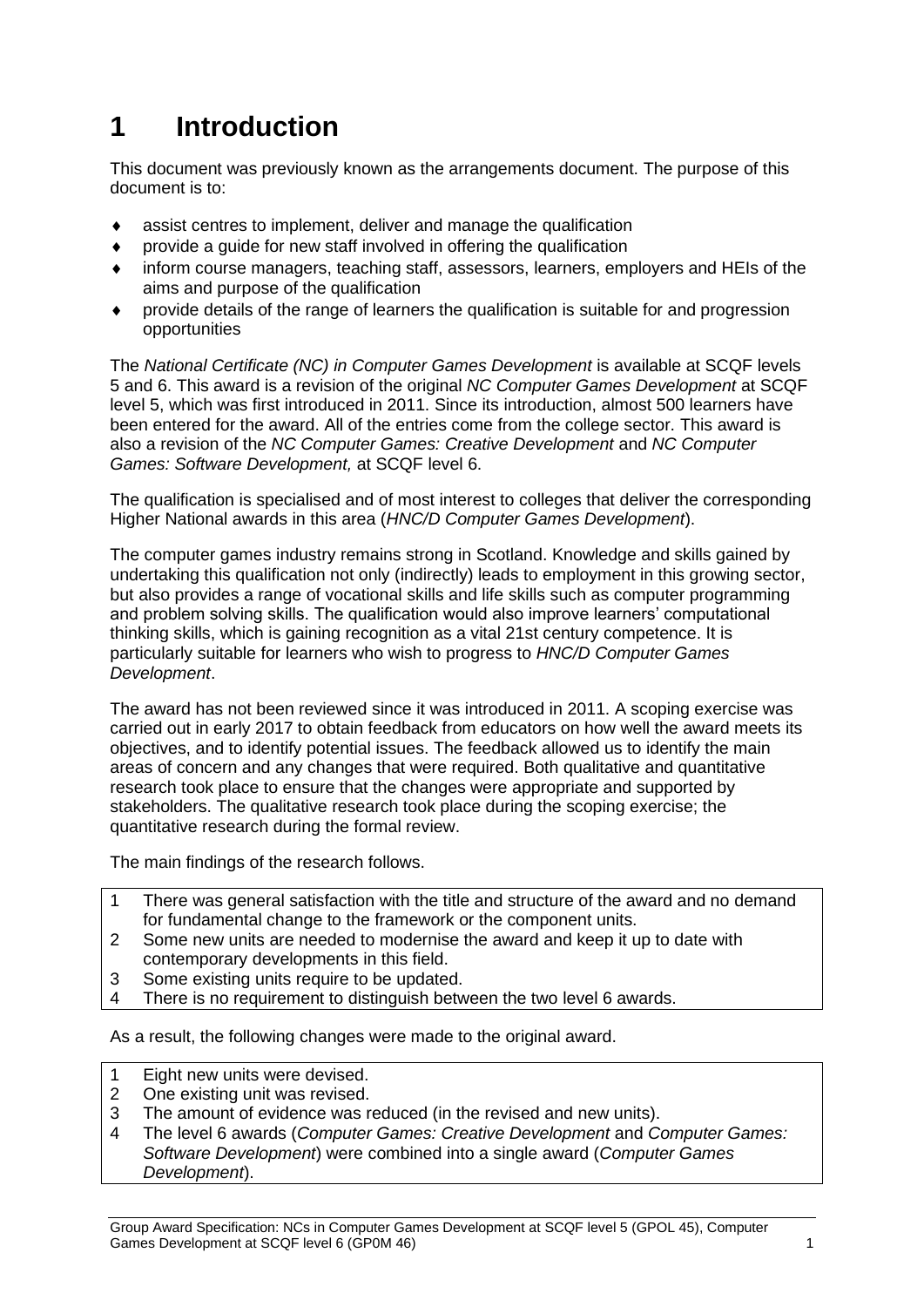The qualification structure indicates the revised structure, and the new and revised units (see Section 3).

Among the new units is a suite of units on computer programming. These units are nonspecialist units designed to introduce learners to coding. The main difference between these units and similar (existing) units in this area is their (sole) focus on coding (as opposed to other aspects of software development). It is hoped that these units are offered in a range of qualifications.

The revised unit (*Gameplay*) was widely acknowledged as needing change.

It is not anticipated that this award will lead directly to employment. It is primarily designed to capture the imagination and interest of learners and facilitate progression to the corresponding HN award. It is hoped that the award will stimulate interest in computer science among young learners.

Notwithstanding this, it is recommended that the importance of soft skills is highlighted throughout the delivery of this award. Especially at level 6, learners should be introduced to soft and transferable skills that will be helpful to them as they progress in their careers. This could be emphasised during the delivery of, for example, the portfolio unit, where learners could explore interview skills that will be required when presenting their portfolio to any potential employer. This could relate to aspects such as timekeeping, professional behaviours and being able to explain and answer detailed questions about their work.

# <span id="page-3-0"></span>**2 Qualifications structure**

### <span id="page-3-1"></span>**2.1 Structure**

#### **NC in Computer Games Development at SCQF level 5**

To achieve the National Certificate in Computer Games Development at SCQF level 5, learners must achieve at least 12 SQA credits (72 SCQ credit points). There are 6 mandatory credits set out in the table below. Learners must also achieve at least 6 credits from the optional units table.

| 4 code            | 2 code | <b>Unit title</b>                                | <b>SQA</b><br>credit | <b>SCQF</b><br>credit<br>points | <b>SCQF</b><br>level |
|-------------------|--------|--------------------------------------------------|----------------------|---------------------------------|----------------------|
| HX9V              | 45     | Computer Games: Design (Revised)                 |                      | 6                               | 5                    |
| HX9X              | 45     | <b>Computer Games: Development</b><br>(Revised)  | 1                    | 6                               | 5                    |
| HX9W              | 45     | <b>Computer Games: Media Assets</b><br>(Revised) | 1                    | 6                               | 5                    |
| HY <sub>2</sub> D | 45     | <b>Computer Games: Portfolio (New)</b>           | 4                    | 6                               | 5                    |
| HY <sub>2</sub> C | 45     | Computer Programming (New)                       | 1                    | 6                               | 5                    |
| HY2F              | 45     | Gameplay (Revised)                               | 1                    | 6                               | 5                    |

#### **Mandatory units (6 SQA credits)**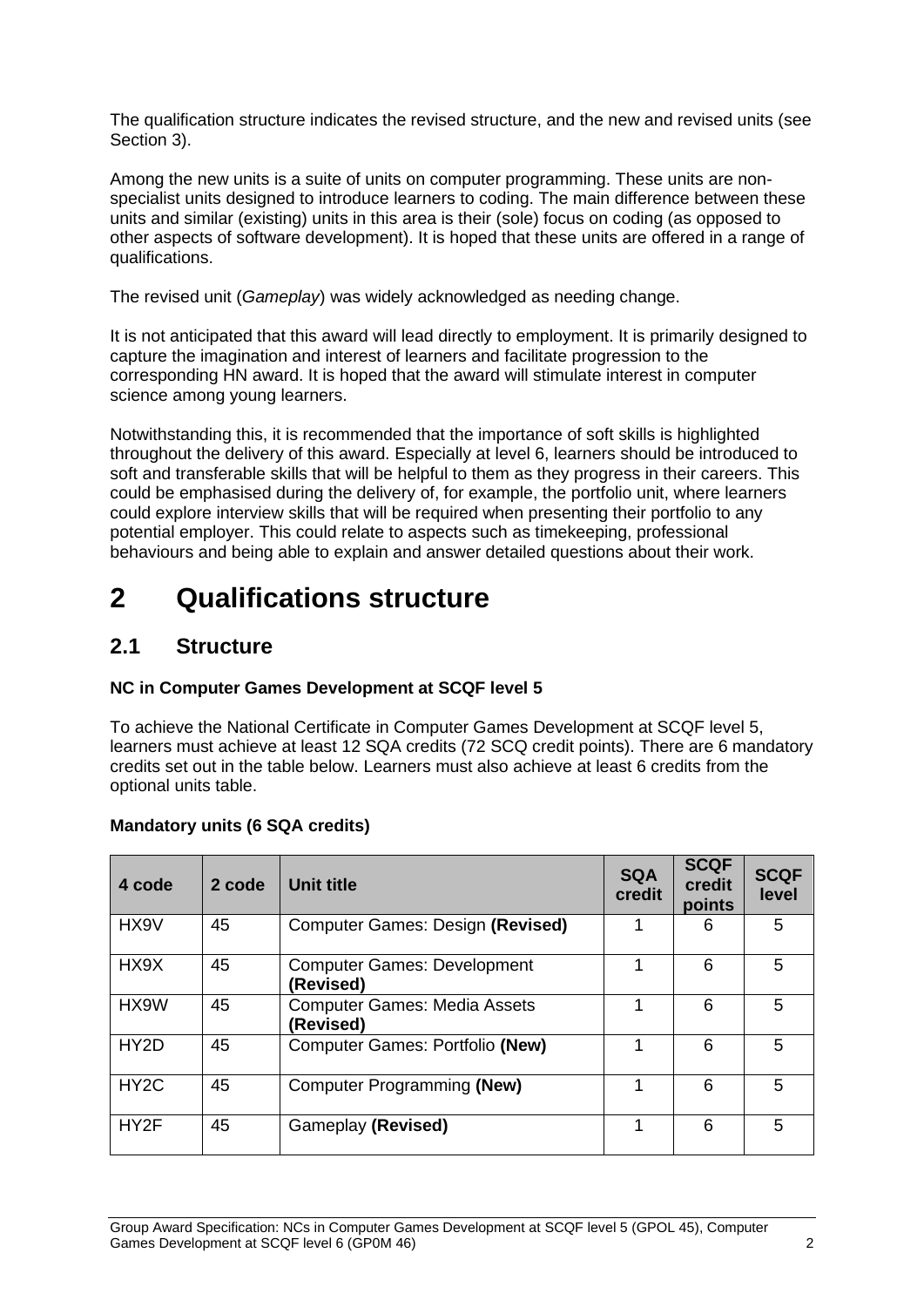### **Optional units (A minimum of 6 SQA credits required)**

| 4 code            | 2 code | <b>Unit title</b>                                            | <b>SQA</b><br>credit | <b>SCQF</b><br>credit<br>points | <b>SCQF</b><br>level |
|-------------------|--------|--------------------------------------------------------------|----------------------|---------------------------------|----------------------|
| <b>FN91</b>       | 11     | 3D Modelling and Animation: An<br>introduction               | 1                    | 6                               | 5                    |
| F <sub>5</sub> BT | 11     | Art and Design: Animation Skills                             | $\mathbf{1}$         | 6                               | 5                    |
| F9X2              | 11     | Art and Design: Drawing Skills -<br>Figure/Life Drawing 1    | $\mathbf{1}$         | 6                               | 5                    |
| F <sub>5</sub> CB | 12     | Art and Design: Line and Tone<br>Techniques                  | 1                    | 6                               | 6                    |
| FN8V              | 11     | Artificial Intelligence for Games                            | 1                    | 6                               | 5                    |
| FN8Y              | 11     | <b>Character Creation</b>                                    | 1                    | 6                               | 5                    |
| F3GB              | 11     | Communication                                                | $\mathbf{1}$         | 6                               | 5                    |
| <b>F1R2</b>       | 11     | <b>Computer Games: Digital Games</b><br>Design               | $\mathbf{1}$         | 6                               | 5                    |
| <b>HY95</b>       | 45     | <b>Computer Games: Mathematics (New)</b>                     | $\mathbf{1}$         | 6                               | 5                    |
| <b>HY95</b>       | 46     | <b>Computer Games: Mathematics (New)</b>                     | $\mathbf{1}$         | 6                               | 6                    |
| HY <sub>2</sub> C | 44     | <b>Computer Programming (New)</b>                            | $\mathbf{1}$         | 6                               | $\overline{4}$       |
| C816              | 75     | <b>Computing Science</b>                                     | 4                    | 24                              | 5                    |
| <b>H60C</b>       | 45     | <b>Computing: Academic Skills</b>                            | $\mathbf{1}$         | 6                               | 5                    |
| F <sub>1</sub> KB | 11     | <b>Computing: Animation Fundamentals</b>                     | $\mathbf{1}$         | 6                               | 5                    |
| <b>H6S9</b>       | 45     | <b>Computing: Applications Development</b>                   | $\mathbf{1}$         | 6                               | 5                    |
| F <sub>1</sub> KS | 11     | <b>Computing: Digital Media Elements for</b><br>Applications | 1                    | 6                               | 5                    |
| HW4W              | 45     | Digital Media: Audio (Revised)                               | 1                    | 6                               | 5                    |
| HW4Y              | 45     | Digital Media: Moving Images (Revised)                       | 1                    | 6                               | 5                    |
| HW4X              | 45     | Digital Media: Still Images (Revised)                        | $\mathbf{1}$         | 6                               | 5                    |
| HY2E              | 46     | <b>Emerging Technologies and</b><br><b>Experiences (New)</b> | $\mathbf{1}$         | 6                               | 6                    |
| $J614*$           | 45     | <b>Enterprise Skills</b>                                     | $\mathbf{1}$         | 6                               | 5                    |
| <b>FN90</b>       | 11     | <b>Games Interface Design</b>                                | $\mathbf{1}$         | 6                               | 5                    |
| FN8R              | 11     | <b>Games Programming</b>                                     | 1                    | 6                               | 5                    |
| F3GC              | 11     | Information and Communication<br>Technology                  | $\mathbf{1}$         | 6                               | 5                    |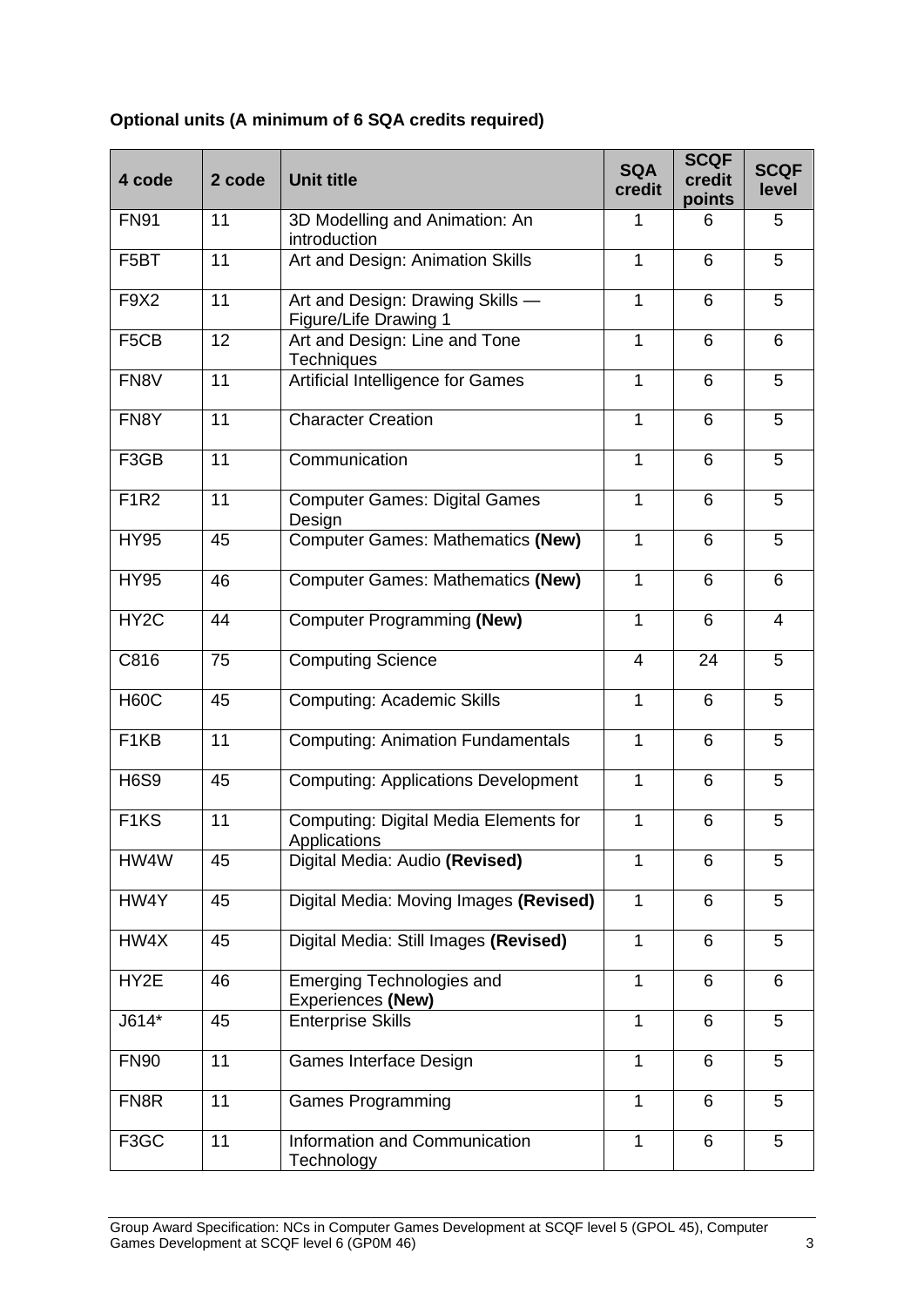| 4 code                   | 2 code   | <b>Unit title</b>                                             | <b>SQA</b><br>credit | <b>SCQF</b><br>credit<br>points | <b>SCQF</b><br>level |
|--------------------------|----------|---------------------------------------------------------------|----------------------|---------------------------------|----------------------|
| D6RC                     | 11       | Introduction to Computer Animation                            | 1                    | 6                               | 5                    |
| <b>H23W</b>              | 75       | Literacy                                                      | 1                    | 6                               | 5                    |
| C847                     | 75       | <b>Mathematics</b>                                            | 4                    | 24                              | 5                    |
| <b>FN84</b>              | 11       | Mathematics for Interactive Computing                         | 1                    | 6                               | 5                    |
| <b>DF16</b>              | 11       | <b>Media Production</b>                                       | 1                    | 6                               | 5                    |
| FN8T                     | 11       | Narrative Design and Development                              | 1                    | 6                               | 5                    |
| F3GF<br>H <sub>225</sub> | 11<br>75 | Numeracy<br>or<br>Numeracy                                    | 1                    | 6                               | 5                    |
| F3GD                     | 11       | Problem Solving                                               | 1                    | 6                               | 5                    |
| <b>FN92</b>              | 11       | Sound Design in Visual Media<br>Applications: An Introduction | 1                    | 6                               | 5                    |
| F3GE                     | 11       | <b>Working with Others</b>                                    | 1                    | 6                               | 5                    |

Learners will be awarded the NC in Computer Games Development at SCQF level 5 on successful completion of the 6 mandatory units and 6 optional units. Additionally, learners will be awarded an NPA in Computer Games Development at SCQF level 5 (GP03 45) on successful completion of the three contributing mandatory units (HX9V 45, HX9X 45 and HX9W 45).

#### **NC in Computer Games Development at SCQF level 6**

To achieve the National Certificate in Computer Games Development at SCQF level 6, learners must achieve at least 12 SQA credits (72 SCQF credit points). There are 4 mandatory credits set out in the table below. Learners must also achieve 2 credits from the project units table. However, they should not achieve all 4 credits from this table; learners should be entered for one of the two project units, not both. Learners must also achieve at least 6 credits from the optional units table.

| 4 code            | 2 code | Unit title                                       | <b>SQA</b><br>credit | <b>SCQF</b><br>credit<br>points | <b>SCQF</b><br>level |
|-------------------|--------|--------------------------------------------------|----------------------|---------------------------------|----------------------|
| HX9V              | 46     | <b>Computer Games: Design (Revised)</b>          |                      | 6                               | 6                    |
| HX9X              | 46     | <b>Computer Games: Development</b><br>(Revised)  |                      | 6                               | 6                    |
| HX9W              | 46     | <b>Computer Games: Media Assets</b><br>(Revised) |                      | 6                               | 6                    |
| HY <sub>2</sub> C | 46     | Computer Programming (New)                       |                      | 6                               | 6                    |

#### **Mandatory units (4 SQA credits)**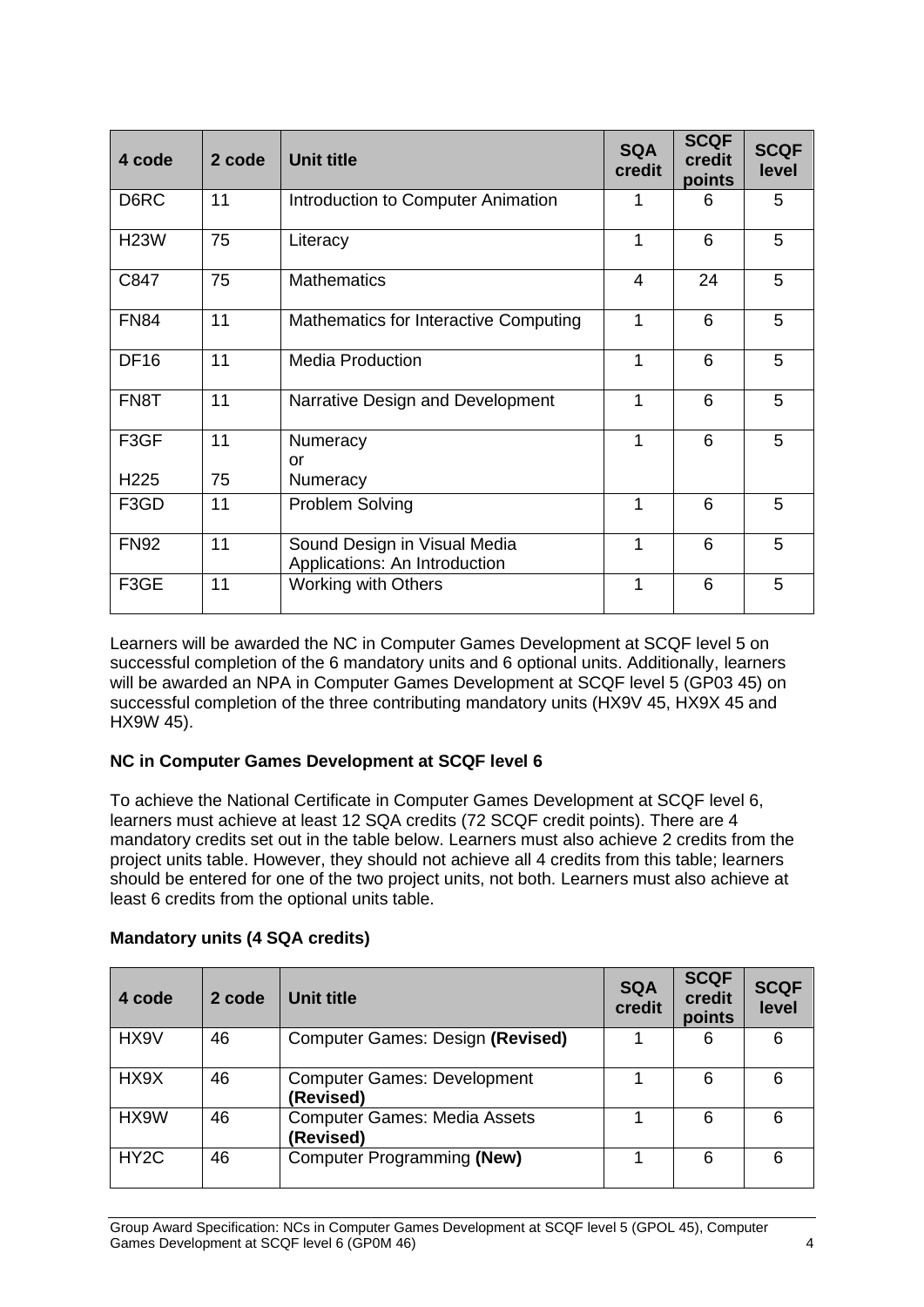#### **Project units (2 SQA credits)**

| 4 code                        | 2 code            | Unit title                      | <b>SQA</b><br>credit | <b>SCQF</b><br>credit<br>points | <b>SCQF</b><br>level |
|-------------------------------|-------------------|---------------------------------|----------------------|---------------------------------|----------------------|
| H <sub>2</sub> WW             | $12 \overline{ }$ | <b>Computer Games: Creative</b> |                      | 12                              | 6                    |
|                               |                   | <b>Development Project</b>      |                      |                                 |                      |
| H <sub>2</sub> W <sub>X</sub> | 12                | <b>Computer Games: Software</b> | 2                    | 12                              | 6                    |
|                               |                   | <b>Development Project</b>      |                      |                                 |                      |

#### **Optional units (A minimum of 6 SQA credits required)**

| 4 code            | 2 code | <b>Unit title</b>                                           | <b>SQA</b><br>credit | <b>SCQF</b><br>credit<br>points | <b>SCQF</b><br>level |
|-------------------|--------|-------------------------------------------------------------|----------------------|---------------------------------|----------------------|
| X704              | 76     | Art and Design                                              | 1                    | 6                               | 6                    |
| F <sub>5</sub> CC | 12     | Art and Design: 3D Skills Development                       | $\overline{2}$       | 12                              | 6                    |
| <b>F5C6</b>       | 12     | Art and Design: Animation Project                           | $\mathbf{1}$         | 6                               | 6                    |
| F5CH              | 12     | Art and Design: Digital Media                               | $\mathbf{1}$         | 6                               | 6                    |
| H <sub>1</sub> ND | 12     | Artificial Intelligence for Games                           | $\mathbf{1}$         | 6                               | 6                    |
| F3GB              | 12     | Communication                                               | $\overline{1}$       | 6                               | 6                    |
| <b>H2X1</b>       | 12     | <b>Computer Gameplay</b>                                    | $\mathbf{1}$         | 6                               | 6                    |
| H <sub>2</sub> CE | 12     | <b>Computer Games: 2D Animation Skills</b>                  | $\mathbf{1}$         | 6                               | 6                    |
| H <sub>2</sub> CF | 12     | Computer Games: 3D Modelling and<br><b>Animation Skills</b> | $\mathbf{1}$         | 6                               | 6                    |
| <b>H2X0</b>       | 12     | <b>Computer Games: Character Creation</b>                   | $\mathbf{1}$         | 6                               | 6                    |
| <b>HY95</b>       | 46     | <b>Computer Games: Mathematics (New)</b>                    | $\mathbf{1}$         | 6                               | 6                    |
| HY2D              | 46     | <b>Computer Games: Portfolio (New)</b>                      | $\overline{1}$       | 6                               | 6                    |
| H <sub>2</sub> CD | 12     | <b>Computer Games: Programming</b>                          | 1                    | 6                               | 6                    |
| H <sub>1</sub> KR | 12     | <b>Computer Games: User Centred Design</b>                  | $\mathbf{1}$         | 6                               | 6                    |
| *J29A             | 76     | <b>Creating Media Content</b>                               | $\mathbf{1}$         | 6                               | 6                    |
| <b>DV91</b>       | 11     | <b>Creative Thinking and Goal Setting</b>                   | $\mathbf{1}$         | 6                               | 5                    |
| HW4W              | 46*    | Digital Media: Audio                                        | $\mathbf{1}$         | 6                               | 6                    |
| <b>F3T6</b>       | 46*    | Digital Media: Video                                        | $\mathbf{1}$         | 6                               | 6                    |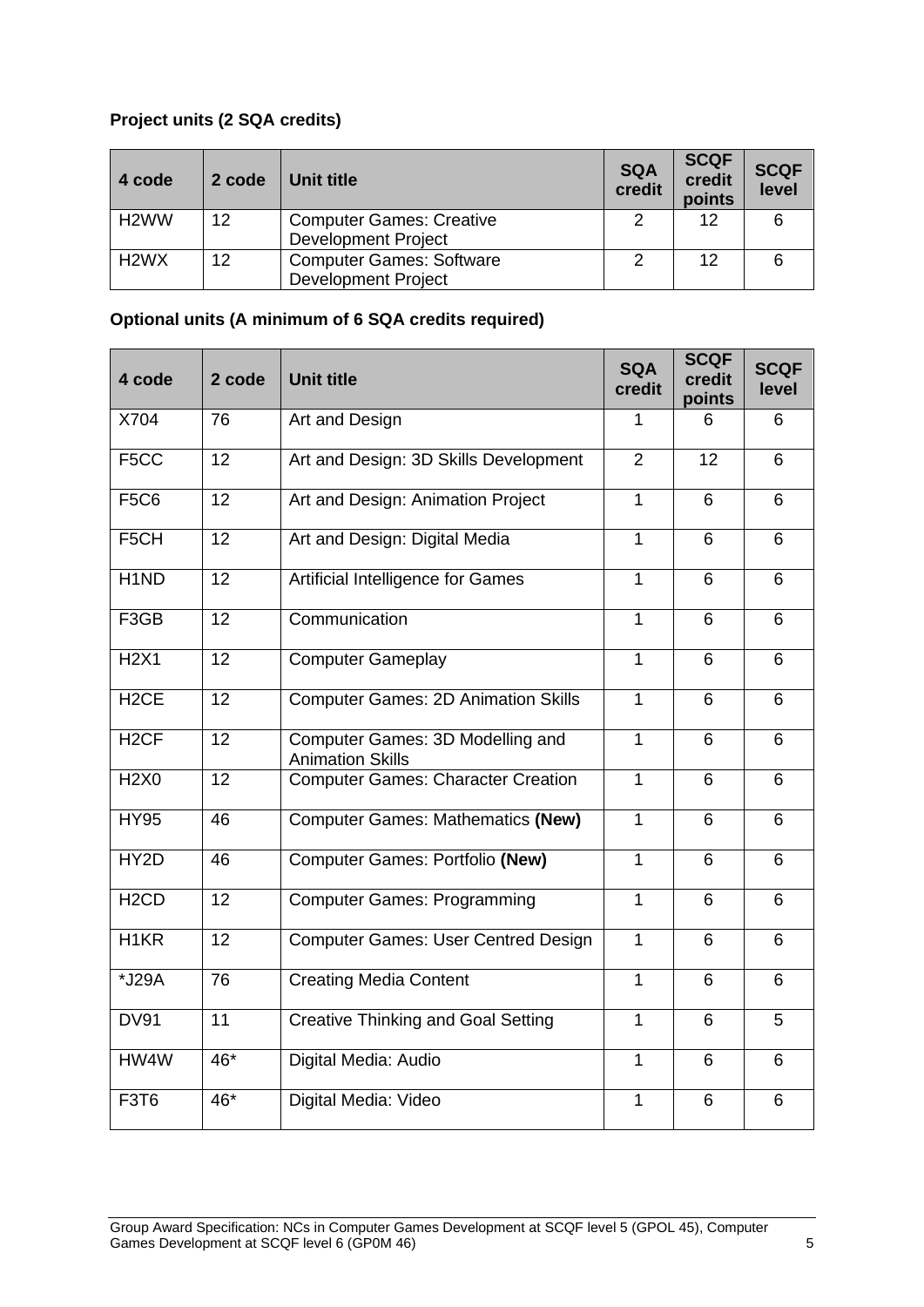| 4 code            | 2 code | <b>Unit title</b>                              | <b>SQA</b><br>credit | <b>SCQF</b><br>credit<br>points | <b>SCQF</b><br>level |
|-------------------|--------|------------------------------------------------|----------------------|---------------------------------|----------------------|
| HW4X              | 46*    | Digital Media: Still Images                    | 1                    | 6                               | 6                    |
| HY2E              | 46     | Emerging Technologies and<br>Experiences (New) | 1                    | 6                               | 6                    |
| $J614*$           | 45     | <b>Enterprise Skills</b>                       | 1                    | 6                               | 5                    |
| <b>FN90</b>       | 11     | Games Interface Design                         | 1                    | 6                               | 5                    |
| F <sub>3</sub> GC | 12     | Information and Communication<br>Technology    | 1                    | 6                               | 6                    |
| H <sub>1</sub> NC | 12     | <b>Mathematics for Computer Games</b>          | 1                    | 6                               | 6                    |
| F3GF              | 12     | Numeracy<br>Or                                 | 1                    | 6                               | 6                    |
| H <sub>225</sub>  | 76     | Numeracy                                       |                      |                                 |                      |
| F3GD              | 12     | Problem Solving                                | 1                    | 6                               | 6                    |
| F3GE              | 12     | <b>Working with Others</b>                     | 1                    | 6                               | 6                    |

Learners will be awarded the NC in Computer Games Development at SCQF level 6 on successful completion of the 4 mandatory units, 2 project units and 6 optional units. Additionally, learners will be awarded an NPA in Computer Games Development at SCQF level 6 (GP04 46) on successful completion of the three contributing mandatory units (HX9V 46, HX9W 46 and HX9X 46).

# <span id="page-7-0"></span>**3 Aims of the qualifications**

## <span id="page-7-1"></span>**3.1 General aims of the qualifications**

The general aims of the qualification are to:

- 1 Provide an up-to-date curriculum, reflecting contemporary knowledge and skills in the subject domain of Computer Games Development.
- 2 Provide an understanding of the design and development process for Computer Games Development.
- 3 Develop skills in computer programming.
- 4 Develop skills in content creation.
- 5 Develop computational thinking skills.
- 6 Develop problem solving skills.
- 7 Develop collaboration and team working skills.
- 8 Develop employment skills.
- 9 Stimulate interest in Science, Technology, Engineering and Mathematics (STEM) among learners.
- 10 Encourage learners to consider careers in computer science.
- 11 Provide a stimulating and enjoyable learning experience.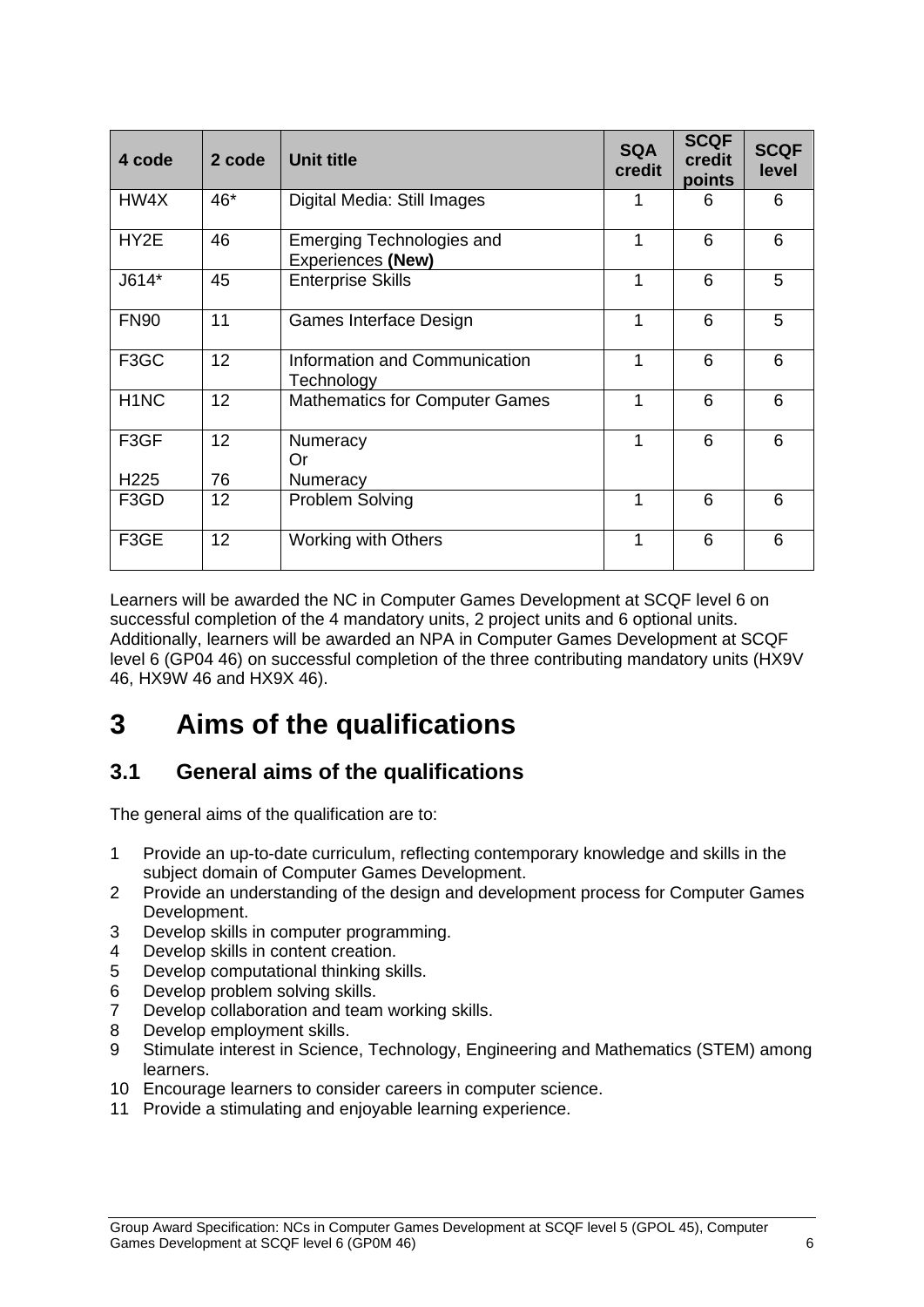## <span id="page-8-0"></span>**3.2 Specific aims of the qualifications**

The following specific aims are additional to the general aims or contextualize the general aims in terms of computer games development.

- 1 Update the contents of the unit specifications to reflect contemporary technologies and techniques in computer games development.
- 2 Develop skills in writing computer games software.
- 3 Develop vocational skills relevant to careers in software development in a games context.
- 4 Facilitate progression to further study in computer games development or related fields.
- 5 Attract more learners to qualifications in computer science.

# <span id="page-8-1"></span>**4 Recommended entry to the qualifications**

Entry to this qualification is at the discretion of the centre. The following information on prior knowledge, skills, experience or qualifications that provide suitable preparation for this qualification has been provided by the Qualification Design Team as guidance only.

Learners would benefit from having attained the skills, knowledge and understanding required by one or more of the following or equivalent qualifications and/or experience:

- basic computing knowledge and skills (level 4 entry)
- corresponding NPA award in Computer Games Development
- Computing Science at National 4, National 5 or Higher
- any appropriate grouping of vocational units

The National Certificate at SCQF level 5 can be undertaken without previous experience of computer games development. However, it is recommended that learners have some prior knowledge and experience of computer games development before attempting the National Certificate at SCQF level 6. The ideal entry to level 6 would be the corresponding level 5 award.

### <span id="page-8-2"></span>**4.1 Core Skills entry profile**

The Core Skills entry profile provides a summary of the associated assessment activities that exemplify why a particular level has been recommended for this qualification. The information should be used to identify if additional learning support needs to be put in place for learners whose Core Skills profile is below the recommended entry level or whether learners should be encouraged to do an alternative level or learning programme.

It is recognised that some learners, particularly adult returners, may not possess a specific Core Skills profile on entry, hence entry level is only recommended. In this case, it is recommended that centres carry out an appropriate evaluation of their Core Skills to ensure that they have the necessary prerequisites to provide them with a realistic opportunity of achieving on this award.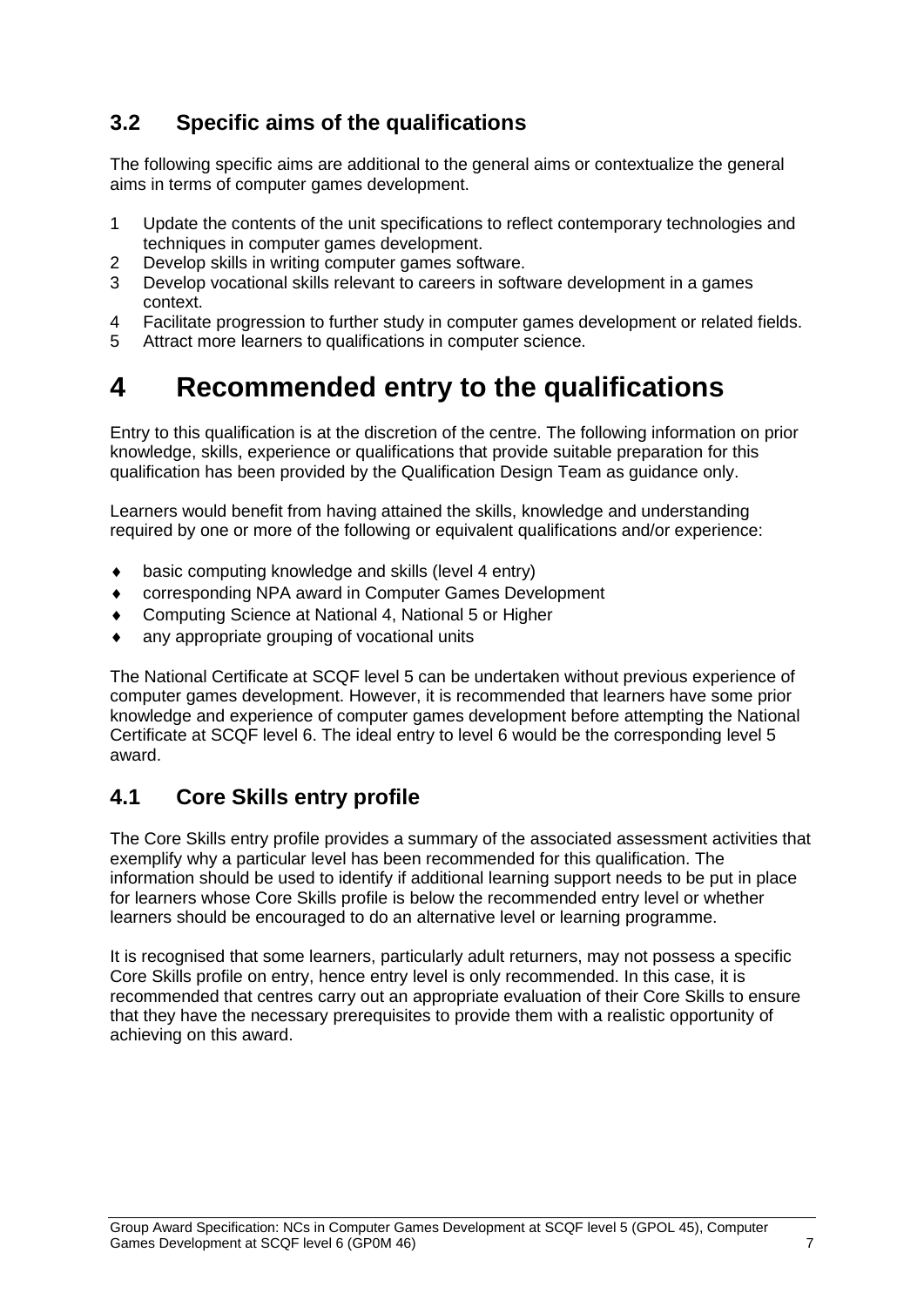#### **NC Computer Games Development at SCQF level 5**

| <b>Core Skill</b>                                 | <b>Recommended</b><br><b>SCQF entry</b><br>profile | <b>Associated assessment activities</b>                                                                                                                                                                                                                                                                                          |
|---------------------------------------------------|----------------------------------------------------|----------------------------------------------------------------------------------------------------------------------------------------------------------------------------------------------------------------------------------------------------------------------------------------------------------------------------------|
| Communication                                     | 4                                                  | Read, understand and create a<br>straightforward document. Produce<br>a document that conveys several<br>pieces of information.                                                                                                                                                                                                  |
| Numeracy                                          | 4                                                  | Carry out a variety of straightforward<br>number tasks. Extract and interpret<br>information from a table.                                                                                                                                                                                                                       |
| Information and Communication<br>Technology (ICT) | 4                                                  | Carry out ICT activities including<br>using hardware responsibly and<br>presenting information in an<br>appropriate mode. Carry out a range<br>of routine ICT activities using<br>application software. Use ICT to<br>locate information from a range of<br>sources. Demonstrate safe practice<br>in using ICT for storing data. |
| Problem Solving                                   | $\boldsymbol{4}$                                   | Plan and carry out a straightforward<br>activity to deal with a problem, work<br>out an action plan, choose and<br>obtain resources needed, carry out<br>an action plan.                                                                                                                                                         |
| <b>Working with Others</b>                        | 4                                                  | Work co-operatively with at least one<br>other person to identify a role. Carry<br>out a role, adapting actions and<br>behaviour.                                                                                                                                                                                                |

#### **NC Computer Games Development at SCQF Level 6**

| <b>Core Skill</b> | <b>Recommended</b><br><b>SCQF entry</b><br>profile | <b>Associated assessment activities</b>                                                                                         |
|-------------------|----------------------------------------------------|---------------------------------------------------------------------------------------------------------------------------------|
| Communication     | 5                                                  | Read, understand and create a<br>complex document. Produce a<br>complex document that conveys<br>several pieces of information. |
| Numeracy          | 5                                                  | Carry out a variety of non-routine<br>numerical tasks. Extract and<br>interpret information from a table.                       |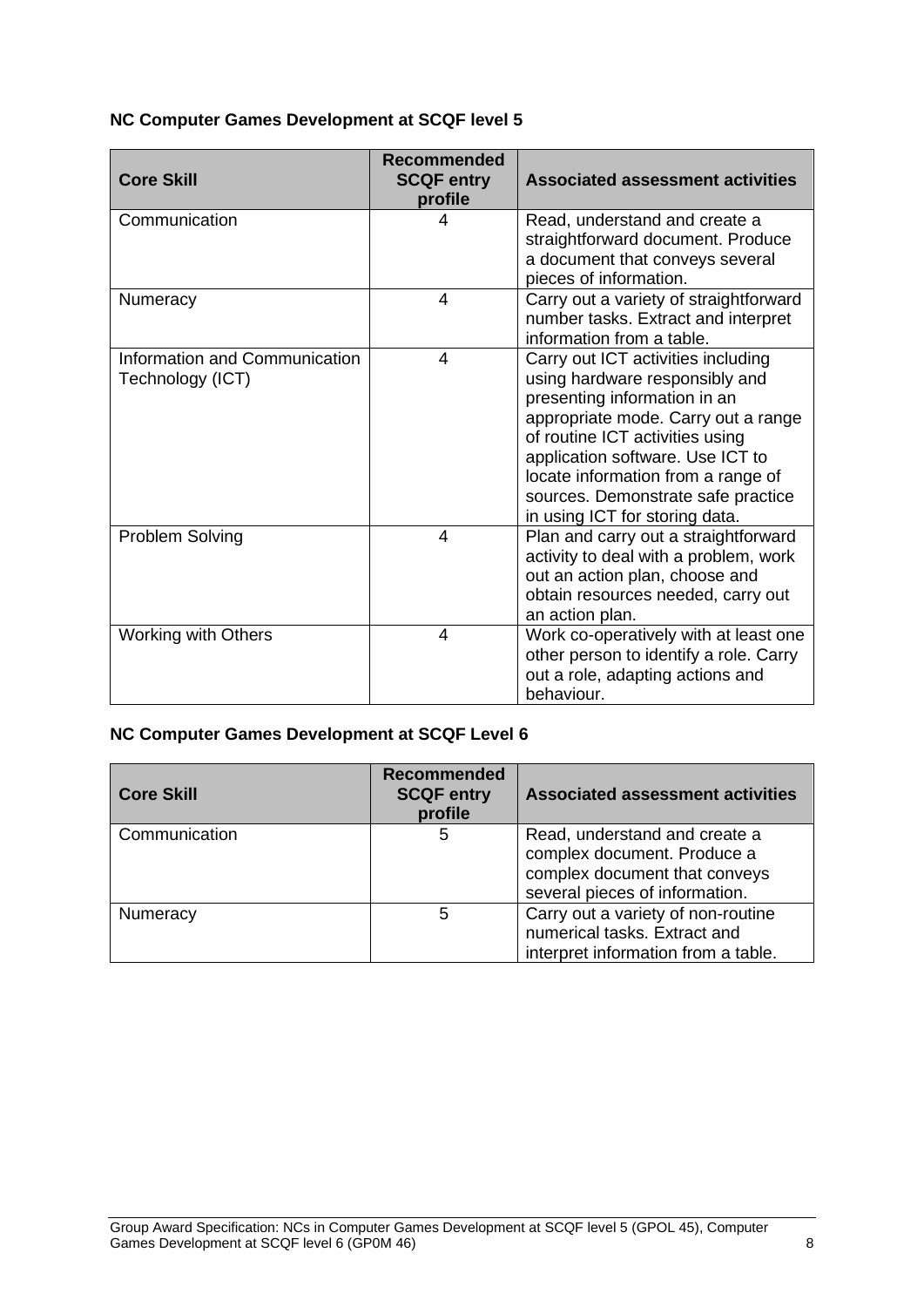| <b>Core Skill</b>                                 | <b>Recommended</b><br><b>SCQF entry</b><br>profile | <b>Associated assessment activities</b>                                                                                                                                                                                                                                                                                                                                                                                                                                                 |
|---------------------------------------------------|----------------------------------------------------|-----------------------------------------------------------------------------------------------------------------------------------------------------------------------------------------------------------------------------------------------------------------------------------------------------------------------------------------------------------------------------------------------------------------------------------------------------------------------------------------|
| Information and Communication<br>Technology (ICT) | 5                                                  | Carry out ICT activities including<br>using hardware responsibly and<br>presenting information in an<br>appropriate mode. Carry out a range<br>of non-routine ICT activities that<br>involve application software. Use<br>ICT to locate information in different<br>formats from a range of local or<br>remote data sources, applying a<br>search strategy, evaluating<br>information found. Demonstrate safe<br>practice in using ICT to handle<br>information by keeping data secure. |
| Problem Solving                                   | 5                                                  | Plan, organise and carry out an<br>activity to deal with the problem,<br>working out an action plan, choosing<br>and obtaining the resources needed,<br>and carrying out the action plan.<br>Check how well the problem-solving<br>activity worked in practice. Gather<br>evidence to help you decide how<br>well the problem-solving activity<br>worked, deciding how effective each<br>stage has been.                                                                                |
| <b>Working with Others</b>                        | 5                                                  | Work co-operatively with at least one<br>other person, who may be a<br>colleague, client, or customer, to<br>achieve a common goal. Check how<br>well you and others involved<br>contributed to the co-operative<br>activity and/or activities.                                                                                                                                                                                                                                         |

## <span id="page-10-0"></span>**5 Additional benefits of the qualification in meeting employer needs**

This qualification was designed to meet a specific purpose and what follows are details on how that purpose has been met through mapping of the units to the aims of the qualification. Through meeting the aims, additional value has been achieved by linking the unit standards with those defined in National Occupational Standards and/or trade/professional body requirements. In addition, significant opportunities exist for learners to develop the more generic skill, known as Core Skills through doing this qualification.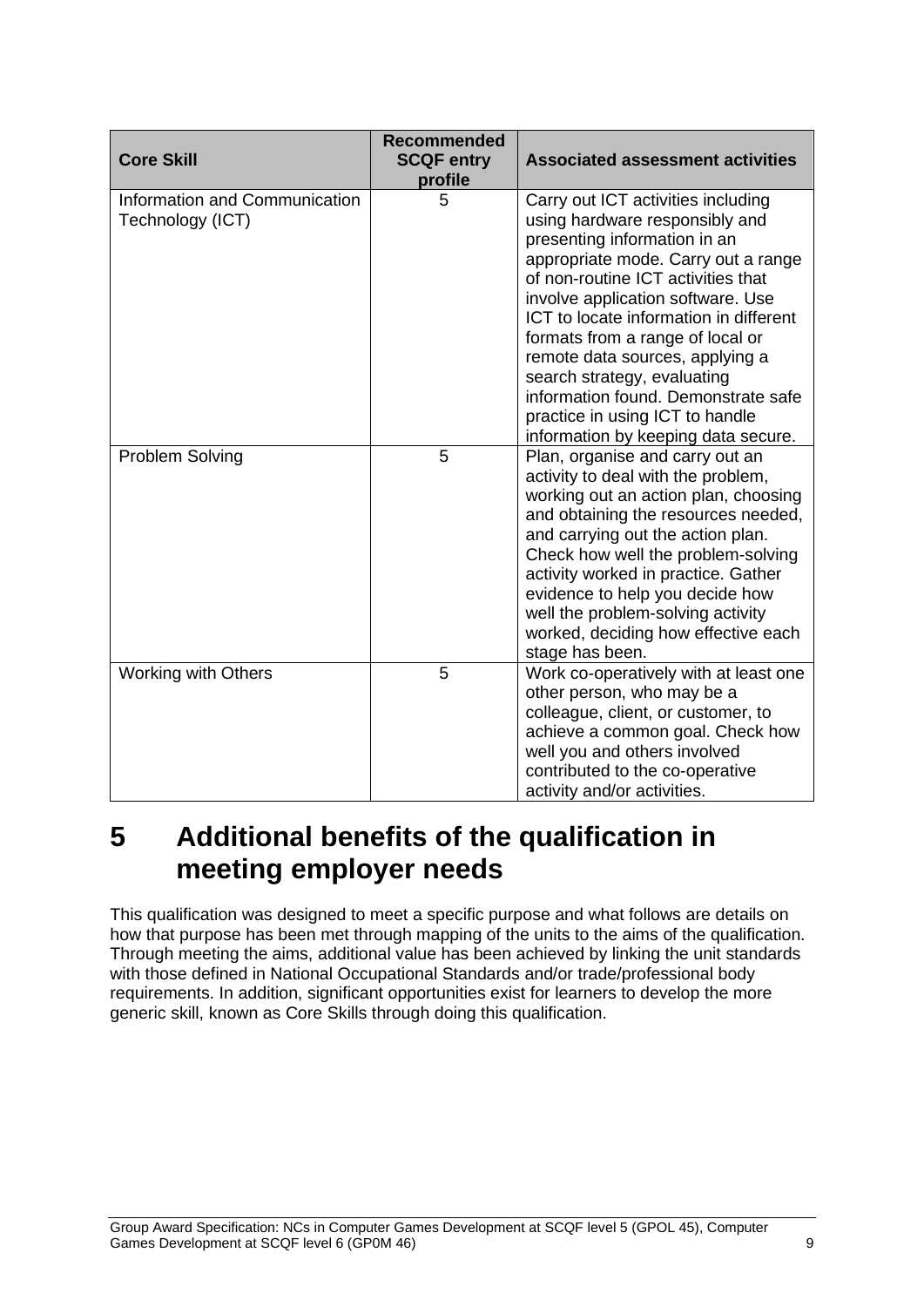## **5.1 Mapping of qualification aims to units**

<span id="page-11-0"></span>

| Code           | <b>Unit title</b>                            | <b>Aims</b>     |                 |                 |              |         |                           |     |     |     |              |             |                 |                 |                 |         |              |
|----------------|----------------------------------------------|-----------------|-----------------|-----------------|--------------|---------|---------------------------|-----|-----|-----|--------------|-------------|-----------------|-----------------|-----------------|---------|--------------|
|                |                                              | GA <sub>1</sub> | GA <sub>2</sub> | GA <sub>3</sub> | GA4          | GA5     | GA <sub>6</sub>           | GA7 | GA8 | GA9 | <b>GA10</b>  | <b>GA11</b> | SA <sub>1</sub> | SA <sub>2</sub> | SA <sub>3</sub> | SA4     | <b>SA5</b>   |
| <b>HX9V 45</b> | <b>Computer Games:</b><br>Design             | X               | X               |                 |              |         | X                         |     | X   | X   | $\sf X$      | X           | X               |                 | X               | X       | X            |
| <b>HX9W 45</b> | <b>Computer Games:</b><br>Media Assets       | X               | $\sf X$         |                 | $\mathsf{X}$ |         | X                         |     | X   | X   | X.           | X           | $\mathsf{X}$    |                 | X               | X       | X            |
| <b>HX9X45</b>  | <b>Computer Games:</b><br>Development        | $\sf X$         | $\sf X$         | $\mathsf{X}$    |              | $\sf X$ | $\sf X$                   |     | X   | X   | $\mathsf{X}$ | X           | $\mathsf{X}$    | $\sf X$         | X               | X       | X            |
| <b>HX9V 46</b> | <b>Computer Games:</b><br>Design             | X               | X               |                 |              |         | $\boldsymbol{\mathsf{X}}$ |     | X   | X   | $\mathsf{X}$ | X           | X               |                 | X               | X       | X.           |
| <b>HX9W46</b>  | <b>Computer Games:</b><br>Media Assets       | X               | $\sf X$         |                 | $\mathsf{X}$ |         | $\times$                  |     | X   | X   | X.           | X           | X               |                 | $\sf X$         | X       | $\mathsf{X}$ |
| <b>HX9X46</b>  | <b>Computer Games:</b><br>Development        | $\mathsf{X}$    | $\sf X$         | $\mathsf{X}$    |              | X       | $\sf X$                   |     | X   | X   | $\mathsf{X}$ | $\sf X$     | $\mathsf{X}$    | $\sf X$         | X               | $\sf X$ | X            |
| <b>HY2F45</b>  | Gameplay                                     | X               | X               |                 | X            |         | X                         |     | X   | X   | $\sf X$      | X           | X               |                 | X               | X       | X.           |
| <b>HY2D 45</b> | <b>Computer Games:</b><br>Portfolio          | X               | X               |                 |              |         |                           |     | X   | X   | X.           | X           | X               |                 | X               | X       | X            |
| <b>HY2D 46</b> | <b>Computer Games:</b><br>Portfolio          | X               | $\sf X$         |                 |              |         |                           |     | X   | X   | X            | X           | X               |                 | X               | X       | X.           |
| <b>HY2C 44</b> | Computer<br>Programming                      | X               | X               | X               |              | X       | $\sf X$                   |     | X   | X   | $\mathsf{X}$ | X           | X               | $\sf X$         | X               | X       | X            |
| <b>HY2C 45</b> | Computer<br>Programming                      | $\sf X$         | $\times$        | $\mathsf{X}$    |              | X       | $\sf X$                   |     | X   | X   | X.           | X           | X               | X               | $\sf X$         | X       | $\mathsf{X}$ |
| <b>HY2C 46</b> | Computer<br>Programming                      | $\sf X$         | $\sf X$         | X.              |              | X       | $\sf X$                   |     | X   | X   | $\mathsf{X}$ | X           | $\mathsf{X}$    | $\sf X$         | X               | X       | X            |
| <b>DF1611</b>  | <b>Media Production</b>                      | X               | X               |                 | X            |         | X                         | X   | X   | X   | X            | X           | X               |                 | X               | X       | X            |
| F5BT 11        | Art and Design:<br><b>Animation Skills</b>   | X               | $\sf X$         |                 | $\mathsf{X}$ |         | $\sf X$                   |     | X   | X   | X.           | X           | $\mathsf{X}$    |                 | $\sf X$         | X       | $\mathsf{X}$ |
| HY95 45        | <b>Computer Games:</b><br><b>Mathematics</b> | X               | $\pmb{\times}$  | X               |              | X       | X                         |     | X   | X   | X.           | X           | X               | X               | X               | X       | X.           |
| HY95 46        | <b>Computer Games:</b><br><b>Mathematics</b> | X               | X               | Χ               |              | X       | $\sf X$                   |     | X   | X   | X.           | X           | X               | X               | X               | X       | X            |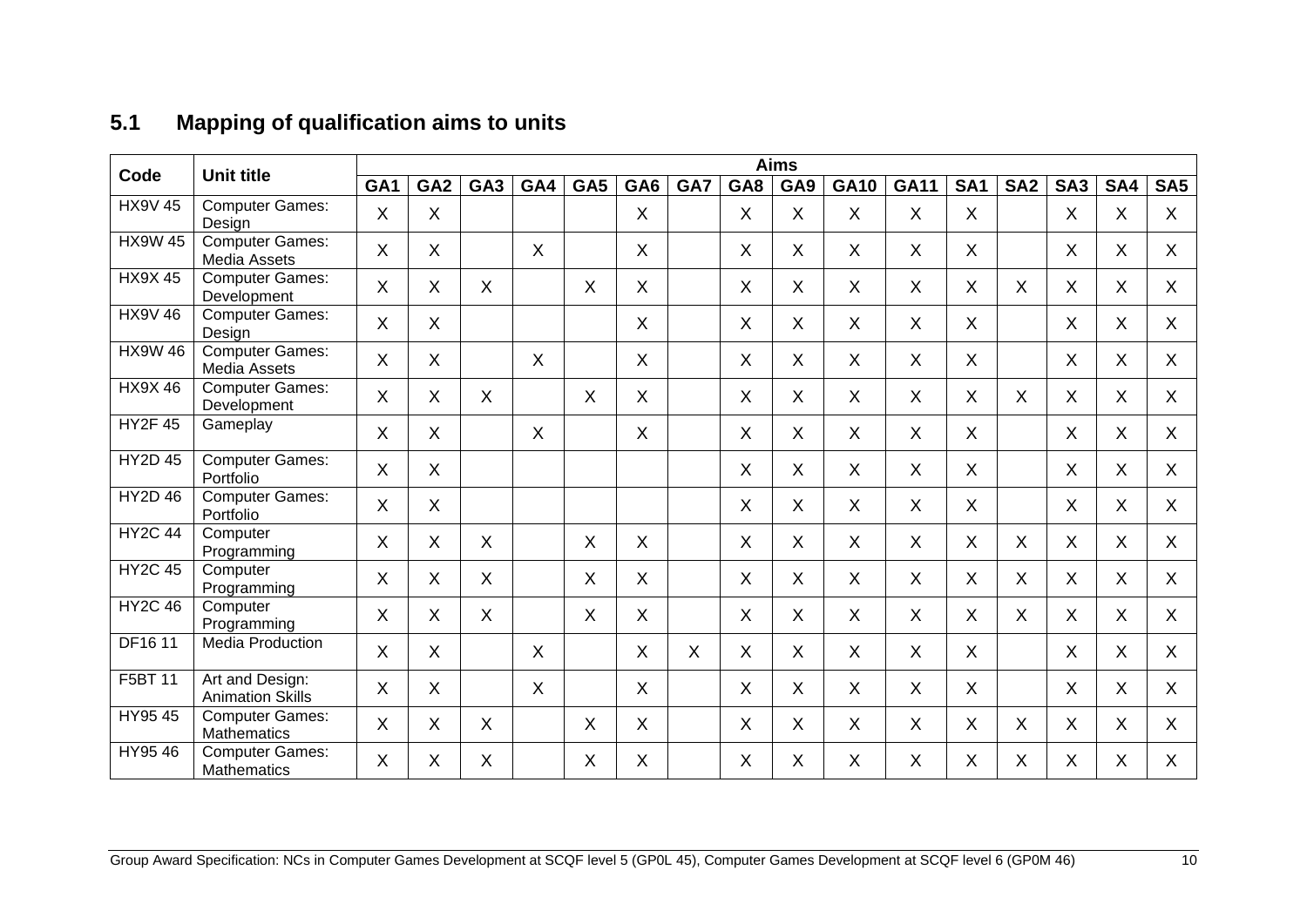| Code           | <b>Unit title</b>                            |                 |                 |                 |              |              |                 |     |         | <b>Aims</b> |              |             |                 |                 |                 |         |                 |
|----------------|----------------------------------------------|-----------------|-----------------|-----------------|--------------|--------------|-----------------|-----|---------|-------------|--------------|-------------|-----------------|-----------------|-----------------|---------|-----------------|
|                |                                              | GA <sub>1</sub> | GA <sub>2</sub> | GA <sub>3</sub> | GA4          | GA5          | GA <sub>6</sub> | GA7 | GA8     | GA9         | <b>GA10</b>  | <b>GA11</b> | SA <sub>1</sub> | SA <sub>2</sub> | SA <sub>3</sub> | SA4     | SA <sub>5</sub> |
| FN84 11        | Mathematics for                              |                 |                 |                 |              |              |                 |     |         |             |              |             |                 |                 |                 |         |                 |
|                | Interactive                                  | X               |                 |                 |              | X            | X               |     | X       | X           |              | X           |                 |                 | X               | X       |                 |
|                | Computing                                    |                 |                 |                 |              |              |                 |     |         |             |              |             |                 |                 |                 |         |                 |
| <b>H1NC12</b>  | Mathematics for<br><b>Computer Games</b>     | X               | X               |                 |              | $\sf X$      | X               |     | $\sf X$ | X           | $\mathsf{X}$ | $\sf X$     | $\mathsf{X}$    |                 | $\sf X$         | X       | X               |
| <b>HY2E 46</b> | Emerging                                     |                 |                 |                 |              |              |                 |     |         |             |              |             |                 |                 |                 |         |                 |
|                | Technologies and<br>Experiences              | X               |                 |                 |              |              |                 |     | $\sf X$ | $\times$    | X            | $\times$    | $\sf X$         |                 | X               | $\sf X$ | $\mathsf{X}$    |
| F9X2 11        | Art and Design:                              |                 |                 |                 |              |              |                 |     |         |             |              |             |                 |                 |                 |         |                 |
|                | Drawing Skills -                             | X               | $\sf X$         |                 | $\sf X$      |              | $\sf X$         |     | $\sf X$ | $\times$    | $\mathsf{X}$ | $\sf X$     | $\sf X$         |                 | $\sf X$         | $\sf X$ | $\mathsf{X}$    |
|                | Figure/Life Drawing 1                        |                 |                 |                 |              |              |                 |     |         |             |              |             |                 |                 |                 |         |                 |
| <b>F1KB 11</b> | Computing:                                   |                 |                 |                 |              |              |                 |     |         |             |              |             |                 |                 |                 |         |                 |
|                | Animation                                    | X               | X               |                 | $\sf X$      |              | $\sf X$         |     | X       | $\times$    | $\sf X$      | $\times$    | X               |                 | $\sf X$         | $\sf X$ | $\mathsf{X}$    |
|                | Fundamentals                                 |                 |                 |                 |              |              |                 |     |         |             |              |             |                 |                 |                 |         |                 |
| <b>D6RC 11</b> | Introduction to<br><b>Computer Animation</b> | $\mathsf{X}$    | X               |                 | X            |              | $\sf X$         |     | X       | $\sf X$     | $\mathsf{X}$ | X           | $\sf X$         |                 | X               | X       | X               |
| <b>H2CE 12</b> | <b>Computer Games:</b>                       | $\sf X$         | X               |                 | X            |              | $\sf X$         |     | X       | $\sf X$     | $\sf X$      | $\sf X$     | $\mathsf{X}$    |                 | X               | X       | X               |
|                | 2D Animation Skills                          |                 |                 |                 |              |              |                 |     |         |             |              |             |                 |                 |                 |         |                 |
| FN91 11        | 3D Modelling and                             |                 |                 |                 |              |              |                 |     |         |             |              |             |                 |                 |                 |         |                 |
|                | Animation: An                                | X               | X               |                 | X            |              | $\sf X$         |     | $\sf X$ | $\times$    | $\mathsf{X}$ | $\times$    | X               |                 | $\sf X$         | $\sf X$ | $\mathsf{X}$    |
|                | introduction                                 |                 |                 |                 |              |              |                 |     |         |             |              |             |                 |                 |                 |         |                 |
| <b>H2CF 12</b> | <b>Computer Games:</b>                       |                 |                 |                 |              |              |                 |     |         |             |              |             |                 |                 |                 |         |                 |
|                | 3D Modelling and                             | X               | X               |                 | $\sf X$      |              | $\times$        |     | X       | $\times$    | $\sf X$      | $\times$    | X               |                 | $\sf X$         | X       | $\mathsf{X}$    |
|                | <b>Animation Skills</b>                      |                 |                 |                 |              |              |                 |     |         |             |              |             |                 |                 |                 |         |                 |
| <b>FN8T 11</b> | Narrative Design and                         | $\mathsf{X}$    | X               |                 |              |              |                 |     | X       | X           | $\mathsf{X}$ | X           | X               |                 | X               | X       | X               |
|                | Development                                  |                 |                 |                 |              |              |                 |     |         |             |              |             |                 |                 |                 |         |                 |
| FN92 11        | Sound Design in<br><b>Visual Media</b>       |                 |                 |                 |              |              |                 |     |         |             |              |             |                 |                 |                 |         |                 |
|                | Applications: An                             | X               | X               |                 | X            |              |                 |     | X       | $\times$    | $\sf X$      | $\times$    | $\sf X$         |                 | $\sf X$         | $\sf X$ | X               |
|                | Introduction                                 |                 |                 |                 |              |              |                 |     |         |             |              |             |                 |                 |                 |         |                 |
| <b>FN8Y 11</b> | <b>Character Creation</b>                    |                 |                 |                 |              |              |                 |     |         |             |              |             |                 |                 |                 |         |                 |
|                |                                              | $\mathsf{X}$    | $\sf X$         |                 | $\mathsf{X}$ |              |                 |     | $\sf X$ | $\times$    | $\sf X$      | $\sf X$     | $\mathsf{X}$    |                 | $\sf X$         | $\sf X$ | $\mathsf{X}$    |
| <b>FN8R 11</b> | Games Programming                            | $\mathsf{X}$    | $\sf X$         | X               |              | $\sf X$      | $\sf X$         |     | $\sf X$ | X           | X            | X           | $\mathsf{X}$    | $\sf X$         | X               | $\sf X$ | $\mathsf{X}$    |
| <b>FN8V 11</b> | Artificial Intelligence                      |                 |                 |                 |              |              |                 |     |         |             |              |             |                 |                 |                 |         |                 |
|                | for Games                                    | $\mathsf{X}$    | $\sf X$         |                 |              | $\mathsf{X}$ | $\sf X$         |     | $\sf X$ | X           | X            | X           | $\mathsf{X}$    |                 | $\sf X$         | X       | $\mathsf{X}$    |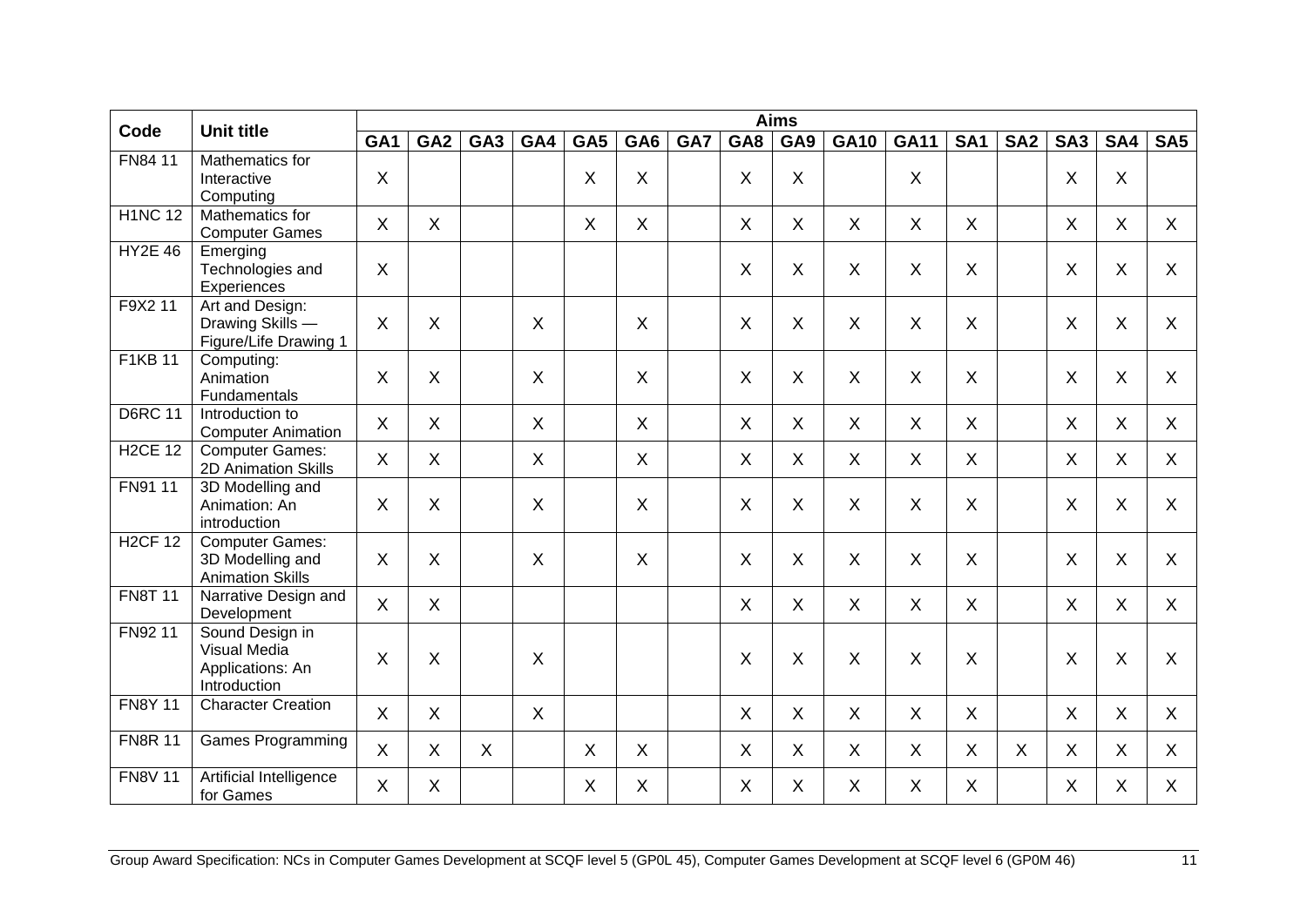| Code           | <b>Unit title</b>                                                      |                           |                           |                 |              |     |                           |                           |              | <b>Aims</b> |              |                           |              |                 |                           |              |                 |
|----------------|------------------------------------------------------------------------|---------------------------|---------------------------|-----------------|--------------|-----|---------------------------|---------------------------|--------------|-------------|--------------|---------------------------|--------------|-----------------|---------------------------|--------------|-----------------|
|                |                                                                        | GA <sub>1</sub>           | GA <sub>2</sub>           | GA <sub>3</sub> | GA4          | GA5 | GA <sub>6</sub>           | GA7                       | GA8          | GA9         | <b>GA10</b>  | <b>GA11</b>               | <b>SA1</b>   | SA <sub>2</sub> | SA <sub>3</sub>           | SA4          | SA <sub>5</sub> |
| FN90 11        | Games Interface<br>Design                                              | $\sf X$                   | $\sf X$                   |                 |              |     |                           |                           | X            | $\sf X$     | $\mathsf{X}$ | $\sf X$                   | $\mathsf{X}$ |                 | $\sf X$                   | $\sf X$      | $\sf X$         |
| <b>H60C 45</b> | Computing:<br><b>Academic Skills</b>                                   | X                         |                           |                 |              |     |                           | X                         | X            | $\sf X$     |              | $\sf X$                   |              |                 | X                         | X            |                 |
| H6S9 45        | Computing:<br>Applications<br>Development                              | X                         | $\boldsymbol{\mathsf{X}}$ | X               |              | X   | $\boldsymbol{\mathsf{X}}$ |                           | X            | X           | X            | X                         | X            | X               | $\sf X$                   | X            | X               |
| J614 45*       | <b>Enterprise Activity</b>                                             | X                         | $\boldsymbol{\mathsf{X}}$ |                 |              |     | X                         | $\boldsymbol{\mathsf{X}}$ | $\sf X$      | $\sf X$     | X            | X                         | $\mathsf{X}$ |                 | $\sf X$                   | $\mathsf{X}$ |                 |
| <b>HW4X45</b>  | Digital Media: Still<br>Images                                         | X                         | X                         |                 | $\mathsf{X}$ |     | $\sf X$                   |                           | $\sf X$      | $\sf X$     | $\mathsf{X}$ | $\mathsf{X}$              | $\mathsf{X}$ |                 | $\sf X$                   | $\mathsf{X}$ | X               |
| <b>HW4Y 45</b> | Digital Media:<br>Moving Images                                        | $\mathsf{X}$              | $\mathsf{X}$              |                 | $\mathsf{X}$ |     | $\sf X$                   |                           | $\sf X$      | X           | $\mathsf{X}$ | $\boldsymbol{\mathsf{X}}$ | $\mathsf{X}$ |                 | $\sf X$                   | $\mathsf{X}$ | X               |
| HW4W<br>45     | Digital Media: Audio                                                   | X                         | $\mathsf{X}$              |                 | $\mathsf{X}$ |     | $\sf X$                   |                           | X            | $\sf X$     | $\mathsf{X}$ | $\sf X$                   | X            |                 | $\sf X$                   | X            | $\mathsf{X}$    |
| <b>F1KS11</b>  | <b>Computing: Digital</b><br><b>Media Elements for</b><br>Applications | $\boldsymbol{\mathsf{X}}$ | $\sf X$                   |                 | X            |     | $\boldsymbol{\mathsf{X}}$ |                           | X            | $\sf X$     | $\sf X$      | X                         | X            |                 | $\boldsymbol{\mathsf{X}}$ | $\mathsf X$  | $\mathsf{X}$    |
| F3GD 10        | <b>Problem Solving</b>                                                 | $\mathsf{X}$              |                           |                 |              |     | $\sf X$                   |                           | $\mathsf{X}$ |             |              | $\mathsf{X}$              |              |                 | $\sf X$                   | X            |                 |
| F3GD 11        | <b>Problem Solving</b>                                                 | $\mathsf{X}$              |                           |                 |              |     | X                         |                           | X            |             |              | X                         |              |                 | X                         | X            |                 |
| F1R2 11        | <b>Computer Games:</b><br><b>Digital Games</b><br>Design               | X                         | $\sf X$                   |                 |              |     | $\boldsymbol{\mathsf{X}}$ |                           | X            | $\sf X$     | $\sf X$      | $\times$                  | Χ            |                 | $\sf X$                   | X            | $\mathsf{X}$    |
| <b>F5CB 12</b> | Art and Design: Line<br>and Tone<br>Techniques                         | X                         | $\times$                  |                 | X            |     |                           |                           | X            | X           | $\sf X$      | $\times$                  | X            |                 | X                         | X            | $\mathsf{X}$    |
| F3GB 11        | Communication                                                          | $\mathsf{X}$              |                           |                 |              |     |                           | X                         | X            | $\sf X$     |              | $\mathsf{X}$              |              |                 | $\sf X$                   | X            |                 |
| F3GB 12        | Communication                                                          | X                         |                           |                 |              |     |                           | $\boldsymbol{\mathsf{X}}$ | X            | X           |              | $\mathsf{X}$              |              |                 | $\sf X$                   | X            |                 |
| H23W 75        | Literacy                                                               | X                         |                           |                 |              |     |                           | X                         | X            | X           |              | $\sf X$                   |              |                 | X                         | X            |                 |
| F3GF 11        | Numeracy                                                               | $\sf X$                   |                           |                 |              |     | $\sf X$                   | Χ                         | X            | X           |              | X                         |              |                 | X                         | X            |                 |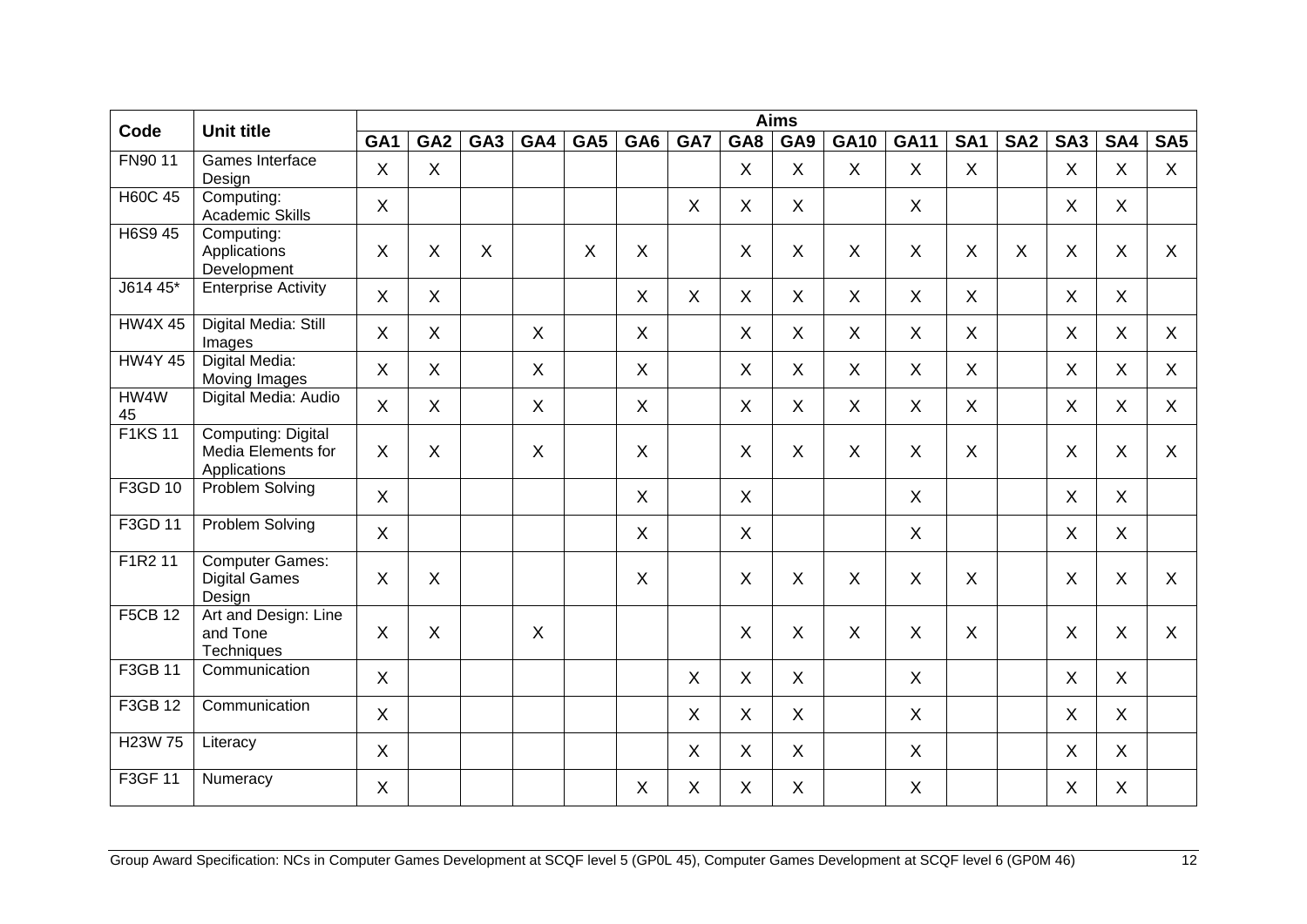| Code                                         | <b>Unit title</b>                                                |                 |                 |                 |              |         |                 |     |                           | <b>Aims</b>  |              |             |              |                 |                 |         |                 |
|----------------------------------------------|------------------------------------------------------------------|-----------------|-----------------|-----------------|--------------|---------|-----------------|-----|---------------------------|--------------|--------------|-------------|--------------|-----------------|-----------------|---------|-----------------|
|                                              |                                                                  | GA <sub>1</sub> | GA <sub>2</sub> | GA <sub>3</sub> | GA4          | GA5     | GA <sub>6</sub> | GA7 | GA8                       | GA9          | <b>GA10</b>  | <b>GA11</b> | <b>SA1</b>   | SA <sub>2</sub> | SA <sub>3</sub> | SA4     | SA <sub>5</sub> |
| H <sub>225</sub> 75                          | Numeracy                                                         | $\sf X$         |                 |                 |              |         | $\sf X$         | X   | X                         | X            |              | $\sf X$     |              |                 | X               | X       |                 |
| <b>H2WX 12</b>                               | <b>Computer Games:</b><br>Software<br><b>Development Project</b> | X               | $\sf X$         | Χ               |              | X       | X               | X   | X                         | X            | X            | X           | X            | X               | $\sf X$         | X       | X               |
| H <sub>2</sub> WW<br>12                      | <b>Computer Games:</b><br>Creative<br><b>Development Project</b> | X               | $\sf X$         |                 |              | $\sf X$ | $\sf X$         | X   | $\sf X$                   | X            | $\mathsf{X}$ | $\sf X$     | $\sf X$      | $\sf X$         | $\sf X$         | X       | $\mathsf{X}$    |
| <b>H1KR 12</b>                               | <b>Computer Games:</b><br><b>User Centred Design</b>             | $\mathsf{X}$    | $\sf X$         |                 |              |         |                 |     | $\sf X$                   | $\sf X$      | $\mathsf{X}$ | X           | $\mathsf{X}$ |                 | $\sf X$         | $\sf X$ | $\mathsf{X}$    |
| H <sub>2</sub> X <sub>1</sub> 1 <sub>2</sub> | <b>Computer Gameplay</b>                                         | X               | X               |                 | X.           |         |                 |     | X                         | X            | X            | X           | X.           |                 | X               | X       | X               |
| H <sub>2</sub> X <sub>0</sub> 1 <sub>2</sub> | <b>Computer Games:</b><br><b>Character Creation</b>              | X               | $\sf X$         |                 | X            |         |                 |     | X                         | X            | X            | X           | X            |                 | X               | X       | X               |
| <b>H1ND12</b>                                | Artificial Intelligence<br>for Games                             | $\mathsf{X}$    | $\sf X$         | $\sf X$         |              | $\sf X$ | $\sf X$         |     | $\boldsymbol{\mathsf{X}}$ | X            | X            | $\sf X$     | $\mathsf{X}$ | $\sf X$         | $\sf X$         | X       | X               |
| F5C6 12                                      | Art and Design:<br><b>Animation Project</b>                      | X               | $\sf X$         |                 | $\sf X$      |         | $\sf X$         | X   | $\mathsf{X}$              | X            | X            | X           | $\mathsf{X}$ |                 | $\sf X$         | X       | $\mathsf{X}$    |
| <b>F5CC 12</b>                               | Art and Design: 3D<br><b>Skills Development</b>                  | X               | X               |                 | X            |         | X               |     | X                         | X            | $\mathsf{X}$ | X           | $\mathsf{X}$ |                 | X               | X       | X               |
| <b>F5CH 12</b>                               | Art and Design:<br>Digital Media                                 | X               | $\sf X$         |                 | $\sf X$      |         |                 |     | $\sf X$                   | $\mathsf{X}$ | $\mathsf{X}$ | X           | $\mathsf{X}$ |                 | $\sf X$         | X       | X               |
| DV91 11                                      | <b>Creative Thinking</b><br>and Goal Setting                     | $\sf X$         |                 |                 |              |         | $\sf X$         | X   | $\sf X$                   |              |              | $\sf X$     |              |                 | $\sf X$         | $\sf X$ |                 |
| F3T5 12                                      | Digital Media: Still<br>Images                                   | $\sf X$         | $\sf X$         |                 | $\mathsf{X}$ |         | $\sf X$         |     | $\sf X$                   | $\sf X$      | $\sf X$      | X           | $\mathsf{X}$ |                 | $\sf X$         | $\sf X$ | $\mathsf{X}$    |
| F3T6 12                                      | <b>Digital Acquisition</b><br>and Editing: Video                 | X               | $\sf X$         |                 | $\sf X$      |         | $\sf X$         |     | X                         | X            | X            | X           | $\mathsf{X}$ |                 | X               | X       | $\mathsf{X}$    |
| F3T7 12                                      | <b>Digital Acquisition</b><br>and Editing: Audio                 | $\sf X$         | $\sf X$         |                 | $\mathsf{X}$ |         | $\sf X$         |     | $\sf X$                   | X            | $\mathsf{X}$ | X           | $\mathsf{X}$ |                 | $\sf X$         | $\sf X$ | $\mathsf{X}$    |
| X70476                                       | Art and Design                                                   | X               | $\sf X$         |                 | X            |         |                 |     | X                         | X            | X            | X           | $\mathsf{X}$ |                 | $\sf X$         | X       | $\mathsf{X}$    |
| F3GC 11                                      | Information and<br>Communication<br>Technology                   |                 |                 |                 |              |         |                 |     |                           |              |              |             |              |                 | X               |         |                 |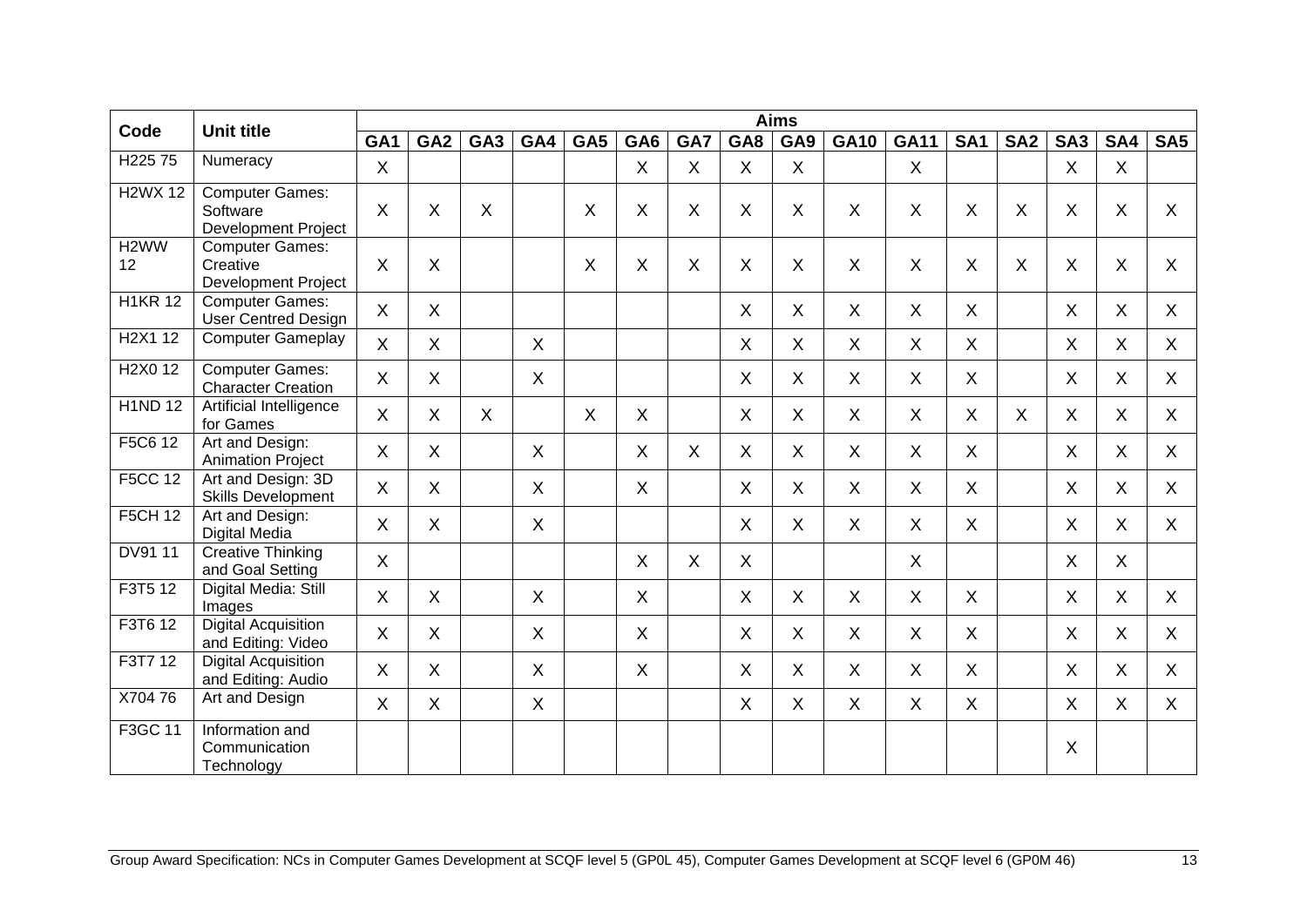| Code    | Unit title                                     |                   |                 |                   |     |                   |   |                |                   | <b>Aims</b> |   |             |                 |                 |                   |        |                 |
|---------|------------------------------------------------|-------------------|-----------------|-------------------|-----|-------------------|---|----------------|-------------------|-------------|---|-------------|-----------------|-----------------|-------------------|--------|-----------------|
|         |                                                | GA <sub>1</sub>   | GA <sub>2</sub> | GA <sub>3</sub>   | GA4 | GAS               |   | <b>GA6 GA7</b> | GA8               | GA9         |   | GA10   GA11 | SA <sub>1</sub> | SA <sub>2</sub> | SA3               | SA4    | SA <sub>5</sub> |
| F3GC 12 | Information and<br>Communication<br>Technology |                   |                 |                   |     |                   |   |                |                   |             |   |             |                 |                 | $\checkmark$<br>ᄉ |        |                 |
| F3GE 11 | Working with Others                            |                   |                 |                   |     |                   |   |                |                   |             |   |             |                 |                 | Χ                 |        |                 |
| F3GE 12 | Working with Others                            |                   |                 |                   |     |                   |   |                |                   |             |   |             |                 |                 | X                 |        |                 |
| C84775  | <b>Mathematics</b>                             | $\checkmark$<br>A |                 |                   |     | $\checkmark$      | X |                | v<br>∧            | X           |   | Χ           |                 |                 | $\checkmark$<br>∧ | X      |                 |
| C81675  | <b>Computing Science</b>                       | ⌒                 | ∧               | $\checkmark$<br>∧ |     | $\checkmark$<br>∧ | ∧ |                | $\checkmark$<br>∧ | ∧           | ∧ | X           | Χ               | ∧               | $\checkmark$<br>⋏ | v<br>∧ |                 |

## **5.2 Mapping of National Occupational Standards (NOS)**

The relevant elements of the National Occupational Standards (NOS) produced by Skillset, are listed below.

- IM1 Work Effectively in Interactive Media
- IM2 Obtain Assets for Use in Interactive Media Products
- IM3 Prepare Assets for Use in Interactive Media Products
- IM5 Design User Interfaces for Interactive Media Products
- IM6 Use Authoring Tools to Create Interactive Media Products
- IM7 Code Scripts to Provide Functionality for Interactive Media Products
- IM8 Determine the Implementation of Designs for Interactive Media Products
- IM9 Provide Creative and Strategic Direction for Interactive Media Projects
- IM12 Devise and Evaluate User Testing of Interactive Media Products
- IM13 Conduct User Testing Of Interactive Media Products
- IM15 Write and Edit Copy for Interactive Media Products
- IM16 Plan Content for Web and Multimedia Products
- IM20 Design Electronic Games
- IM21 Program Electronic Games to Develop Functionality
- IM22 Test Electronic Games
- IM23 Create Narrative Scripts for Interactive Media Products
- <span id="page-15-0"></span>IM24 Create 2D Animations for Interactive Media Products
- IM27 Create Sound Effects for Interactive Media Products
- IM28 Create Music for Interactive Media Products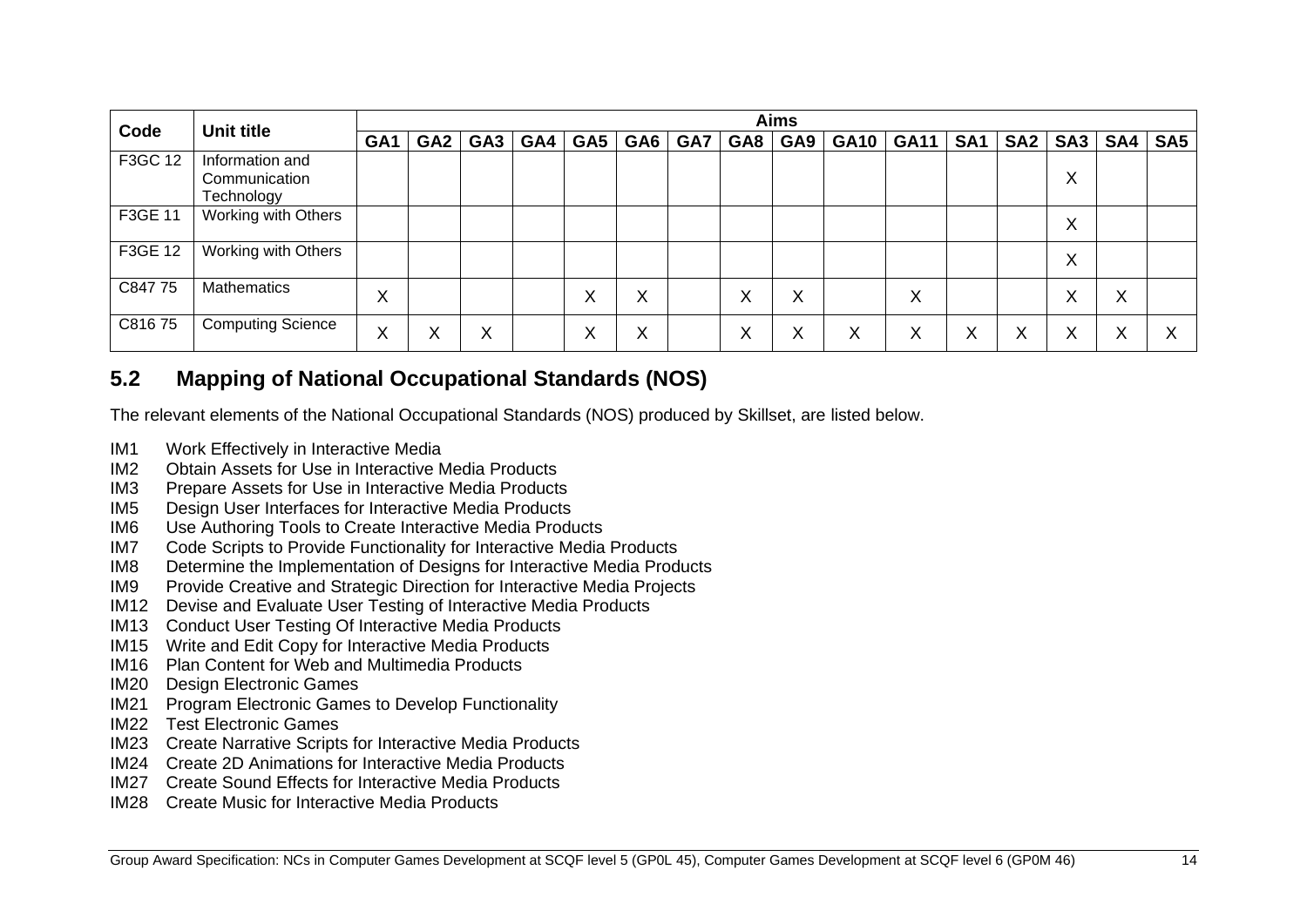|                |                                              |           |                           |                           |                           |                           |                           |                           |         |          |              | <b>National Occupational Standard</b> |              |          |          |              |          |          |          |          |
|----------------|----------------------------------------------|-----------|---------------------------|---------------------------|---------------------------|---------------------------|---------------------------|---------------------------|---------|----------|--------------|---------------------------------------|--------------|----------|----------|--------------|----------|----------|----------|----------|
| Code           | <b>Unit title</b>                            | <b>IM</b> | IM<br>$\overline{2}$      | IM<br>3                   | IM<br>5                   | IM<br>$\,6\,$             | IM<br>$\overline{7}$      | IM<br>8                   | IM<br>9 | IM<br>12 | IM<br>13     | IM<br>15                              | IM<br>16     | IM<br>20 | IM<br>21 | IM<br>22     | IM<br>23 | IM<br>24 | IM<br>27 | IM<br>28 |
| <b>HX9V 45</b> | <b>Computer Games:</b><br>Design             | X         |                           |                           | $\sf X$                   |                           |                           |                           |         |          |              |                                       |              | X        |          |              | X        |          |          |          |
| <b>HX9W 45</b> | <b>Computer Games:</b><br>Media Assets       | X         | X                         | X                         |                           |                           |                           | $\boldsymbol{\mathsf{X}}$ |         |          |              |                                       |              |          |          |              |          |          | X        |          |
| <b>HX9X45</b>  | <b>Computer Games:</b><br>Development        | X         | $\boldsymbol{\mathsf{X}}$ | $\sf X$                   |                           | X                         | X                         | $\sf X$                   |         | X        | X            |                                       | X            |          | X        | $\sf X$      |          |          |          |          |
| <b>HX9V46</b>  | <b>Computer Games:</b><br>Design             | X         |                           |                           | $\boldsymbol{\mathsf{X}}$ |                           |                           |                           |         |          |              |                                       |              | X        |          |              | X        |          |          |          |
| <b>HX9W 46</b> | <b>Computer Games:</b><br>Media Assets       | X         | $\sf X$                   | $\sf X$                   |                           |                           |                           | $\sf X$                   |         |          |              |                                       |              |          |          |              |          |          | X        |          |
| <b>HX9X46</b>  | <b>Computer Games:</b><br>Development        | X         | $\boldsymbol{\mathsf{X}}$ | $\boldsymbol{\mathsf{X}}$ |                           | $\boldsymbol{\mathsf{X}}$ | $\boldsymbol{\mathsf{X}}$ | $\boldsymbol{\mathsf{X}}$ |         | X        | $\mathsf{X}$ |                                       | $\mathsf{X}$ |          | $\sf X$  | $\mathsf{X}$ |          |          |          |          |
| <b>HY2F 45</b> | Gameplay                                     | X         | $\sf X$                   |                           |                           | $\boldsymbol{\mathsf{X}}$ |                           | $\sf X$                   |         |          |              |                                       | X            | X        |          | X            |          |          |          |          |
| <b>HY2D 45</b> | <b>Computer Games:</b><br>Portfolio          | X         |                           |                           |                           |                           |                           |                           |         |          |              |                                       |              |          |          |              |          |          |          |          |
| <b>HY2D 46</b> | <b>Computer Games:</b><br>Portfolio          | X         |                           |                           |                           |                           |                           |                           |         |          |              |                                       |              |          |          |              |          |          |          |          |
| <b>HY2C 44</b> | Computer<br>Programming                      |           |                           |                           |                           |                           | X                         |                           |         |          |              |                                       |              |          | X        | X            |          |          |          |          |
| <b>HY2C 45</b> | Computer<br>Programming                      |           |                           |                           |                           |                           | X                         |                           |         |          |              |                                       |              |          | X        | X            |          |          |          |          |
| <b>HY2C 46</b> | Computer<br>Programming                      |           |                           |                           |                           |                           | $\sf X$                   |                           |         |          |              |                                       |              |          | X        | X            |          |          |          |          |
| DF16 11        | <b>Media Production</b>                      | X         | $\boldsymbol{\mathsf{X}}$ | X                         | $\sf X$                   | $\times$                  |                           | $\sf X$                   |         | X        |              | X                                     | X            |          |          |              | X        |          | X        | $\sf X$  |
| F5BT 11        | Art and Design:<br><b>Animation Skills</b>   | X         |                           | X                         |                           | X                         |                           |                           |         |          |              |                                       |              |          |          |              |          | X        |          |          |
| HY95 45        | <b>Computer Games:</b><br><b>Mathematics</b> |           |                           |                           |                           |                           |                           |                           |         |          | n/a          |                                       |              |          |          |              |          |          |          |          |
| HY95 46        | <b>Computer Games:</b><br><b>Mathematics</b> |           |                           |                           |                           |                           |                           |                           |         |          | n/a          |                                       |              |          |          |              |          |          |          |          |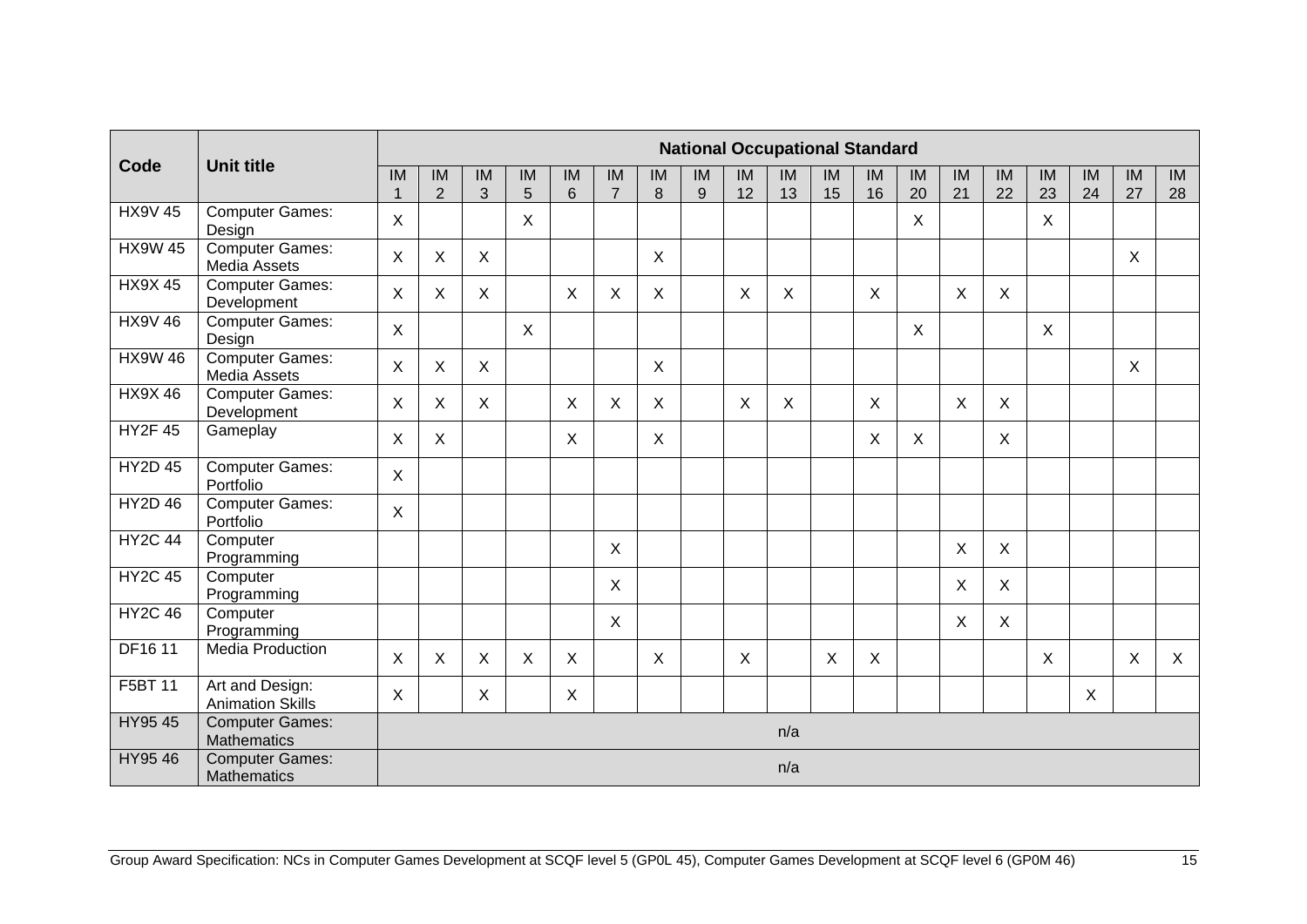|                |                                                                       |              |                           |                          |                          |              |                          |                           |    |    | <b>National Occupational Standard</b> |    |    |    |    |                          |                           |         |                          |              |
|----------------|-----------------------------------------------------------------------|--------------|---------------------------|--------------------------|--------------------------|--------------|--------------------------|---------------------------|----|----|---------------------------------------|----|----|----|----|--------------------------|---------------------------|---------|--------------------------|--------------|
| Code           | <b>Unit title</b>                                                     | IM           | $\overline{\mathsf{IM}}$  | $\overline{\mathsf{IM}}$ | $\overline{\mathsf{IM}}$ | IM           | $\overline{\mathsf{IM}}$ | IM                        | IM | IM | IM                                    | IM | IM | IM | IM | $\overline{\mathsf{IM}}$ | IM                        | IM      | $\overline{\mathsf{IM}}$ | IM           |
|                | Mathematics for                                                       | 1            | $\overline{2}$            | 3                        | 5                        | 6            | $\overline{7}$           | 8                         | 9  | 12 | 13                                    | 15 | 16 | 20 | 21 | 22                       | 23                        | 24      | 27                       | 28           |
| FN84 11        | <b>Interactive Computing</b>                                          |              |                           |                          |                          |              |                          |                           |    |    | n/a                                   |    |    |    |    |                          |                           |         |                          |              |
| <b>H1NC 12</b> | Mathematics for<br><b>Computer Games</b>                              |              |                           |                          |                          |              |                          |                           |    |    | n/a                                   |    |    |    |    |                          |                           |         |                          |              |
| <b>HY2E 46</b> | Emerging<br>Technologies and<br>Experiences                           |              |                           |                          |                          |              |                          |                           |    |    | n/a                                   |    |    |    |    |                          |                           |         |                          |              |
| F9X2 11        | Art and Design:<br>Drawing Skills -<br>Figure/Life Drawing 1          | $\sf X$      |                           | X                        |                          | $\times$     |                          |                           |    |    |                                       |    |    |    |    |                          |                           | $\sf X$ |                          |              |
| <b>F1KB11</b>  | <b>Computing: Animation</b><br>Fundamentals                           | $\sf X$      |                           | X                        |                          | $\mathsf{X}$ |                          |                           |    |    |                                       |    | X  |    |    |                          |                           | X       |                          |              |
| <b>D6RC 11</b> | Introduction to<br><b>Computer Animation</b>                          | $\sf X$      |                           | X                        |                          | $\mathsf{X}$ |                          |                           |    |    |                                       |    |    |    |    |                          |                           | X       |                          |              |
| <b>H2CE 12</b> | <b>Computer Games: 2D</b><br><b>Animation Skills</b>                  | $\mathsf{X}$ |                           | X                        |                          | X            |                          |                           |    |    |                                       |    | X  |    |    |                          |                           | X       |                          |              |
| FN91 11        | 3D Modelling and<br>Animation: An<br>introduction                     | X            |                           | X                        |                          | X            |                          |                           |    |    |                                       |    | X  |    |    |                          |                           | X       |                          |              |
| <b>H2CF 12</b> | <b>Computer Games: 3D</b><br>Modelling and<br><b>Animation Skills</b> | X            |                           | X                        |                          | X            |                          |                           |    |    |                                       |    | X  |    |    |                          |                           | X       |                          |              |
| <b>FN8T 11</b> | Narrative Design and<br>Development                                   | X            |                           |                          | X                        |              |                          | $\boldsymbol{\mathsf{X}}$ |    |    |                                       | X  |    |    |    |                          | $\boldsymbol{\mathsf{X}}$ |         |                          |              |
| FN92 11        | Sound Design in Visual<br>Media Applications: An<br>Introduction      | $\mathsf{X}$ | $\boldsymbol{\mathsf{X}}$ |                          |                          | X            |                          |                           |    |    |                                       |    |    |    |    |                          |                           |         | X                        | $\mathsf{X}$ |
| <b>FN8Y 11</b> | <b>Character Creation</b>                                             | $\times$     |                           |                          |                          |              |                          |                           |    |    |                                       | X  |    |    |    |                          | $\boldsymbol{\mathsf{X}}$ |         |                          |              |
| <b>FN8R 11</b> | <b>Games Programming</b>                                              | $\sf X$      |                           |                          |                          |              | $\mathsf{X}$             |                           |    |    |                                       |    |    |    | X  | X                        |                           |         |                          |              |
| <b>FN8V 11</b> | Artificial Intelligence for<br>Games                                  | $\sf X$      |                           |                          |                          |              |                          |                           |    |    |                                       |    |    |    |    |                          |                           |         |                          |              |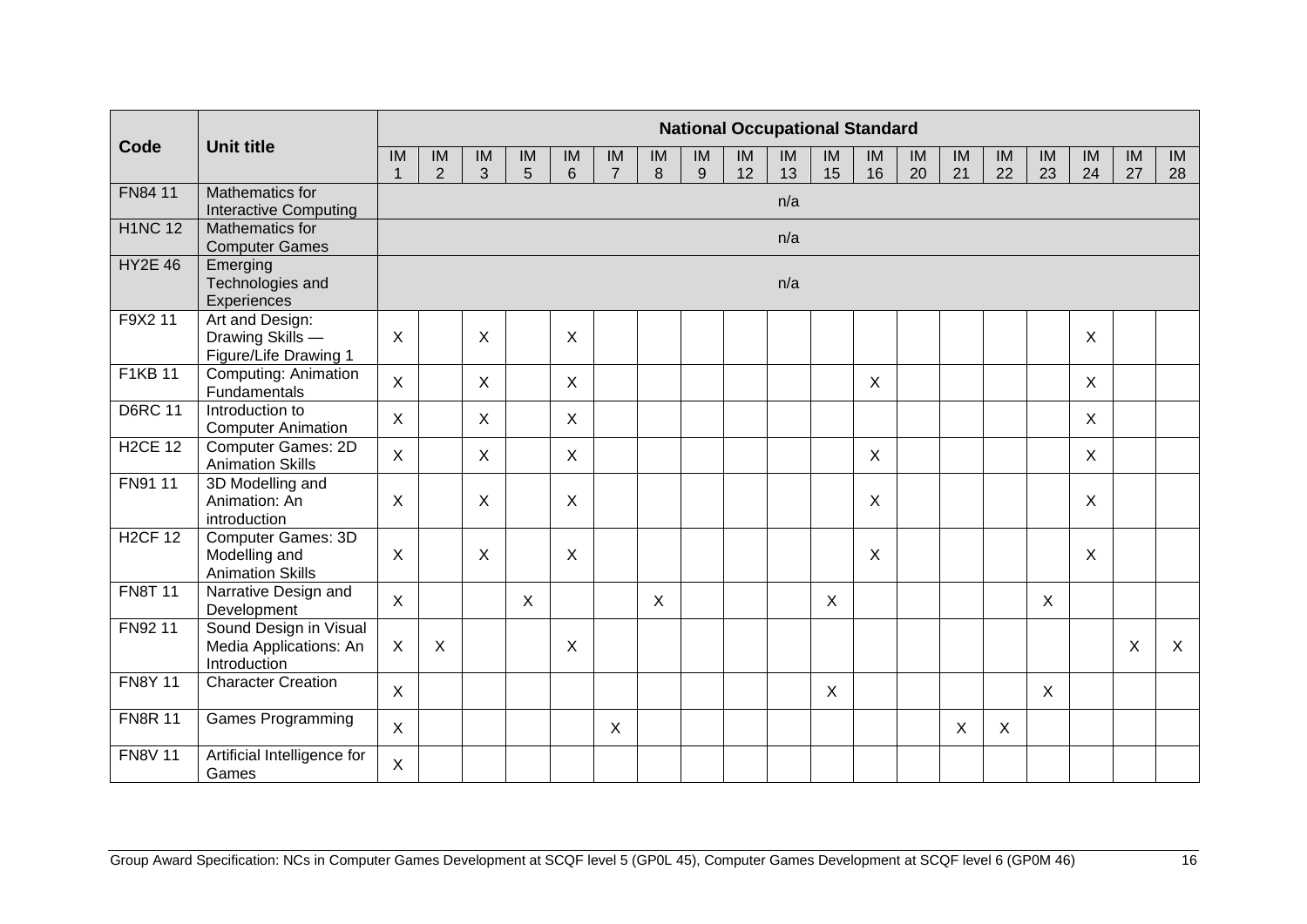|                      |                                                          |                |                           |              |                           |                           |                           |         |                           |          |          | <b>National Occupational Standard</b> |          |          |          |          |          |          |          |                 |
|----------------------|----------------------------------------------------------|----------------|---------------------------|--------------|---------------------------|---------------------------|---------------------------|---------|---------------------------|----------|----------|---------------------------------------|----------|----------|----------|----------|----------|----------|----------|-----------------|
| Code                 | <b>Unit title</b>                                        | IM             | IM<br>$\overline{2}$      | IM<br>3      | <b>IM</b><br>5            | IM<br>6                   | IM<br>$\overline{7}$      | IM<br>8 | IM<br>9                   | IM<br>12 | IM<br>13 | IM<br>15                              | IM<br>16 | IM<br>20 | IM<br>21 | IM<br>22 | IM<br>23 | IM<br>24 | IM<br>27 | <b>IM</b><br>28 |
| FN90 11              | Games Interface<br>Design                                | $\sf X$        |                           |              |                           |                           |                           |         | $\boldsymbol{\mathsf{X}}$ | X        |          |                                       |          |          |          |          | X        |          |          |                 |
| H60C 45              | Computing: Academic<br><b>Skills</b>                     |                |                           |              |                           |                           |                           |         |                           |          |          |                                       |          |          |          |          |          |          |          |                 |
| H6S9 45              | Computing:<br>Applications<br>Development                | X              | X                         | $\times$     | $\boldsymbol{\mathsf{X}}$ | $\boldsymbol{\mathsf{X}}$ | $\boldsymbol{\mathsf{X}}$ | X       | $\boldsymbol{\mathsf{X}}$ | X        | X        |                                       | X        | X        | X        | X        |          |          |          |                 |
| J614 45*             | <b>Enterprise Activity</b>                               |                |                           |              |                           |                           |                           |         |                           |          |          |                                       |          |          |          |          |          |          |          |                 |
| <b>HW4X45</b>        | Digital Media: Still<br>Images                           | X              | $\times$                  | $\times$     |                           | $\times$                  |                           |         | $\sf X$                   |          |          |                                       | X        |          |          |          |          |          |          |                 |
| <b>HW4Y 45</b>       | Digital Media: Moving<br>Images                          | X              | $\boldsymbol{\mathsf{X}}$ | $\sf X$      |                           | X                         |                           |         | $\boldsymbol{\mathsf{X}}$ |          |          |                                       | Χ        |          |          |          |          |          |          |                 |
| <b>HW4W 45</b>       | Digital Media: Audio                                     | X              | $\times$                  | $\mathsf{X}$ |                           | $\times$                  |                           |         | $\sf X$                   |          |          |                                       | X        |          |          |          |          |          | $\times$ |                 |
| <b>F1KS11</b>        | Computing: Digital<br>Media Elements for<br>Applications | X              | X                         | X            | X                         | X                         |                           | X       |                           | X        |          | X                                     | Χ        |          |          |          | X        |          | X        |                 |
| F3GD 11              | Problem Solving                                          |                |                           |              |                           |                           |                           |         |                           |          | n/a      |                                       |          |          |          |          |          |          |          |                 |
| F3GD 12              | Problem Solving                                          |                |                           |              |                           |                           |                           |         |                           |          | n/a      |                                       |          |          |          |          |          |          |          |                 |
| F1R2 11              | <b>Computer Games:</b><br>Digital Games Design           | $\sf X$        |                           |              | $\sf X$                   |                           |                           |         |                           |          |          |                                       | X        |          |          |          |          |          |          |                 |
| <b>F5CB 12</b>       | Art and Design: Line<br>and Tone Techniques              | $\pmb{\times}$ |                           | X            |                           | $\boldsymbol{\mathsf{X}}$ |                           |         |                           |          |          |                                       |          |          |          |          |          | X        |          |                 |
| F3GB 11              | Communication                                            |                |                           |              |                           |                           |                           |         |                           |          | n/a      |                                       |          |          |          |          |          |          |          |                 |
| F3GB 12              | Communication                                            |                |                           |              |                           |                           |                           |         |                           |          | n/a      |                                       |          |          |          |          |          |          |          |                 |
| H <sub>23</sub> W 75 | Literacy                                                 |                |                           |              |                           |                           |                           |         |                           |          | n/a      |                                       |          |          |          |          |          |          |          |                 |
| F3GF 11              | Numeracy                                                 |                |                           |              |                           |                           |                           |         |                           |          | n/a      |                                       |          |          |          |          |          |          |          |                 |
| H <sub>225</sub> 75  | Numeracy                                                 |                |                           |              |                           |                           |                           |         |                           |          | n/a      |                                       |          |          |          |          |          |          |          |                 |
| <b>H2WX 12</b>       | <b>Computer Games:</b>                                   |                |                           |              |                           |                           |                           |         |                           |          |          |                                       |          |          |          |          |          |          |          |                 |
|                      | Software Development<br>Project                          | X              |                           |              |                           |                           | Χ                         | X       | X                         | X        | X        |                                       | Χ        | Χ        | X        | X        |          |          |          |                 |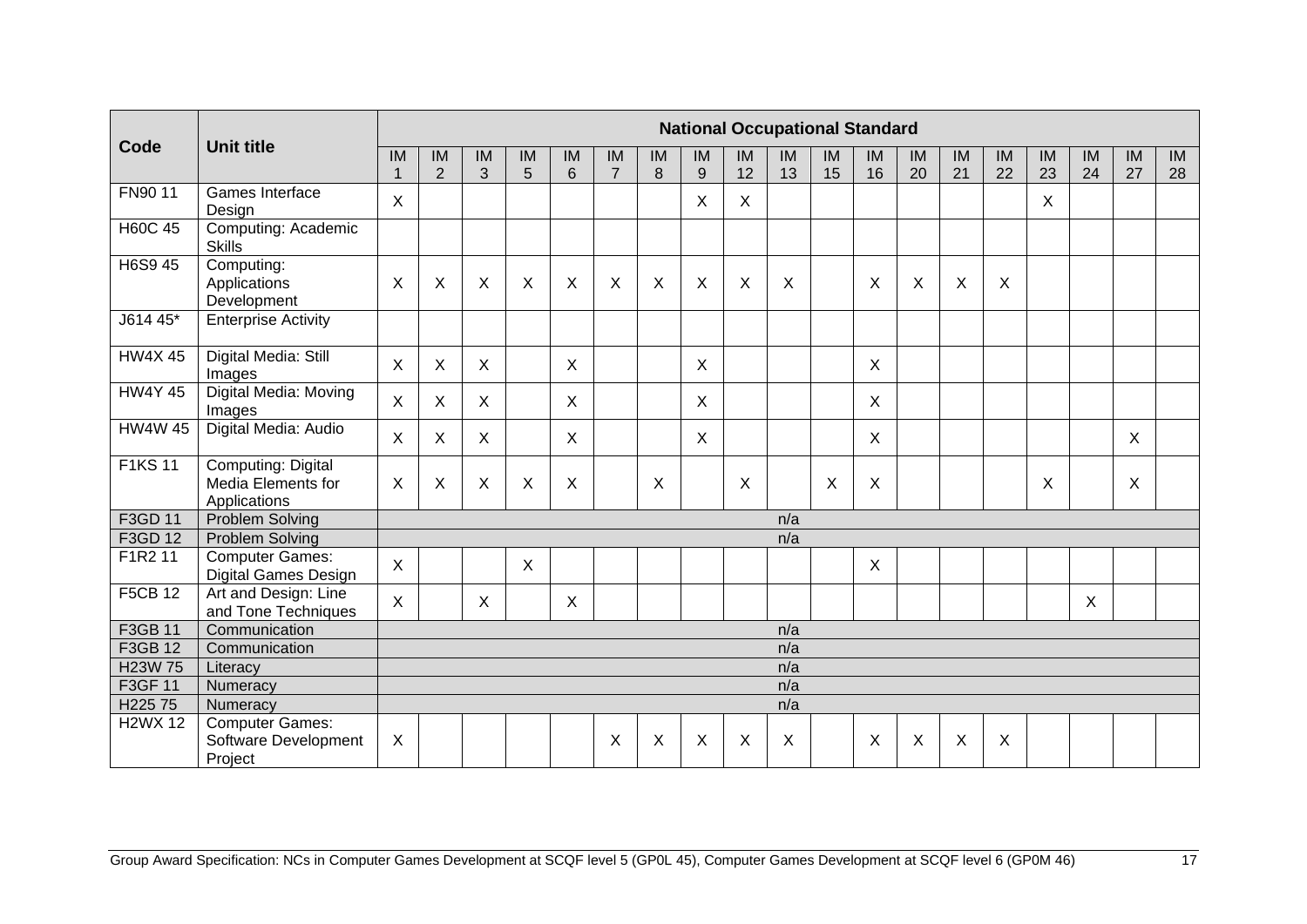|                                              |                                                                  |              |                                            |                               |                               |                       |                      |         |                           |          | <b>National Occupational Standard</b> |          |          |          |          |          |                           |          |          |              |
|----------------------------------------------|------------------------------------------------------------------|--------------|--------------------------------------------|-------------------------------|-------------------------------|-----------------------|----------------------|---------|---------------------------|----------|---------------------------------------|----------|----------|----------|----------|----------|---------------------------|----------|----------|--------------|
| Code                                         | <b>Unit title</b>                                                | IM           | $\overline{\mathsf{IM}}$<br>$\overline{2}$ | $\overline{\mathsf{IM}}$<br>3 | $\overline{\mathsf{IM}}$<br>5 | IM<br>$6\phantom{1}6$ | IM<br>$\overline{7}$ | IM<br>8 | IM<br>$9\,$               | IM<br>12 | IM<br>13                              | IM<br>15 | IM<br>16 | IM<br>20 | IM<br>21 | IM<br>22 | <b>IM</b><br>23           | IM<br>24 | IM<br>27 | IM<br>28     |
| <b>H2WW 12</b>                               | <b>Computer Games:</b><br><b>Creative Development</b><br>Project | X            | X                                          | X                             | X                             | X                     |                      | X       | $\boldsymbol{\mathsf{X}}$ | X        | X                                     |          | X        |          |          | X        |                           |          |          |              |
| <b>H1KR 12</b>                               | <b>Computer Games:</b><br><b>User Centred Design</b>             | $\sf X$      |                                            |                               | $\mathsf{X}$                  |                       |                      |         |                           |          |                                       |          |          | X        |          |          | $\boldsymbol{\mathsf{X}}$ |          |          |              |
| H <sub>2</sub> X <sub>1</sub> 1 <sub>2</sub> | Computer Gameplay                                                | $\sf X$      |                                            |                               |                               |                       |                      |         |                           |          |                                       |          |          | X        |          |          |                           |          |          |              |
| H <sub>2</sub> X <sub>0</sub> 1 <sub>2</sub> | <b>Computer Games:</b><br><b>Character Creation</b>              | $\sf X$      |                                            |                               |                               |                       |                      |         |                           |          |                                       | X        |          |          |          |          | $\boldsymbol{\mathsf{X}}$ |          |          |              |
| <b>H1ND12</b>                                | Artificial Intelligence for<br>Games                             | $\sf X$      |                                            |                               |                               |                       | $\mathsf{X}$         |         |                           | X        | $\sf X$                               |          |          |          | X        | X        |                           |          |          |              |
| F5C6 12                                      | Art and Design:<br><b>Animation Project</b>                      | X            | $\sf X$                                    | $\sf X$                       |                               | $\mathsf{X}$          |                      |         |                           |          |                                       |          |          |          |          |          |                           | X        |          |              |
| <b>F5CC 12</b>                               | Art and Design: 3D<br><b>Skills Development</b>                  | X            |                                            | X                             |                               | $\sf X$               |                      |         |                           |          |                                       |          | X        |          |          |          |                           | X        |          |              |
| <b>F5CH 12</b>                               | Art and Design: Digital<br>Media                                 | $\mathsf{X}$ |                                            | X                             |                               | $\sf X$               |                      |         |                           |          |                                       |          |          |          |          |          |                           |          |          |              |
| DV91 11                                      | Creative Thinking and<br><b>Goal Setting</b>                     |              |                                            |                               |                               |                       |                      |         |                           |          | n/a                                   |          |          |          |          |          |                           |          |          |              |
| F3T5 12                                      | Digital Media: Still<br>Images                                   | X            | $\boldsymbol{\mathsf{X}}$                  | X                             |                               | X                     |                      |         |                           |          |                                       |          |          |          |          |          |                           |          |          |              |
| F3T6 12                                      | <b>Digital Acquisition and</b><br>Editing: Video                 | $\sf X$      | $\mathsf{X}$                               | X                             |                               | $\sf X$               |                      |         |                           |          |                                       |          |          |          |          |          |                           |          |          |              |
| F3T7 12                                      | Digital Acquisition and<br>Editing: Audio                        | $\sf X$      | $\boldsymbol{\mathsf{X}}$                  | X                             |                               | $\sf X$               |                      |         |                           |          |                                       |          |          |          |          |          |                           |          | X        | $\mathsf{X}$ |
| X70476                                       | Art and Design                                                   | $\sf X$      |                                            | X                             |                               | X                     |                      |         |                           |          |                                       |          |          |          |          |          |                           |          |          |              |
| F3GC 11                                      | Information and<br>Communication<br>Technology                   |              |                                            |                               |                               |                       |                      |         |                           |          | n/a                                   |          |          |          |          |          |                           |          |          |              |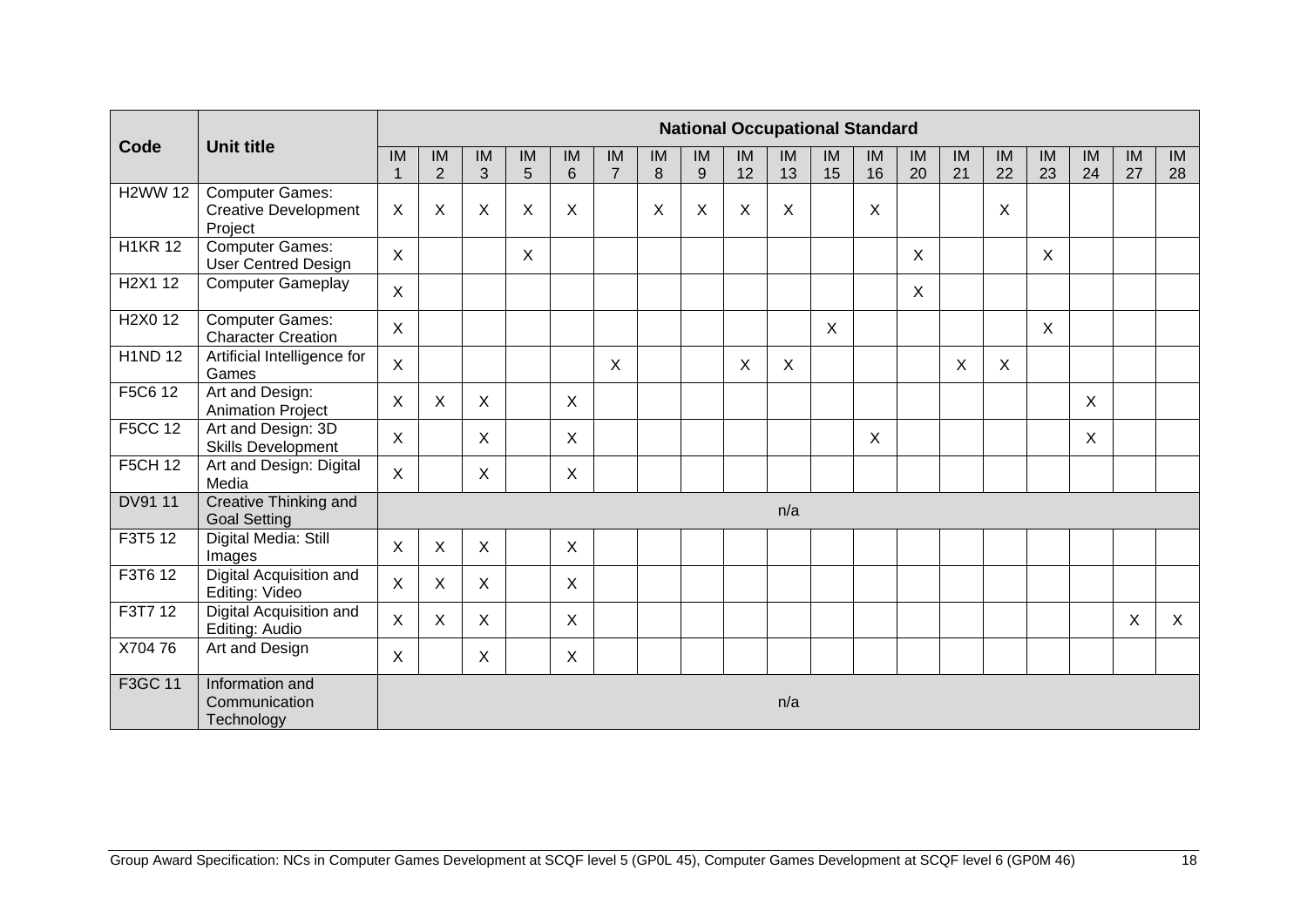|         |                          |           |           |           |     |     |        |           |    |                 |           | <b>National Occupational Standard</b> |    |    |    |           |    |           |     |     |
|---------|--------------------------|-----------|-----------|-----------|-----|-----|--------|-----------|----|-----------------|-----------|---------------------------------------|----|----|----|-----------|----|-----------|-----|-----|
| Code    | Unit title               | <b>IM</b> | <b>IM</b> | <b>IM</b> | IM. | IM. | IM.    | <b>IM</b> | IM | IM              | <b>IM</b> | IM                                    | IM | IM | IM | <b>IM</b> | IM | <b>IM</b> | -IM | IM. |
|         |                          |           |           |           | 5   | 6   |        | 8         | 9  | 12 <sup>2</sup> | 13        | 15                                    | 16 | 20 | 21 | 22        | 23 | 24        | 27  | 28  |
| F3GC 12 | Information and          |           |           |           |     |     |        |           |    |                 |           |                                       |    |    |    |           |    |           |     |     |
|         | Communication            |           |           |           |     |     |        |           |    |                 | n/a       |                                       |    |    |    |           |    |           |     |     |
|         | Technology               |           |           |           |     |     |        |           |    |                 |           |                                       |    |    |    |           |    |           |     |     |
| F3GE 11 | Working with Others      |           |           |           |     |     |        |           |    |                 | n/a       |                                       |    |    |    |           |    |           |     |     |
| F3GE 12 | Working with Others      |           |           |           |     |     |        |           |    |                 | n/a       |                                       |    |    |    |           |    |           |     |     |
| C847 75 | <b>Mathematics</b>       |           |           |           |     |     |        |           |    |                 | n/a       |                                       |    |    |    |           |    |           |     |     |
| C81675  | <b>Computing Science</b> |           |           |           |     |     | v<br>∧ |           |    |                 |           |                                       |    |    | ∧  | ⋏         |    |           |     |     |

## **5.3 Mapping of Core Skills development opportunities across the qualifications**

- S = Signposted
- E = Embedded

<span id="page-20-0"></span>

|                |                                        |                      | <b>Communication</b> |             |                      | Numeracy                                       |                          | <b>ICT</b>                            |                      | <b>Problem Solving</b>              |                                |                                                | <b>Working with Others</b>                |
|----------------|----------------------------------------|----------------------|----------------------|-------------|----------------------|------------------------------------------------|--------------------------|---------------------------------------|----------------------|-------------------------------------|--------------------------------|------------------------------------------------|-------------------------------------------|
| Unit code      | Unit title                             | (Reading)<br>Written | (Writing)<br>Written | <b>Dral</b> | ω<br>Ĕ<br>z<br>Using | Graphical<br><b>Using Graph</b><br>Information | Accessing<br>Information | eating<br>Providing/Cr<br>Information | Thinking<br>Critical | and<br>ā<br>ဥ<br>Plannin<br>Organis | and<br>Reviewing<br>Evaluating | 즒<br>rativ<br>Working<br>Co-opera<br>with Othe | Reviewing<br>Co-operative<br>Contribution |
| <b>HX9V 45</b> | <b>Computer Games: Design</b>          | S(5)                 | S(5)                 |             |                      |                                                | S(5)                     | S(5)                                  | E(5)                 | S(5)                                |                                |                                                |                                           |
| <b>HX9W 45</b> | <b>Computer Games: Media</b><br>Assets |                      |                      |             |                      |                                                | S(5)                     | E(5)                                  | E(5)                 | S(5)                                |                                |                                                |                                           |
| <b>HX9X45</b>  | <b>Computer Games:</b><br>Development  |                      |                      |             |                      |                                                | S(5)                     | E(5)                                  | E(5)                 | S(5)                                | S(5)                           |                                                |                                           |
| <b>HX9V46</b>  | <b>Computer Games: Design</b>          | S(6)                 | S(6)                 |             |                      |                                                | S(6)                     | E(6)                                  | E(6)                 | S(6)                                |                                |                                                |                                           |
| <b>HX9W 46</b> | <b>Computer Games: Media</b><br>Assets |                      |                      |             |                      |                                                | S(6)                     | E(6)                                  | E(6)                 | S(6)                                |                                |                                                |                                           |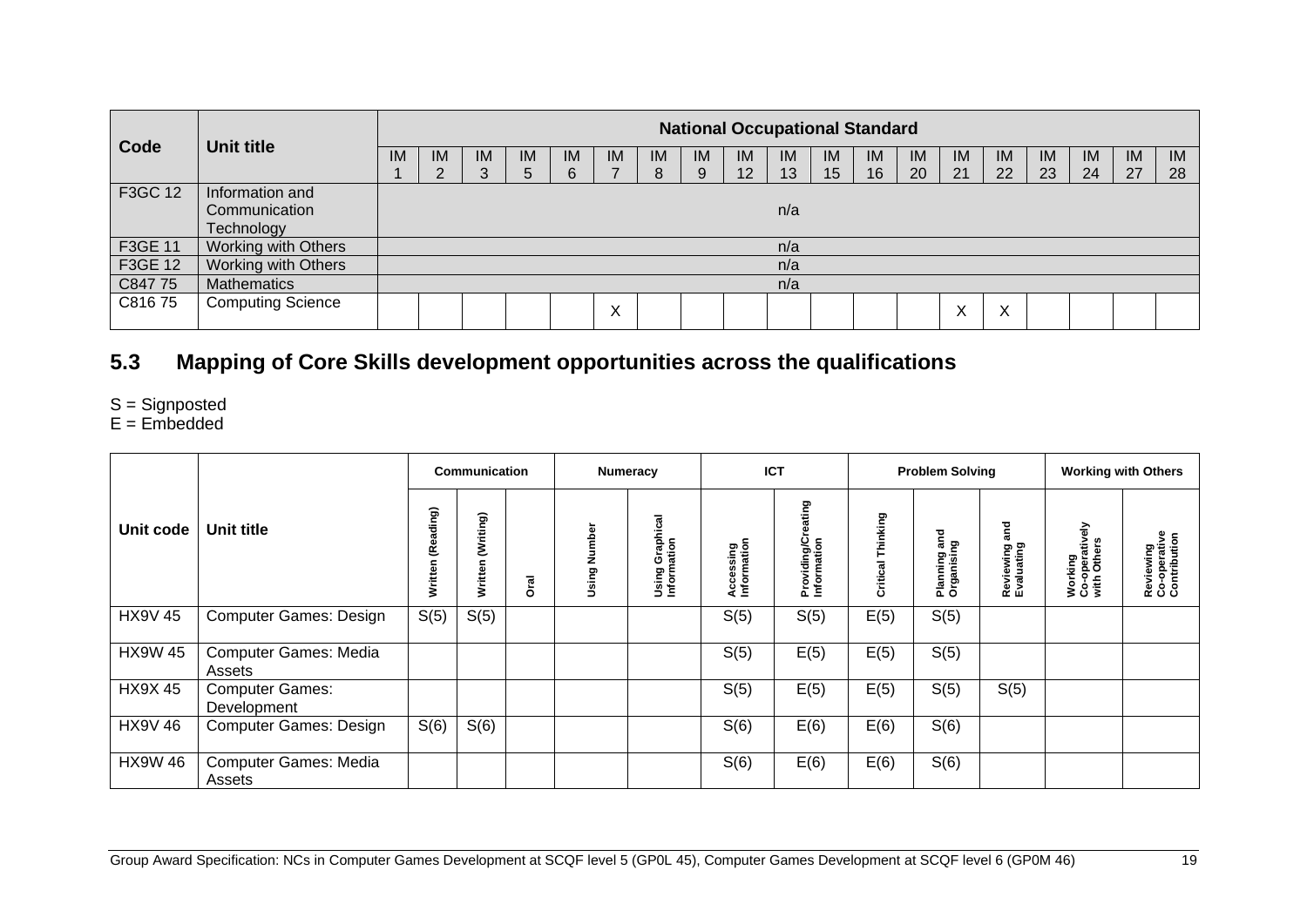|                |                                                               |                      | Communication        |             |              | Numeracy                                |                          | <b>ICT</b>                        |                      | <b>Problem Solving</b>           |                                  |                                          | <b>Working with Others</b>                |
|----------------|---------------------------------------------------------------|----------------------|----------------------|-------------|--------------|-----------------------------------------|--------------------------|-----------------------------------|----------------------|----------------------------------|----------------------------------|------------------------------------------|-------------------------------------------|
| Unit code      | Unit title                                                    | (Reading)<br>Written | (Writing)<br>Written | <b>Oral</b> | Using Number | Graphical<br>Using Graph<br>Information | Accessing<br>Information | Providing/Creating<br>Information | Thinking<br>Critical | and<br>Planning an<br>Organising | and<br>Reviewing a<br>Evaluating | Working<br>Co-operatively<br>with Others | Reviewing<br>Co-operative<br>Contribution |
| <b>HX9X46</b>  | <b>Computer Games:</b><br>Development                         |                      |                      |             |              |                                         | S(6)                     | E(6)                              | E(6)                 | S(6)                             | S(6)                             |                                          |                                           |
| <b>HY2F 45</b> | Gameplay                                                      |                      | S(4)                 | S(4)        |              |                                         | S(5)                     | E(5)                              | E(4)                 | E(4)                             | E(4)                             |                                          |                                           |
| <b>HY2D 45</b> | <b>Computer Games: Portfolio</b>                              |                      |                      |             |              |                                         | E(4)                     | E(4)                              | E(4)                 | E(4)                             | E(4)                             |                                          |                                           |
| <b>H2WX 12</b> | <b>Computer Games: Software</b><br><b>Development Project</b> |                      |                      |             |              |                                         |                          |                                   |                      |                                  |                                  | E(5)                                     |                                           |
| <b>H2WW12</b>  | <b>Computer Games: Creative</b><br><b>Development Project</b> |                      |                      |             |              |                                         |                          |                                   |                      |                                  |                                  | E(5)                                     |                                           |
| <b>HY2C 45</b> | <b>Computer Programming</b>                                   |                      |                      |             |              |                                         |                          | S(5)                              | E(5)                 | E(5)                             | S(5)                             |                                          |                                           |
| <b>HY2C 46</b> | <b>Computer Programming</b>                                   |                      |                      |             |              |                                         |                          | S(6)                              | E(5)                 | E(5)                             | S(6)                             |                                          |                                           |

## **5.4 Assessment strategy for the qualifications**

<span id="page-21-0"></span>

| Unit                                    | <b>Assessment</b>                                          |                                                        |                                                   |           |           |
|-----------------------------------------|------------------------------------------------------------|--------------------------------------------------------|---------------------------------------------------|-----------|-----------|
|                                         | Outcome 1                                                  | Outcome 2                                              | Outcome 3                                         | Outcome 4 | Outcome 5 |
| HX9V 45 Computer Games:<br>Design       | Open-book report or<br>short answer<br>questions           | Open-book report<br>/proposal                          | Open-book creation<br>of a design document        | N/A       | N/A       |
| HX9W 45 Computer Games:<br>Media Assets | Open-book report or<br>short answer<br>questions           | Open-book report<br>(plan the production<br>of assets) | Open-book practical<br>(produce media<br>assets)  | N/A       | N/A       |
| HX9X 45 Computer Games:<br>Development  | Open-book practical<br>(create a working<br>computer game) | Open-book practical<br>(test a computer<br>qame)       | Open-book report<br>(evaluate a computer<br>qame) | N/A       | N/A       |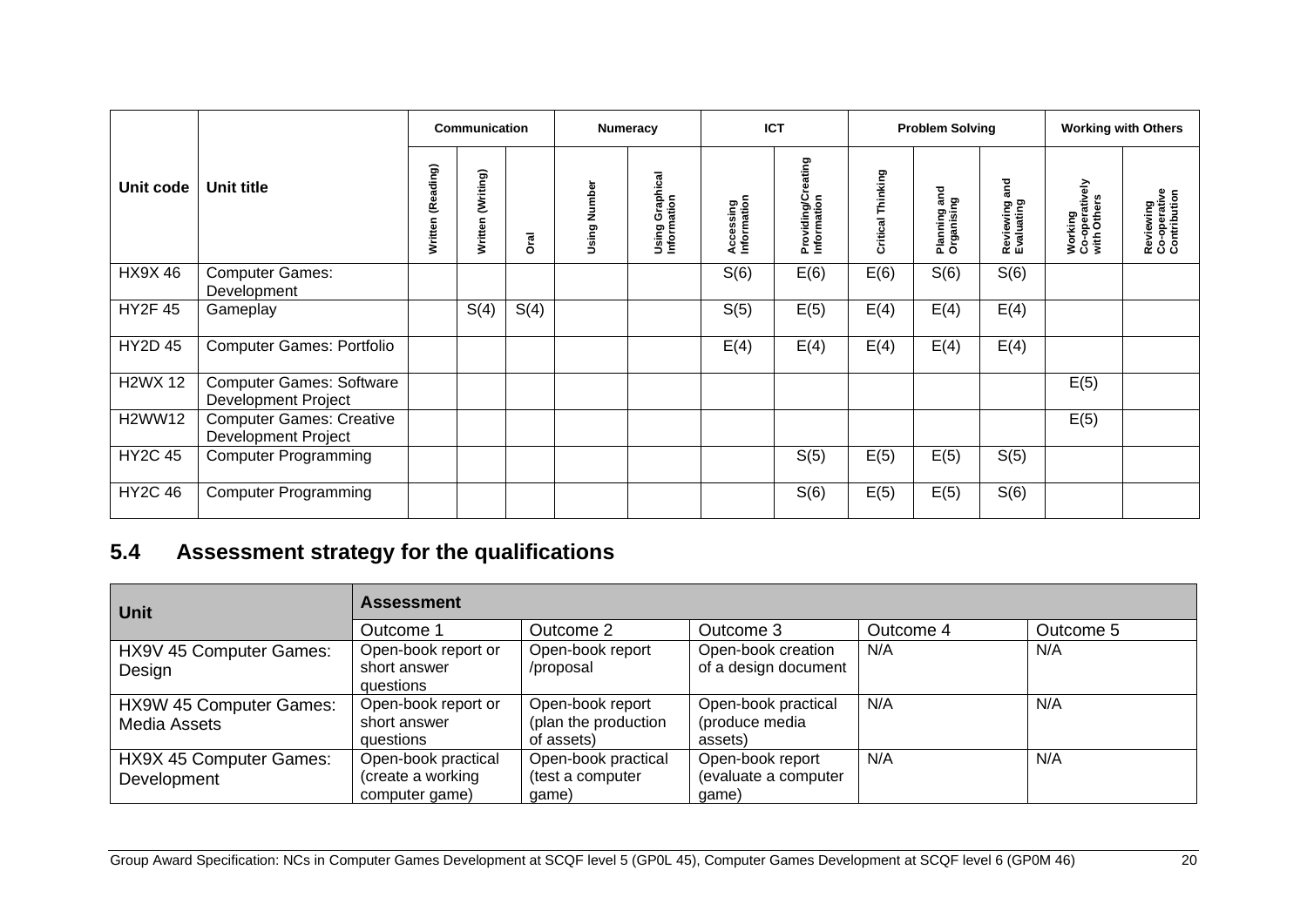| <b>Unit</b>                                                       | <b>Assessment</b>                                                                                                       |                                                                  |                                                                                         |                                                                 |                                           |  |
|-------------------------------------------------------------------|-------------------------------------------------------------------------------------------------------------------------|------------------------------------------------------------------|-----------------------------------------------------------------------------------------|-----------------------------------------------------------------|-------------------------------------------|--|
|                                                                   | Outcome 1                                                                                                               | Outcome 2                                                        | Outcome 3                                                                               | Outcome 4                                                       | Outcome 5                                 |  |
| HX9V 46 Computer Games:<br>Design                                 | Open-book report or<br>short answer<br>questions                                                                        | Open-book report/<br>proposal                                    | Open-book creation<br>of a design document                                              | N/A                                                             | N/A                                       |  |
| HX9W 46 Computer Games:<br><b>Media Assets</b>                    | Open-book report or<br>short answer<br>questions                                                                        | Open-book report<br>(plan the production<br>of assets)           | Open-book practical<br>(produce media<br>assets)                                        | N/A                                                             | N/A                                       |  |
| HX9X 46 Computer Games:<br>Development                            | Open-book practical<br>(create a working<br>computer game)                                                              | Open-book practical<br>(test a computer<br>game)                 | Open-book report<br>(evaluate a computer<br>game)                                       | N/A                                                             | N/A                                       |  |
| HY2F 45 Gameplay                                                  | Open-book report                                                                                                        | Open-book report<br>(plan the creation of<br>content)            | Open-book practical<br>(create game content)                                            | N/A                                                             | N/A                                       |  |
| HY2D 45 Computer Games:<br>Portfolio                              | Open-book report                                                                                                        | Open-book practical<br>(select and prepare a<br>range of work)   | Open-book practical<br>(create a computer<br>games portfolio)                           | N/A                                                             | N/A                                       |  |
| H2WX 12 Computer Games:<br>Software Development<br>Project        | Create a report as<br>part of a team                                                                                    | Create a plan in<br>collaboration with<br>team members           | Practical (contribute<br>to the creation of a<br>design document)                       | Practical (contribute<br>to the creation of a<br>computer game) | Open-book report<br>(review and evaluate) |  |
| H2WW 12 Computer Games:<br><b>Creative Development</b><br>Project | Create a report as<br>part of a team                                                                                    | Create a plan in<br>collaboration with<br>team members           | Practical (contribute<br>to the creation of a<br>design document<br>and/or concept art) | Practical (contribute<br>to the creation of a<br>computer game) | Open-book report<br>(review and evaluate) |  |
| HY2C 45 Computer<br>Programming                                   | Open-book practical<br>(write algorithms).<br>Knowledge evidence<br>assessed by closed-<br>book multiple choice<br>test | Closed-book multiple<br>choice test or short<br>answer questions | Open-book practical<br>(Write a computer<br>program)                                    | N/A                                                             | N/A                                       |  |
| HY2C 46 Computer<br>Programming                                   | Open-book practical<br>(write algorithms).<br>Knowledge evidence<br>assessed by closed-<br>book multiple choice<br>test | Closed-book multiple<br>choice test or short<br>answer questions | Open-book practical<br>(Write a computer<br>program)                                    | N/A                                                             | N/A                                       |  |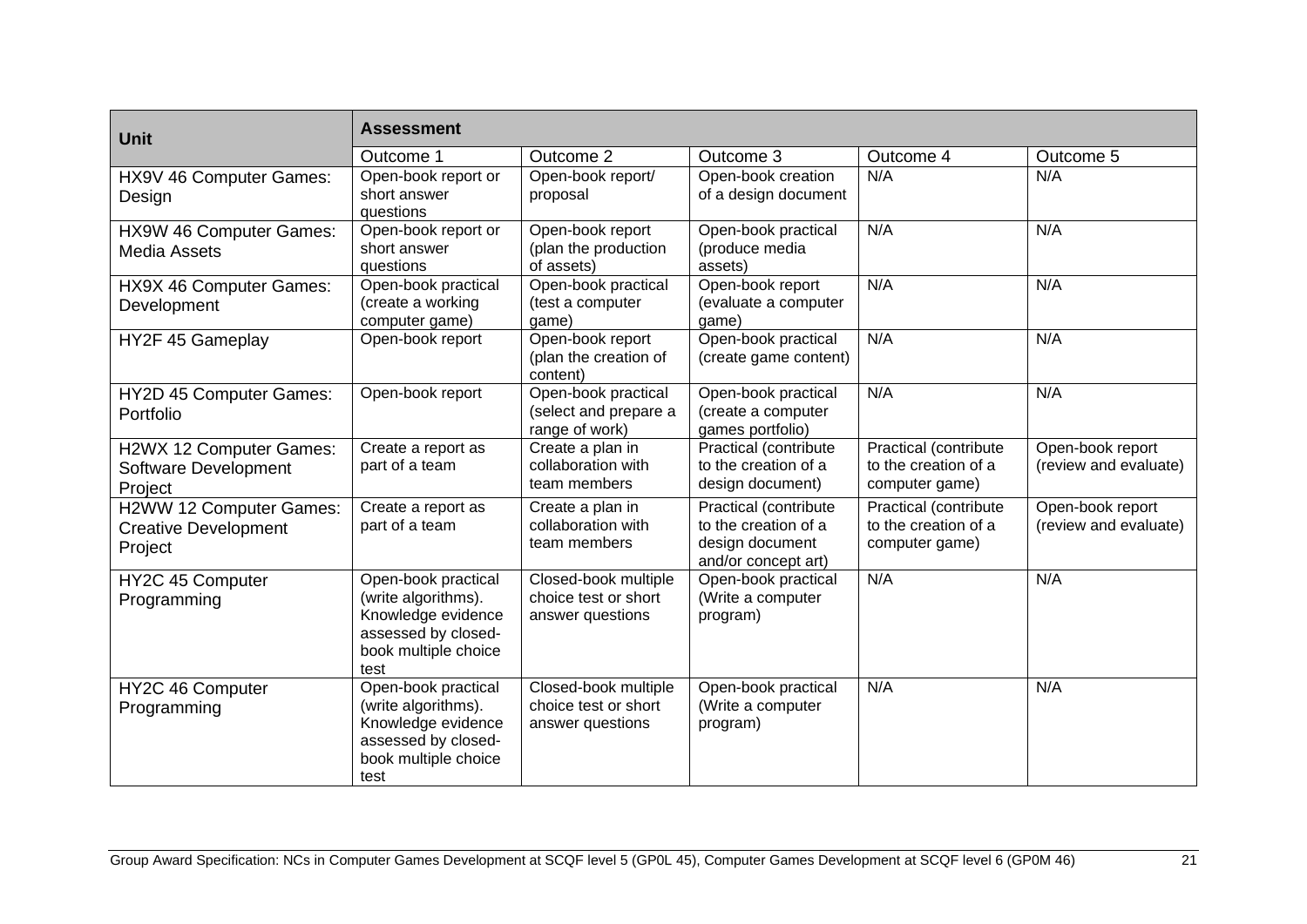## <span id="page-23-0"></span>**6 Guidance on approaches to delivery and assessment**

### <span id="page-23-1"></span>**6.1 Sequencing/integration of units**

Delivery of this award at SCQF levels 5 and 6 should allow learners to produce a portfolio of work containing designs for a working game, the assets for the working game, a thorough test plan of the game and the game itself. This is assessed through the core units *Computer Games: Design*; *Computer Games: Media Assets*; *Computer Games: Dev*elopment; and *Computer Games: Portfolio*.

Depending on the optional units selected, the award(s) can be given a bias towards coding, design, digital art and computer animation. The qualification can also be given a software development focus or a more creative focus. The selection of the optional units should provide the learner with a wide range of complementary skills.

At SCQF level 5, learners must also complete the mandatory *Computer Programming* unit as well as the *Gameplay* unit. The programming unit will help prepare learners for the coding they will do in the other units, such as *Computer Games: Development*. Moreover, coding is now such a vital skill in all areas of computing, along with computational thinking, that this unit will help learners develop skills in it. The *Gameplay* unit is also about creating games, but with a greater focus on design and creative skills, as it doesn't require the use of coding as such.

At SCQF level 6, learners must complete either a 2-credit Computer Games project around *Software Development* or *Creative Development*, as well as the mandatory *Computer Programming*. The choice of the project unit will strongly suggest the bias of the award at level 6, and it is anticipated that centres will choose the optional units to back up that selection.

Although the units can be delivered on a standalone basis, it is recommended that a holistic delivery approach is adopted. Each of the units should provide complementary information to the knowledge and skills of the other units in the framework. This approach will enable a coherent and valuable experience for learners and enable them to understand the links between different subject areas. There are opportunities to integrate learning and assessment across the NC framework.

The order in which units are delivered within the group award is at the discretion of centres. The delivery sequence given below is offered as guidance only. Where the group award is delivered on a part-time basis, subjects recommended for first semester/block delivery within the full-time model could be delivered in the first academic session of the part-time delivery model. Subjects recommended for second semester/block delivery in the full-time model could be delivered in the second academic session of the part-time model.

Where schools are offering the NPA part of the group award, it would be possible to deliver the other units to make up the National Certificate through the school links programme, at the discretion of centres.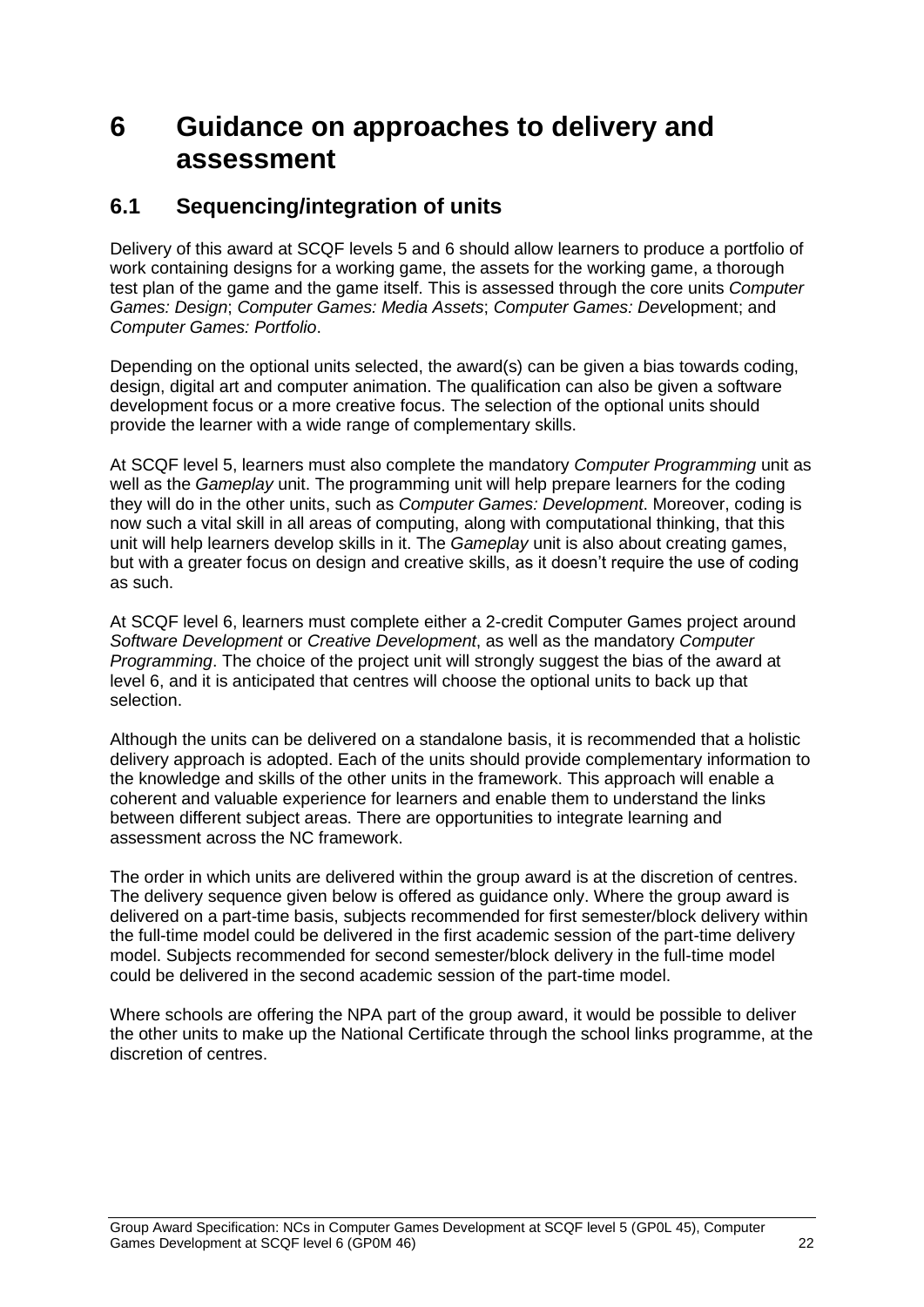| Code           | <b>Unit Title</b>                   | <b>Mandatory</b><br>$(M)$ or<br>Optional (O) | <b>Block</b>   |
|----------------|-------------------------------------|----------------------------------------------|----------------|
| <b>HX9V 45</b> | <b>Computer Games: Design</b>       | м                                            |                |
| <b>HY2F45</b>  | Gameplay                            | M                                            |                |
| <b>HY2C 45</b> | <b>Computer Programming</b>         | M                                            |                |
| F3GF 11        | Numeracy                            | O                                            |                |
| <b>HX9W 45</b> | <b>Computer Games: Media Assets</b> | М                                            | 2              |
| <b>FN8R 11</b> | <b>Games Programming</b>            | ∩                                            | $\overline{2}$ |
| <b>HW4Y 45</b> | Digital Media: Moving Images        | ∩                                            | $\mathcal{P}$  |
| <b>H60C 45</b> | <b>Computing: Academic Skills</b>   | റ                                            | $\overline{2}$ |
| <b>HX9X45</b>  | <b>Computer Games: Development</b>  | М                                            | 3              |
| <b>HY2D 45</b> | <b>Computer Games: Portfolio</b>    | M                                            | 3              |
| HY9545         | <b>Computer Games: Mathematics</b>  | ∩                                            | 3              |
| DF16 11        | <b>Media Production</b>             | $\Box$                                       | 3              |

#### **Example delivery pattern at SCQF level 5 with a Coding focus:**

The three NPA units *Computer Games: Design*; *Computer Games: Media Assets* and *Computer Games: Development* follow each other, so doing one per block in the order laid out is ideal, as learners can design the game in block 1, create the media in block 2 and then code the game in block 3. The *Computer Programming* unit and the *Games Programming* unit can be used to help prepare the learners for the final part of the NPA, as learners should have acquired the skills to code the game before going into that unit, as there is not sufficient time in it to learn to create a game if they have never programmed before. The *Computer Games: Portfolio* unit in block 3 will be a showcase for everything the learners have created throughout the year. Also, the other units in blocks 1 and 2 should provide plenty of materials for it.

Media production in the final block will give learners the opportunity to work on a group production, which will allow them to build core skills in *Problem Solving* and *Working with Others*.

| Code           | <b>Unit Title</b>                   | <b>Mandatory</b><br>$(M)$ or<br>Optional (O) | <b>Block</b>   |
|----------------|-------------------------------------|----------------------------------------------|----------------|
| <b>HX9V 45</b> | <b>Computer Games: Design</b>       | M                                            |                |
| <b>HY2F45</b>  | Gameplay                            | М                                            |                |
| <b>HW4X 45</b> | Digital Media: Still Images         | Ő                                            |                |
| <b>HW4W 45</b> | Digital Media: Audio                | O                                            |                |
| F5BT 11        | Art and Design: Animation Skills    | O                                            | 2              |
| <b>HX9W 45</b> | <b>Computer Games: Media Assets</b> | M                                            | $\overline{2}$ |
| <b>HW4Y 45</b> | Digital Media: Moving Images        | O                                            | $\overline{2}$ |
| <b>HY2C 45</b> | <b>Computer Programming</b>         | M                                            | $\overline{2}$ |
| <b>FN8Y 11</b> | <b>Character Creation</b>           | O                                            | 3              |
| DF16 11        | <b>Media Production</b>             | O                                            | 3              |
| <b>HX9X45</b>  | <b>Computer Games: Development</b>  | M                                            | 3              |
| <b>HY2D 45</b> | <b>Computer Games: Portfolio</b>    | M                                            | 3              |

#### **Example delivery pattern at SCQF level 5 with a Design/Art focus:**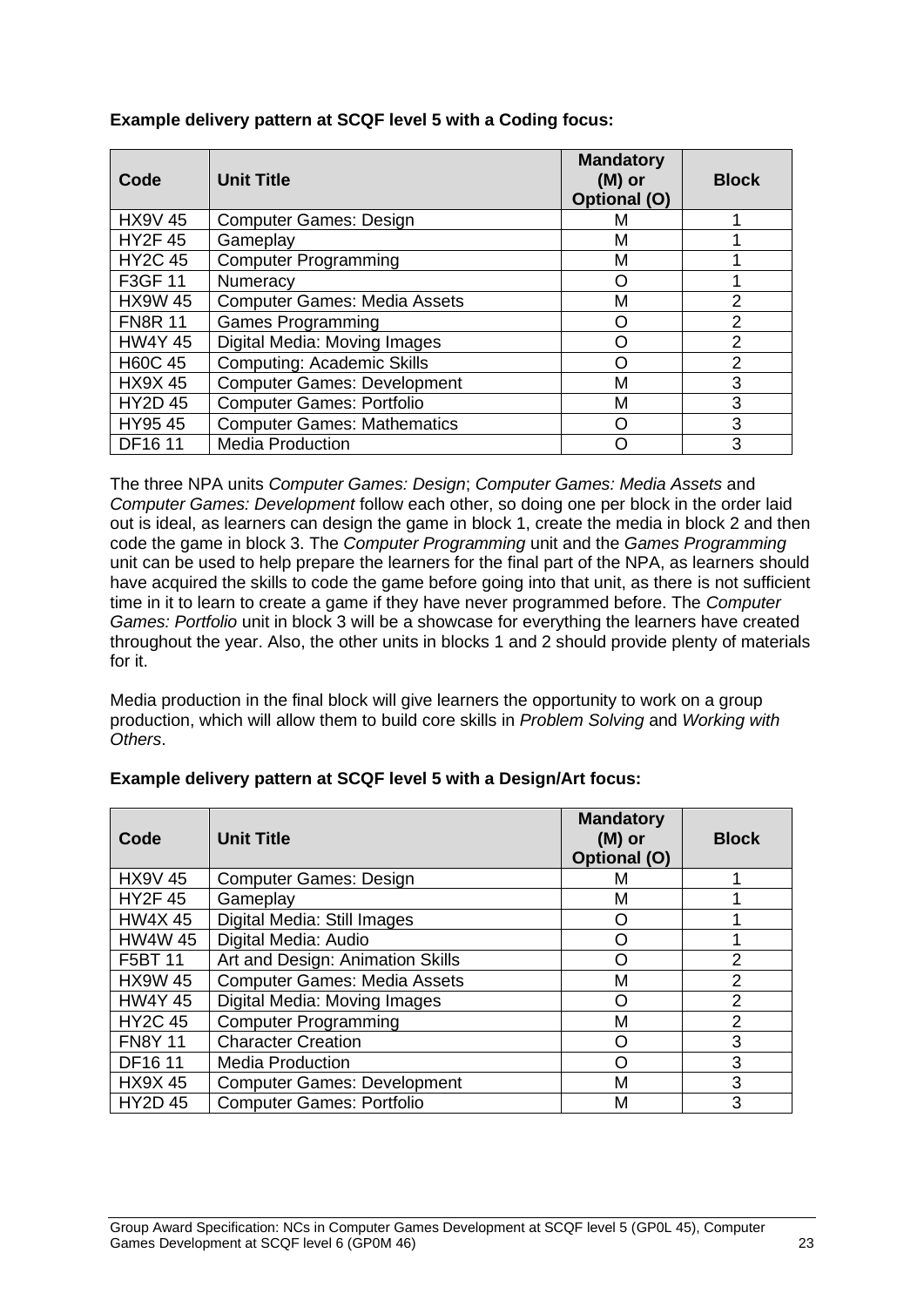This collection of units provides a good broad coverage of the various digital art and design skills required in games development. It also incorporates not just the NPA in Computer Games Development, but also the NPA in Digital Media at SCQF level 5. The portfolio unit in block 3 will be a showcase for everything that the learners have created throughout the year and the other units in blocks 1 and 2 should provide plenty of materials for it.

Media production in the final block will give learners the opportunity to work on a group production, which build core skills in *Problem Solving* and *Working with Others*.

If a centre is doing more than the minimum 12 credits, it is recommended that they add in an extra programming unit, such as HY2C 45 or FN8R 11 to better prepare learners for the game creation part of the National Progression Award. It is also recommended that centres add in FN91 11 3D *Modelling and Animation: An Introduction* unit, so that learners experience the full range of digital art media. The FN91 11 unit could replace FN90 11 *Game Interface Design*, if the centre wanted to focus more on digital art than design.

| Code           | <b>Unit Title</b>                        | <b>Mandatory</b><br>$(M)$ or<br><b>Optional (O)</b> | <b>Block</b>   |
|----------------|------------------------------------------|-----------------------------------------------------|----------------|
| <b>HX9V 45</b> | <b>Computer Games: Design</b>            | м                                                   |                |
| <b>HY2F45</b>  | Gameplay                                 | М                                                   |                |
| F5BT 11        | Art and Design: Animation Skills         | O                                                   |                |
| <b>HY2C 45</b> | <b>Computer Programming</b>              | M                                                   |                |
| <b>F1KB 11</b> | <b>Computing: Animation Fundamentals</b> | Ω                                                   | 2              |
| <b>HX9W 45</b> | <b>Computer Games: Media Assets</b>      | М                                                   | 2              |
| <b>HW4Y 45</b> | Digital Media: Moving Images             | O                                                   | $\mathfrak{p}$ |
| <b>FN8Y 11</b> | <b>Character Creation</b>                | ∩                                                   | $\mathfrak{p}$ |
| FN91 11        | 3D Modelling and Animation: An           | ∩                                                   | 3              |
|                | Introduction                             |                                                     |                |
| DF16 11        | <b>Media Production</b>                  | റ                                                   | 3              |
| <b>HX9X45</b>  | <b>Computer Games: Development</b>       | М                                                   | 3              |
| <b>HY2D45</b>  | <b>Computer Games: Portfolio</b>         | М                                                   | 3              |

#### **Example delivery pattern at SCQF level 5 with an animation focus:**

This collection of units would provide learners with an overview of the main aspects of computer animation, including both 2D and 3D. It also incorporates not just the NPA in Computer Games Development, but the NPA in Digital Media at SCQF level 5. The portfolio unit in block 3 will be a showcase for everything the learners have created throughout the year and the other units in blocks 1 and 2 should provide plenty of materials for it.

Media production in the final block will give learners the opportunity to work on a group production, which build Core Skills in *Problem Solving* and *Working with Others*.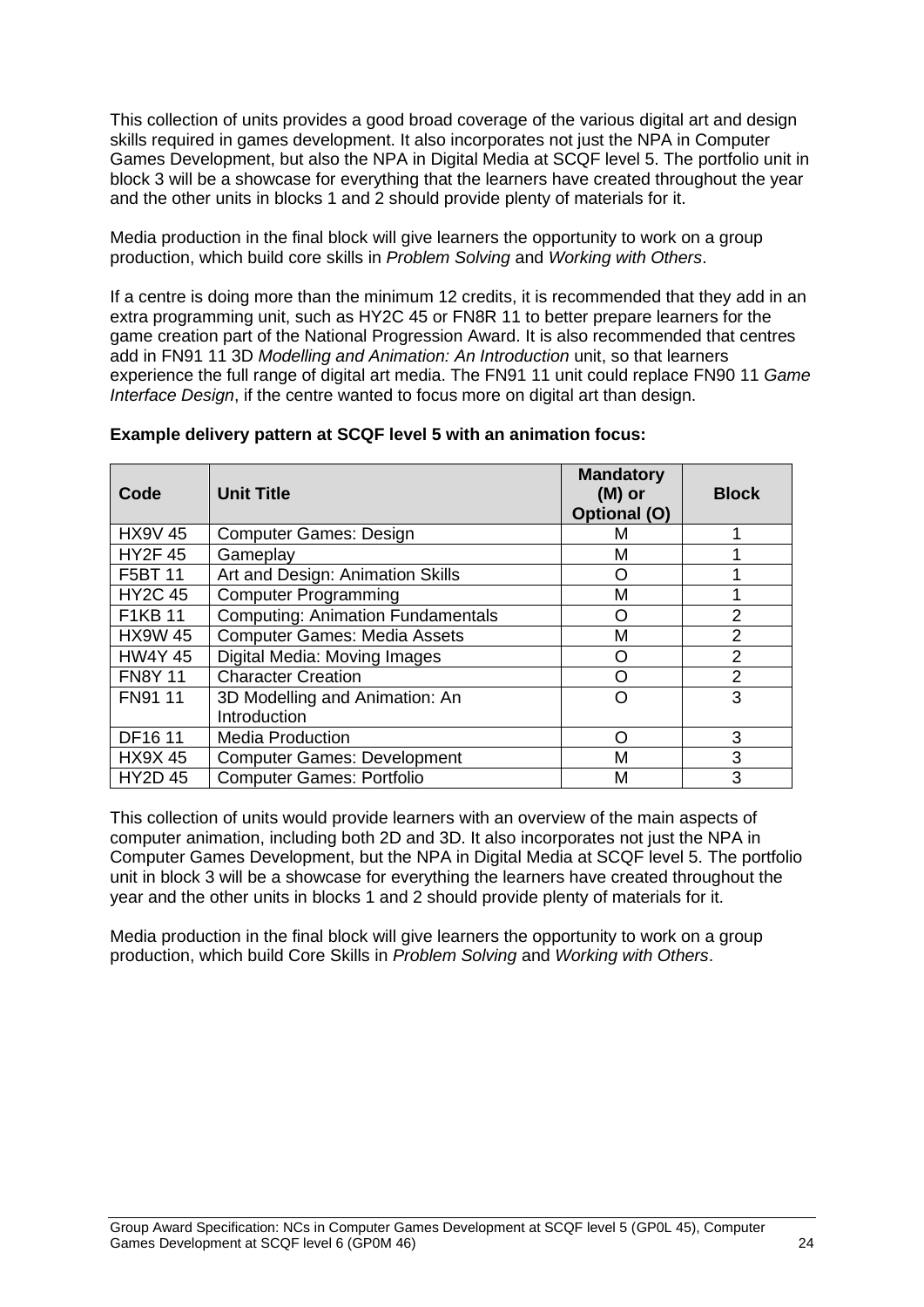| Code                                         | Unit title                                                         | <b>Mandatory</b><br>$(M)$ or<br>Optional (O) | <b>Block</b>   |
|----------------------------------------------|--------------------------------------------------------------------|----------------------------------------------|----------------|
| <b>HX9V 46</b>                               | <b>Computer Games: Design</b>                                      | м                                            |                |
| <b>HY2C 46</b>                               | <b>Computer Programming</b>                                        | M                                            |                |
| H <sub>2</sub> X <sub>1</sub> 1 <sub>2</sub> | <b>Computer Gameplay</b>                                           | ( )                                          |                |
| <b>HY2E 46</b>                               | <b>Emerging Technologies and Experiences</b>                       | O                                            |                |
| <b>HX9W 46</b>                               | <b>Computer Games: Media Assets</b>                                | М                                            | 2              |
| HY9546                                       | <b>Computer Games: Mathematics</b>                                 | Ω                                            | 2              |
| <b>H2CD 12</b>                               | <b>Computer Games: Programming</b>                                 | ∩                                            | 2              |
| <b>H1ND 12</b>                               | <b>Artificial Intelligence for Games</b>                           | റ                                            | $\overline{2}$ |
| <b>HX9X46</b>                                | <b>Computer Games: Development</b>                                 | М                                            | 3              |
| <b>HY2D46</b>                                | <b>Computer Games: Portfolio</b>                                   | Ω                                            | 3              |
| <b>H2WX 12</b>                               | <b>Computer Games: Software Development</b><br>Project (2 credits) | <b>MO</b>                                    | 3              |

#### **Example delivery pattern at SCQF level 6 with a Software Development focus:**

The three NPA units *Computer Games: Design*, *Computer Games: Media Assets* and *Computer Games: Development* follow each other, so doing one per block in the order laid out is ideal, as learners can design the game in block 1, create the media in block 2 and then code the game in block 3. The *Computer Programming* and *Computer Games Programming* units can be used to help prepare the learners for the final part of the NPA, as learners should have acquired the skills to code the game before going into that unit, as there is not sufficient time in it to learn to create a game if they have never programmed before.

The *Computer Games: Portfolio* unit in block 3 will be a showcase for everything the learners have created throughout the year. The other units in blocks 1 and 2 should provide plenty of materials for it. Learners will also work together in the final block on a group software development project, where they can utilise all the skills they have acquired, while developing Core Skills, such as *Working with Others*, *Communication* and *Problem Solving*.

| Code                                         | <b>Unit Title</b>                                                  | <b>Mandatory</b><br>$(M)$ or<br>Optional (O) | <b>Block</b>   |
|----------------------------------------------|--------------------------------------------------------------------|----------------------------------------------|----------------|
| <b>HX9V 46</b>                               | <b>Computer Games: Design</b>                                      | м                                            |                |
| H <sub>2</sub> X <sub>0</sub> 1 <sub>2</sub> | <b>Computer Games: Character Creation</b>                          | ( )                                          |                |
| H <sub>2</sub> X <sub>1</sub> 1 <sub>2</sub> | <b>Computer Gameplay</b>                                           | O                                            |                |
| <b>H2CE 12</b>                               | <b>Computer Games: 2D Animation Skills</b>                         | O                                            |                |
| <b>HX9W 46</b>                               | <b>Computer Games: Media Assets</b>                                | M                                            | 2              |
| DV91 11                                      | <b>Creative Thinking and Goal Setting</b>                          | O                                            | $\mathfrak{p}$ |
| <b>HY2C 46</b>                               | <b>Computer Programming</b>                                        | М                                            |                |
| <b>H2CF 12</b>                               | Computer Games: 3D Modelling and<br><b>Animation Skills</b>        | O                                            | $\overline{2}$ |
| <b>HX9X46</b>                                | <b>Computer Games: Development</b>                                 | М                                            | 3              |
| <b>HY2D46</b>                                | <b>Computer Games: Portfolio</b>                                   | O                                            | 3              |
| <b>H2WW 12</b>                               | <b>Computer Games: Creative Development</b><br>Project (2 credits) | <b>MO</b>                                    | 3              |

#### **Example delivery pattern at SCQF level 6 with a Creative Development focus:**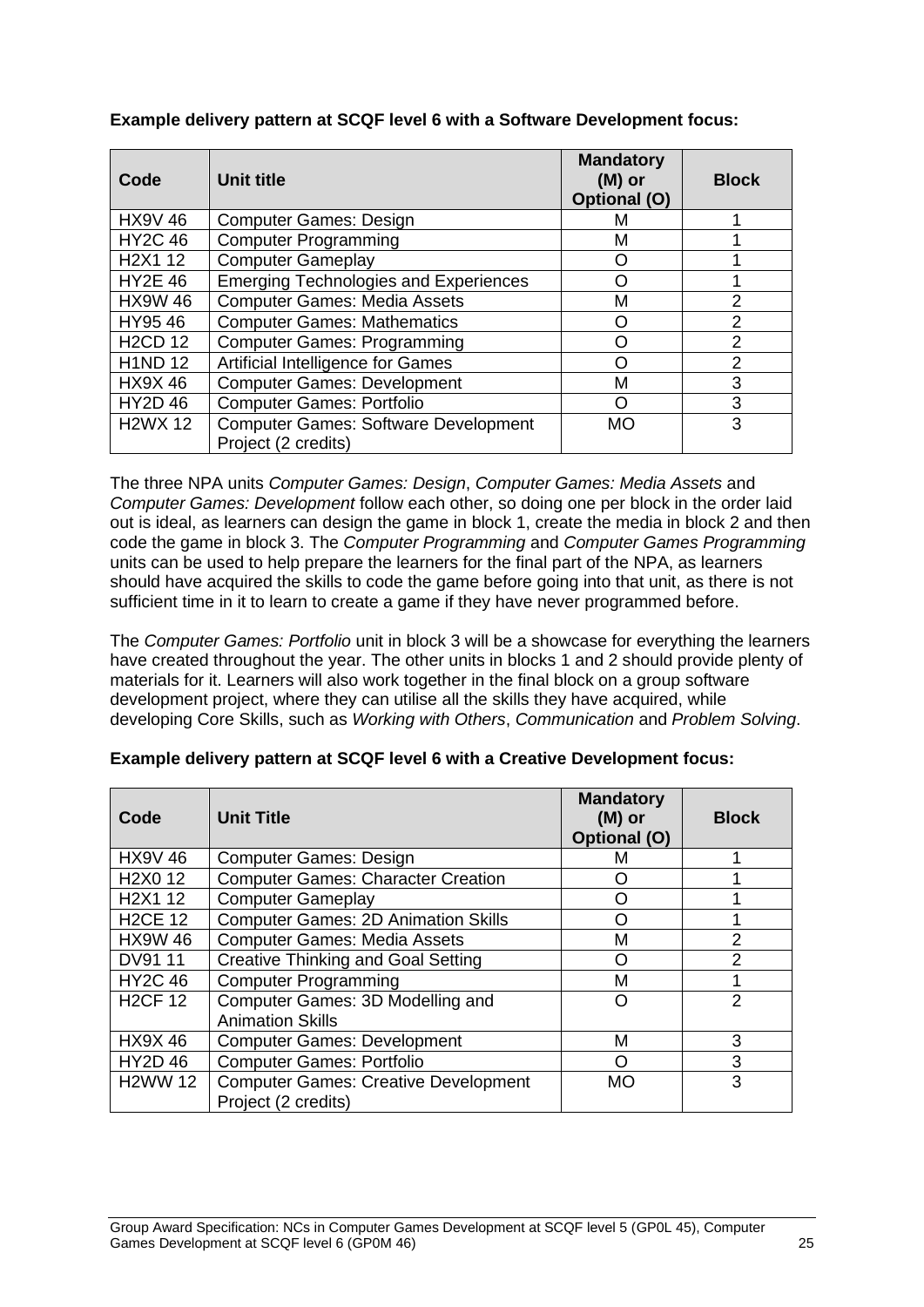The three NPA units *Computer Games: Design*, *Computer Games: Media Assets* and *Computer Games: Development* follow each other, so doing one per block in the order laid out is ideal, as learners can design the game in block 1, create the media in block 2 and then code the game in block 3. With this collection of units, learners will experience and acquire a wide range of skills in creative digital art in relation to games development.

The *Computer Games: Portfolio* unit in block 3 will be a showcase for everything that learners have created throughout the year. The other units in blocks 1 and 2 should provide plenty of materials for it. Learners will also work together in the final block on a group Creative Development Project, where they can utilise all the skills they have acquired, while developing Core Skills, such as *Working with Others*, *Communication* and *Problem Solving*.

## <span id="page-27-0"></span>**6.2 Recognition of prior learning**

SQA recognises that learners gain knowledge and skills acquired through formal, non-formal and informal learning contexts.

In some instances, a full group award may be achieved through the recognition of prior learning. However, it is unlikely that a learner would have the appropriate prior learning and experience to meet all the requirements of a full group award.

The recognition of prior learning may **not** be used as a method of assessing in the following types of units and assessments:

- ◆ HN Graded Units
- Course and/or external assessments
- Other integrative assessment units (which may or not be graded)
- Certain types of assessment instruments where the standard may be compromised by not using the same assessment method outlined in the unit
- Where there is an existing requirement for a licence to practice
- Where there are specific health and safety requirements
- Where there are regulatory, professional or other statutory requirements
- Where otherwise specified in an assessment strategy

More information and guidance on the *Recognition of Prior Learning* (RPL) may be found on our website **[www.sqa.org.uk](http://www.sqa.org.uk/)**.

The following sub-sections outline how existing SQA unit(s) may contribute to this group award. Additionally, they also outline how this group award may be recognised for professional and articulation purposes.

## **6.2.1 Articulation and/or progression**

This qualification is particularly suitable for learners who wish to progress to *HNC/D Computer Games Development*. A natural progression would be for learners to complete the SCQF level 5 NC award, then progress to the level 6 NC award, before moving onto the HNC Computer Games Development award at level 7. However, it is anticipated that many centres will progress learners directly from the level 5 award up to the level 7 HNC Computer Games Development award.

Alternatively, learners may wish to explore the option of progressing to a Modern Apprenticeship (MA) in IT and Telecommunications at SCQF 6/7, where they could gain hands-on experience as a computer games developer.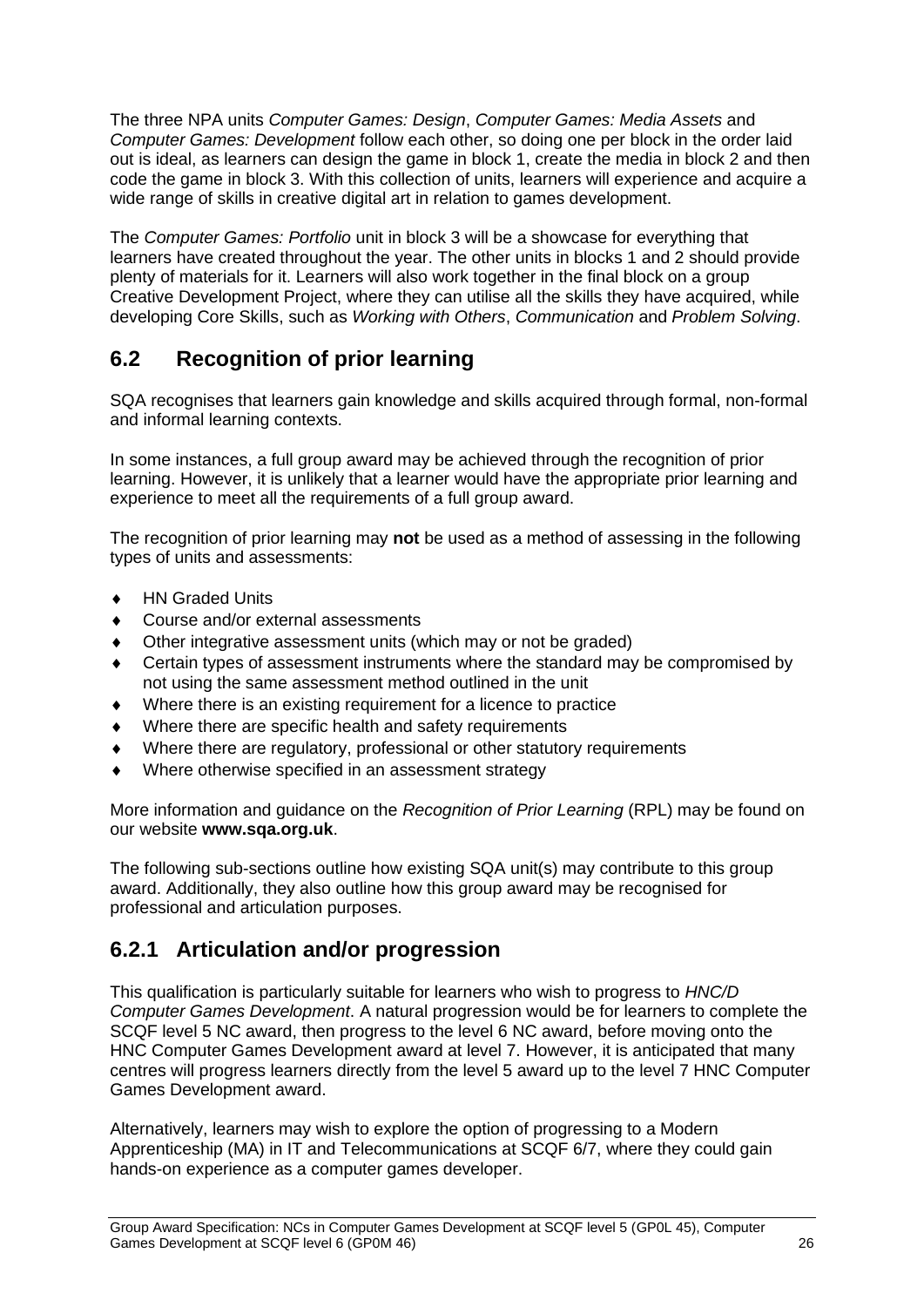## **6.2.2 Transitional arrangements**

#### **NC in Computer Games Development at SCQF level 5 (transitional framework)**

#### **Mandatory units (6 SQA credits)**

| 4 code            | 2 code | <b>Unit title</b>                      | <b>SQA</b><br>credit | <b>SCQF</b><br>credit<br>points | <b>SCQF</b><br>level |
|-------------------|--------|----------------------------------------|----------------------|---------------------------------|----------------------|
| HX9V              | 45     | Computer Games: Design (Revised)       | 1                    | 6                               | 5                    |
|                   | or     | or                                     |                      |                                 |                      |
| F915              | 11     | <b>Computer Games: Design</b>          |                      |                                 |                      |
| HX9W              | 45     | <b>Computer Games: Media Assets</b>    | 1                    | 6                               | 5                    |
|                   | or     | (Revised)                              |                      |                                 |                      |
| F916              | 11     | or                                     |                      |                                 |                      |
|                   |        | <b>Computer Games: Media Assets</b>    |                      |                                 |                      |
| HX9X              | 45     | <b>Computer Games: Development</b>     | 1                    | 6                               | 5                    |
|                   | or     | (Revised)                              |                      |                                 |                      |
| F917              | 11     | or                                     |                      |                                 |                      |
|                   |        | <b>Computer Games: Development</b>     |                      |                                 |                      |
| HY <sub>2</sub> D | 45     | <b>Computer Games: Portfolio (New)</b> | 1                    | 6                               | 5                    |
|                   |        |                                        |                      |                                 |                      |
| HY <sub>2</sub> C | 45     | Computer Programming (New)             | 1                    | 6                               | 5                    |
|                   |        |                                        |                      |                                 |                      |
| HY2F              | 45     | Gameplay (Revised)                     | 1                    | 6                               | 5                    |
|                   | or     | Or                                     |                      |                                 |                      |
| FN <sub>8</sub> P | 11     | Gameplay                               |                      |                                 |                      |

#### **NC in Computer Games Development at SCQF level 6 (transitional framework)**

#### **Mandatory units (4 SQA credits)**

| 4 code            | 2 code | <b>Unit title</b>                   | <b>SQA</b><br>credit | <b>SCQF</b><br>credit<br>points | <b>SCQF</b><br>level |
|-------------------|--------|-------------------------------------|----------------------|---------------------------------|----------------------|
| HX9V              | 46     | Computer Games: Design (Revised)    | 1                    | 6                               | 6                    |
|                   | or     | or                                  |                      |                                 |                      |
| F915              | 12     | <b>Computer Games: Design</b>       |                      |                                 |                      |
| HX9W              | 46     | <b>Computer Games: Media Assets</b> |                      | 6                               | 6                    |
|                   | or     | (Revised)                           |                      |                                 |                      |
| F916              | 12     | or                                  |                      |                                 |                      |
|                   |        | <b>Computer Games: Media Assets</b> |                      |                                 |                      |
| HX9X              | 46     | <b>Computer Games: Development</b>  |                      | 6                               | 6                    |
|                   | or     | (Revised)                           |                      |                                 |                      |
| F917              | 12     | or                                  |                      |                                 |                      |
|                   |        | <b>Computer Games: Development</b>  |                      |                                 |                      |
| HY <sub>2</sub> C | 46     | <b>Computer Programming (New)</b>   |                      | 6                               | 6                    |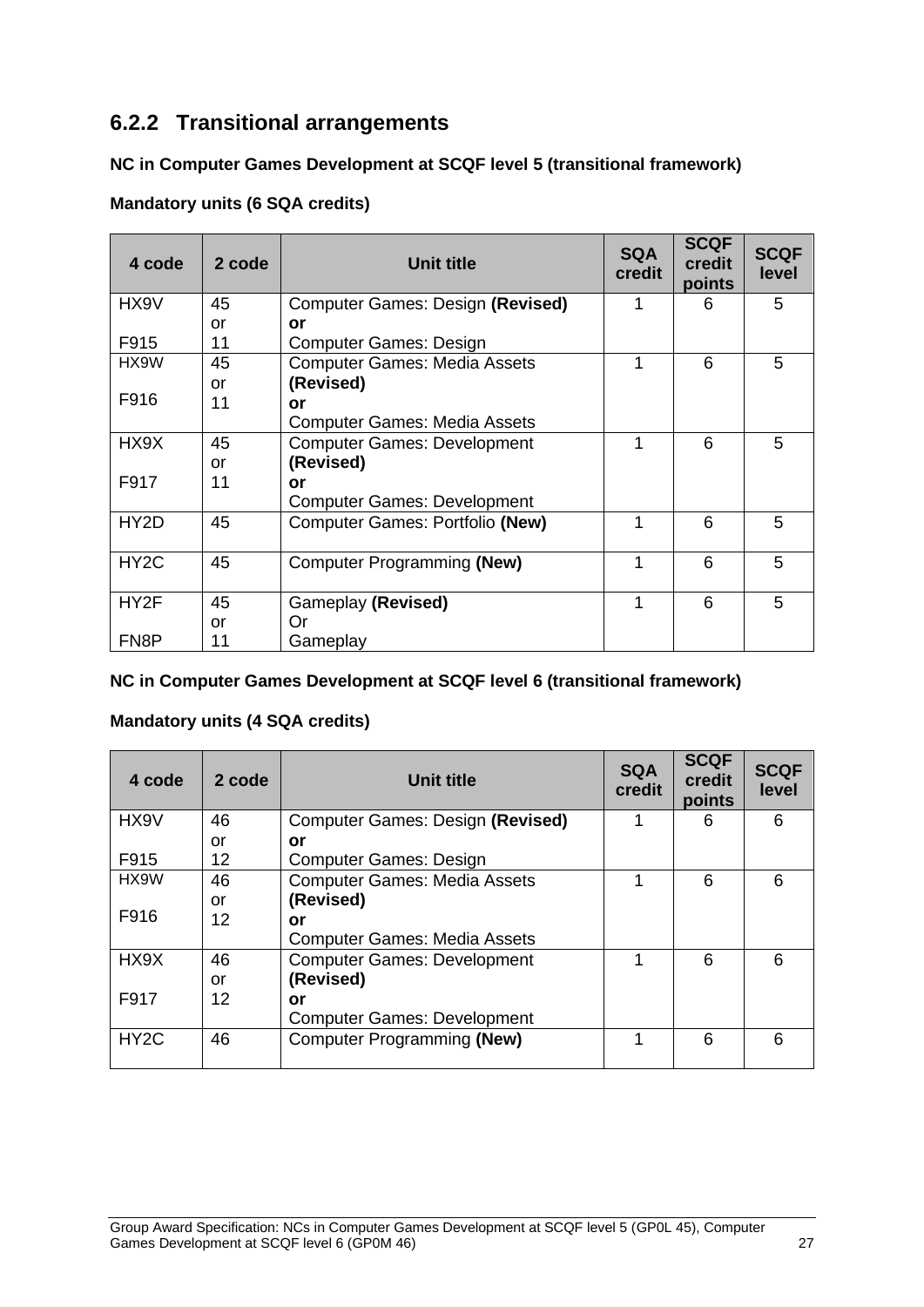#### **Project units (2 SQA credits)**

| 4 code                        | 2 code            | Unit title                      | <b>SQA</b><br>credit | <b>SCQF</b><br>credit<br>points | <b>SCQF</b><br>level |
|-------------------------------|-------------------|---------------------------------|----------------------|---------------------------------|----------------------|
| H <sub>2</sub> WW             | $12 \overline{ }$ | <b>Computer Games: Creative</b> |                      | 12                              |                      |
|                               |                   | <b>Development Project</b>      |                      |                                 |                      |
| H <sub>2</sub> W <sub>X</sub> | 12                | <b>Computer Games: Software</b> | 2                    | 12                              | 6                    |
|                               |                   | <b>Development Project</b>      |                      |                                 |                      |

This transitional framework is based on the credit transfer arrangements detailed in the following section.

## **6.2.3 Credit transfer**

The table below covers full credit transfer from units in the 2011 group award (GC8R 45 NC Computer Games Development at SCQF level 5) to units in the new level 5 group award.

|                | <b>Units in NC Computer Games</b><br><b>Development at SCQF level 5</b> | Units in the revised NC Computer Games<br><b>Development at SCQF level 5</b> |                                        |  |
|----------------|-------------------------------------------------------------------------|------------------------------------------------------------------------------|----------------------------------------|--|
| Code           | Unit title                                                              | Code                                                                         | Unit title                             |  |
| F915 11        | <b>Computer Games: Design</b>                                           | <b>HX9V45</b>                                                                | <b>Computer Games: Design</b>          |  |
| F916 11        | <b>Computer Games: Media</b><br>Assets                                  | <b>HX9W 45</b>                                                               | <b>Computer Games: Media</b><br>Assets |  |
| F917 11        | <b>Computer Games:</b>                                                  | <b>HX9X45</b>                                                                | <b>Computer Games:</b>                 |  |
|                | Development                                                             |                                                                              | Development                            |  |
| <b>FN8P 11</b> | Gameplay                                                                | <b>HY2F45</b>                                                                | Gameplay                               |  |
| <b>F1KW11</b>  | Digital Media: Still Images<br>Editing                                  | <b>HW4X45</b>                                                                | Digital Media: Still Images            |  |
| <b>F1KV11</b>  | Digital Media: Video Editing                                            | <b>HW4Y 45</b>                                                               | Digital Media: Moving Images           |  |
| <b>F1KT11</b>  | Digital Media: Audio Editing                                            | <b>HW4W 45</b>                                                               | Digital Media: Audio                   |  |

The table below covers full credit transfer from units in the 2012 group awards (GG45 46 NC Computer Games: Software Development at SCQF level 6 and GG44 46 NC Computer Games: Creative Development at SCQF level 6) to units in the new level 6 group award.

|         | <b>Units in NC Computer Games: Software</b><br><b>Development and NC Computer Games:</b><br><b>Creative Development at SCQF level 6</b> |                | Units in the revised NC Computer Games<br><b>Development at SCQF level 6</b> |  |  |
|---------|-----------------------------------------------------------------------------------------------------------------------------------------|----------------|------------------------------------------------------------------------------|--|--|
| Code    | <b>Unit title</b>                                                                                                                       | Code           | <b>Unit title</b>                                                            |  |  |
| F915 12 | <b>Computer Games: Design</b>                                                                                                           | <b>HX9V 46</b> | <b>Computer Games: Design</b>                                                |  |  |
| F916 12 | <b>Computer Games: Media</b><br>Assets                                                                                                  | <b>HX9W 46</b> | <b>Computer Games: Media</b><br>Assets                                       |  |  |
| F917 12 | <b>Computer Games:</b><br>Development                                                                                                   | <b>HX9X46</b>  | <b>Computer Games:</b><br>Development                                        |  |  |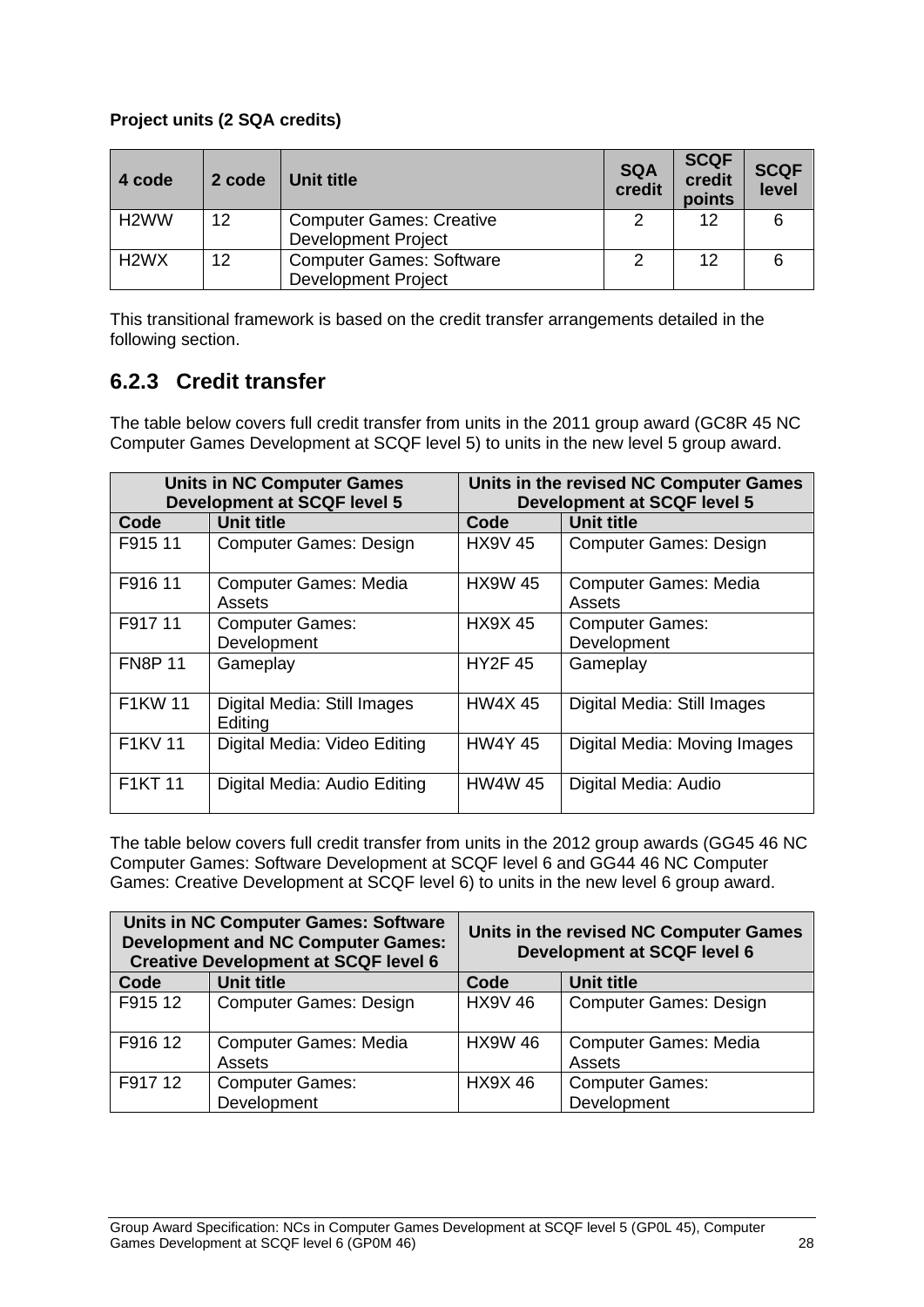## <span id="page-30-0"></span>**6.3 Opportunities for e-assessment**

This qualification is particularly suitable to be assessed by e-assessment. Most of the units involve creating media of some sort as well as computer games, as well as design and test documents. These could all be submitted via a VLE such as Moodle, or via a tool such as OneNote. It is recommended that very little assessment (or none at all) is carried out via paper based assessment.

## <span id="page-30-1"></span>**6.4 Support materials**

A **[list of existing ASPs](http://www.sqa.org.uk/sqa/46233.2769.html)** is available to view on SQA's website.

### <span id="page-30-2"></span>**6.5 Resource requirements**

Where possible centres should provide learners with access to Windows PCs or macOS based computers capable of running games development environments such as Unreal, Unity, 3DS, Maya, Blender, Adobe Creative Cloud, etc. These PCs should have dedicated 3D graphics cards, fast modern CPUs and plenty of RAM. Most of the software required on games development courses are free to education, at the time of writing the only main software suite useful for games development, which is not free to education is Adobe Creative Cloud. Unity, Unreal, AutoDesk, Visual Studio all offer free versions for education, although centres may need to request licences.

# <span id="page-30-3"></span>**7 General information for centres**

#### **Equality and inclusion**

The unit specifications making up this group award have been designed to ensure that there are no unnecessary barriers to learning or assessment. The individual needs of learners will be taken into account when planning learning experiences, selecting assessment methods or considering alternative evidence. Further advice can be found on our website **[www.sqa.org.uk/assessmentarrangements](http://www.sqa.org.uk/sqa/14977.html)**.

#### **Internal and external verification**

All instruments of assessment used within this/these qualification(s) should be internally verified, using the appropriate policy within the centre and the guidelines set by SQA.

External verification will be carried out by SQA to ensure that internal assessment is within the national guidelines for these qualifications.

Further information on internal and external verification can be found in *SQA's Guide to Assessment* **[\(www.sqa.org.uk/GuideToAssessment\)](http://www.sqa.org.uk/sqa/files_ccc/GuideToAssessment.pdf)**.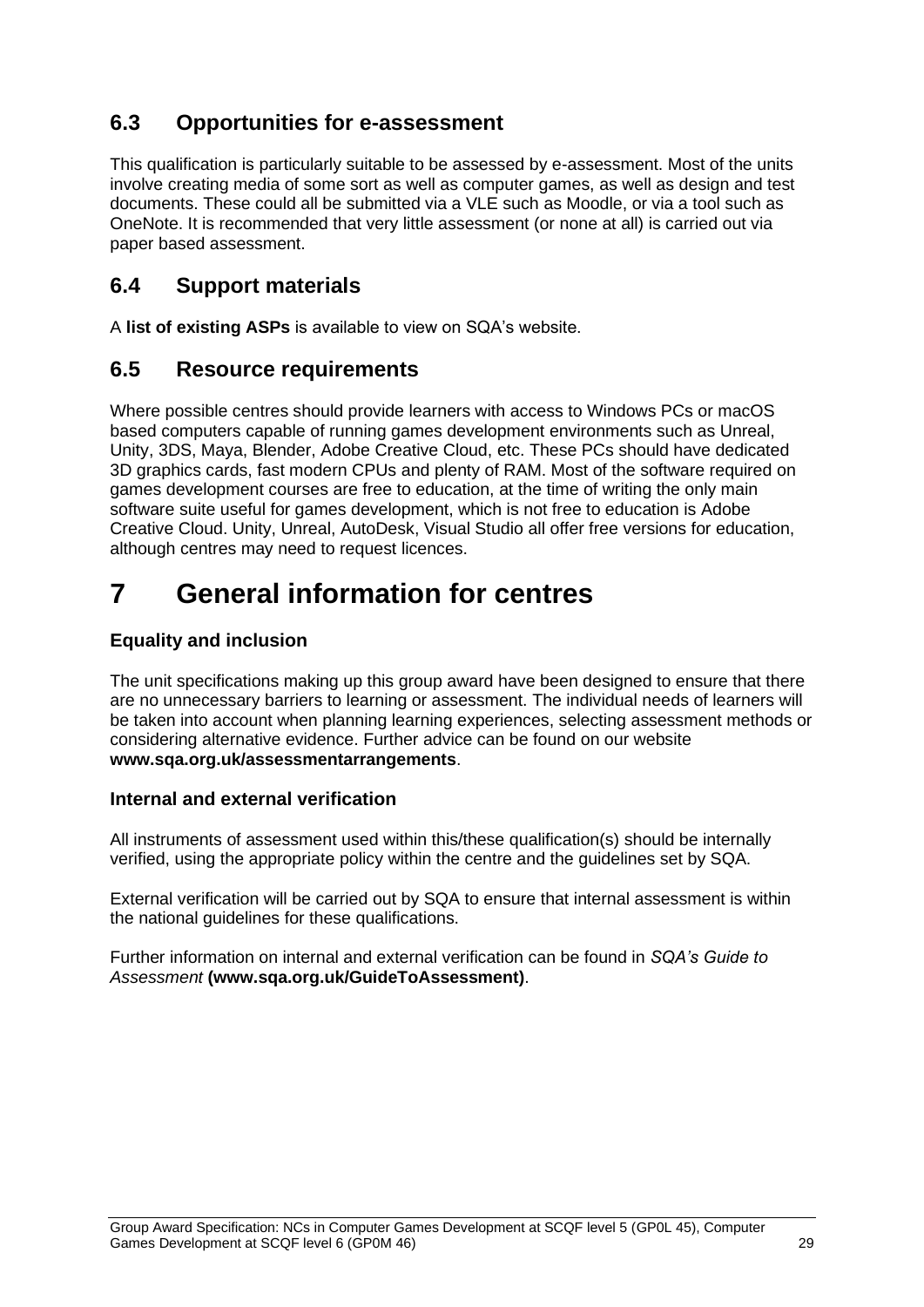# <span id="page-31-0"></span>**8 Glossary of terms**

**Embedded Core Skills:** is where the assessment evidence for the unit also includes full evidence for complete Core Skill or Core Skill components. A learner successfully completing the unit will be automatically certificated for the Core Skill. (This depends on the unit having been successfully audited and validated for Core Skills certification)

**Finish date:** The end of a group award's lapsing period is known as the finish date. After the finish date, the group award will no longer be live and the following applies:

- learners may not be entered for the group award
- the Group Award will continue to exist only as an archive record on the Awards Processing System (APS)

**Graded unit:** Graded units assess learners' ability to integrate what they have learned while working towards the units of the group award. Their purpose is to add value to the group award, making it more than the sum of its parts, and to encourage learners to retain and adapt their skills and knowledge.

**Lapsing date:** When a group award is entered into its lapsing period, the following will apply:

- the group award will be deleted from the relevant catalogue
- the group award specification will remain until the qualification reaches its finish date at which point it will be removed from SQA's website and archived
- no new centres may be approved to offer the group award
- centres should only enter learners whom they expect to complete the group award during the defined lapsing period

**SQA credit value:** The credit value allocated to a unit gives an indication of the contribution the unit makes to an SQA group award. An SQA credit value of 1 given to an SQA unit represents approximately 40 hours of programmed learning, teaching and assessment.

**SCQF:** The Scottish Credit and Qualification Framework (SCQF) provides the national common framework for describing all relevant programmes of learning and qualifications in Scotland. SCQF terminology is used throughout this guide to refer to credits and levels. For further information on the SCQF visit the SCQF website at **[www.scqf.org.uk](http://www.scqf.org.uk/)**.

**SCQF credit points:** SCQF credit points provide a means of describing and comparing the amount of learning that is required to complete a qualification at a given level of the framework. One National Unit credit is equivalent to 6 SCQF credit points. One National Unit credit at Advanced Higher and one Higher National Unit credit (irrespective of level) is equivalent to 8 SCQF credit points.

**SCQF levels:** The level a qualification is assigned within the framework is an indication of how hard it is to achieve. The SCQF covers 12 levels of learning. HNCs and HNDs are available at SCQF levels 7 and 8 respectively. Higher National Units will normally be at levels 6–9 and graded units will be at level 7 and 8. National Qualification Group Awards are available at SCQF levels 2–6 and will normally be made up of National Units which are available from SCQF levels 2–7.

**Subject unit:** Subject units contain vocational/subject content and are designed to test a specific set of knowledge and skills.

**Signposted Core Skills:** refers to opportunities to develop Core Skills arise in learning and teaching but are not automatically certificated.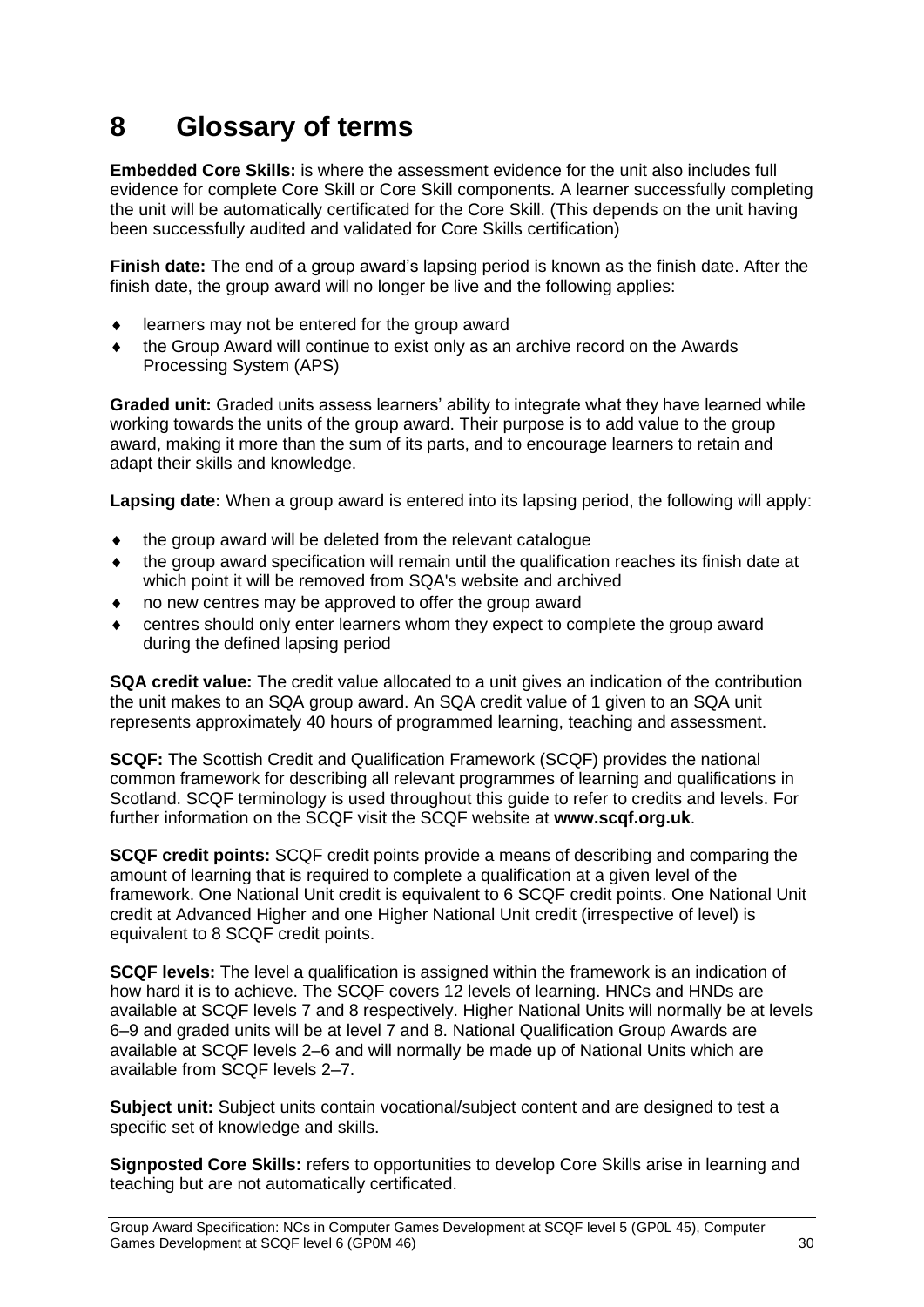## **History of changes**

It is anticipated that changes will take place during the life of the qualification and this section will record these changes. This document is the latest version and incorporates the changes summarised below. Centres are advised to check SQA's APS Navigator to confirm they are using the up to date qualification structure.

**NOTE:** Where a unit is revised by another unit:

- No new centres may be approved to offer the unit which has been revised.
- Centres should only enter learners for the unit which has been revised where they are expected to complete the unit before its finish date.

| <b>Version</b><br><b>Number</b> | <b>Description</b>                                                                                                                                                                                                                                                                                                                                                                                                                                                                                           | <b>Date</b> |
|---------------------------------|--------------------------------------------------------------------------------------------------------------------------------------------------------------------------------------------------------------------------------------------------------------------------------------------------------------------------------------------------------------------------------------------------------------------------------------------------------------------------------------------------------------|-------------|
| 05                              | <b>Revision of Unit:</b><br>J614 45 Enterprise Skills has replaced D36N 11<br>Enterprise Activity. D36N 11 Enterprise Activity will<br>finish on 31/07/2024.                                                                                                                                                                                                                                                                                                                                                 | 03/02/22    |
| 04                              | Revision of unit code: Unit code is updated for the<br>following unit:<br>Media: Creating Media Content H238 76 (J29A 76)<br>The unit content and assessment for all of the units is<br>unchanged                                                                                                                                                                                                                                                                                                            | 25/09/19    |
| 03                              | Revision of Units: F3T5 12 Digital Media: Still Images<br>(finish date 31/07/2021) has been replaced by J2HD 46<br>Digital Media: Still Images (start date 01/08/2019). F3T6<br>12 Digital Acquisition and Editing: Video (finish date<br>31/07/2021) has been replaced by J2HE 46 Digital<br>Media: Moving Images (start date 01/08/2019). F3T7 12<br>Digital Acquisition and Editing: Audio (finish date<br>31/07/2021) has been replaced by J2H9 46 (start date<br>01/08/2019) for the HND framework only | 18/07/19    |
| 02                              | Unit DV96 34 Developmental Drawing removed from<br>framework of GP0M 46 NC Computer games<br>Development                                                                                                                                                                                                                                                                                                                                                                                                     | 01/08/18    |
|                                 |                                                                                                                                                                                                                                                                                                                                                                                                                                                                                                              |             |
|                                 |                                                                                                                                                                                                                                                                                                                                                                                                                                                                                                              |             |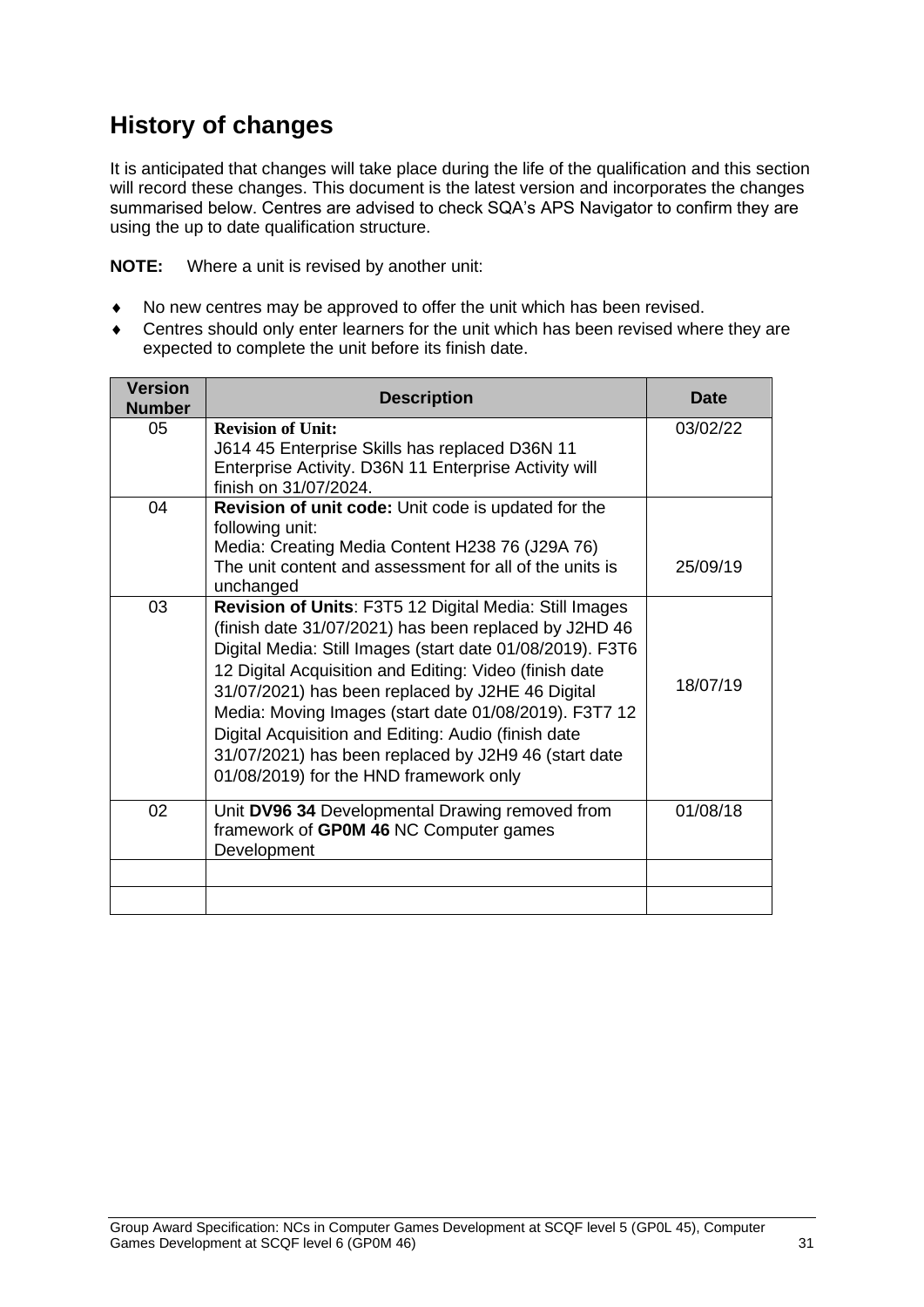## **Acknowledgement**

SQA acknowledges the valuable contribution that Scotland's colleges have made to the development of this qualification.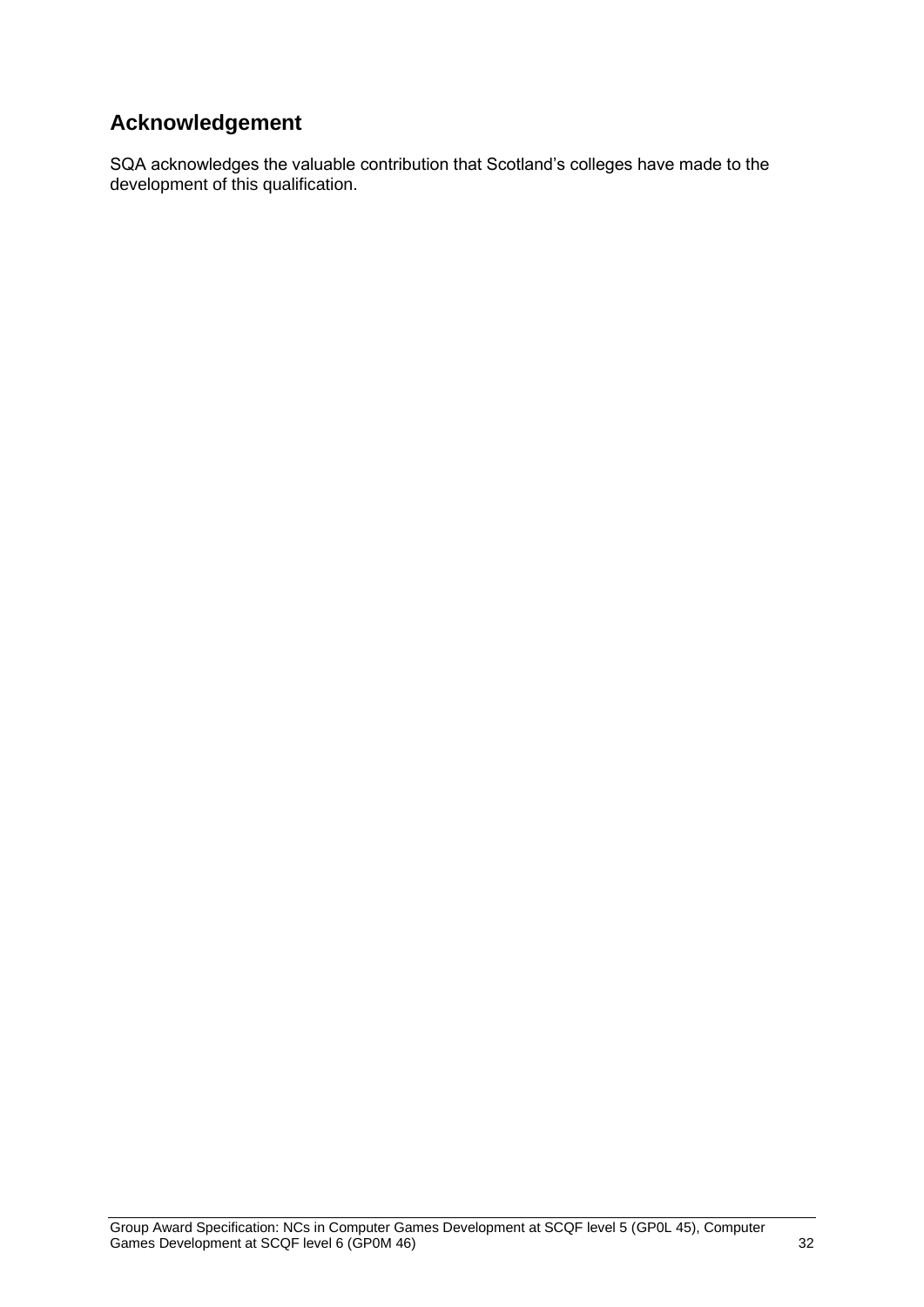# <span id="page-34-0"></span>**9 General information for learners**

The National Certificate in Computer Games Development at SCQF level 5 and level 6 provide an introduction to games development and will give you the opportunity to progress onto further study. You could progress onto the NC Computer Games Development award at SCQF level 6 from the level 5 award or onto the HNC Computer Games Development award at SCQF level 7.

The National Certificate in Computer Games Development at SCQF level 5 incorporates the National Progression Award (NPA) in Computer Games Development at SCQF level 5. The level 6 award incorporates the level 6 NPA Computer Games Development award. The National Certificate will engage you by using a hands-on, practical approach to learning the skills for this sector. A range of unit options are available from which you will become competent in designing a brief for a game. You will plan and design a game to a given brief, plan and produce media assets for use in a game; develop a game through programming and animation techniques; explore artificial intelligence in games, character creation, sound effect creation, games interface design and 3D modelling and animation. You will also evaluate games, test them, and plan and create a promotional activity. Finally, you will create a portfolio showcasing all the content you have created.

Each of the frameworks is made up of a set of mandatory units that you must achieve and a range of optional units so that the course can be tailored to suit your own needs. The options have been chosen carefully so that on gaining either of the awards, you can be confident you have a solid foundation to progress further in your chosen area. Twelve credits, including all six of the core units, must be achieved to gain this qualification.

At SCQF level 5, the mandatory units are:

- HX9V 45 *Computer Games: Design* (Revised)
- HX9X 45 *Computer Games: Development* (Revised)
- HX9W 45 *Computer Games: Media Assets* (Revised)
- HY2D 45 *Computer Games: Portfolio* (New)
- **Computer Programming (New)**
- HY2F 45 *Gameplay* (Revised)

At SCQF level 6, the mandatory units are:

- HX9V 46 *Computer Games: Design* (Revised)
- **Computer Games: Development (Revised)**
- HX9W 46 *Computer Games: Media Assets* (Revised)
- **Computer Programming (New)**

And

H2WW12 *Computer Games: Creative Development Project*

Or

#### H2WX 12 *Computer Games: Software Development Project*

The awards will help you gain an understanding of the different job roles and their functions in the computer games industry, and the practical skills and principles used in designing, animating, programming and testing computer games. The awards will help you gain skills that are currently in demand by employers.